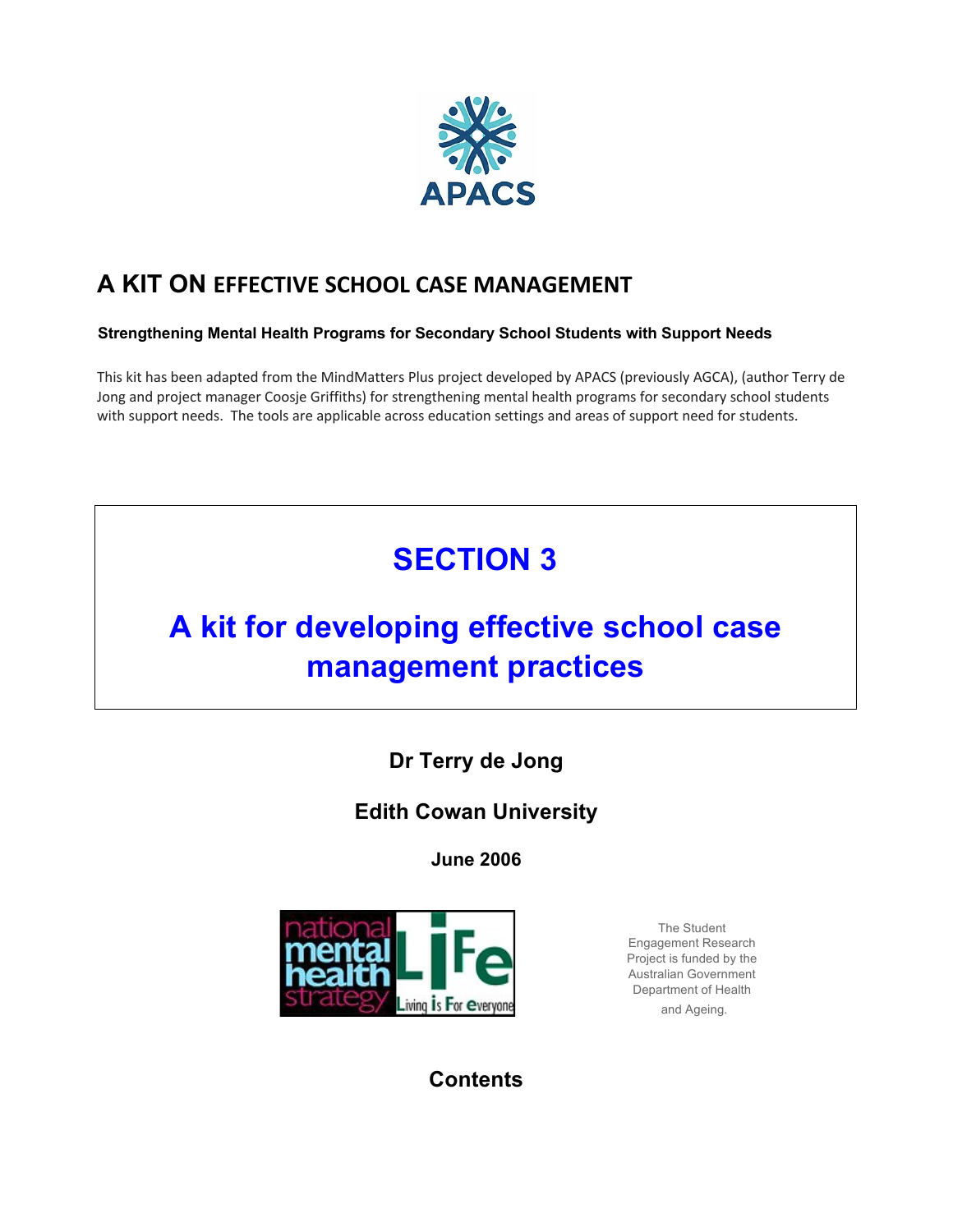| <b>Foreword</b>                                                                      | Page iii |
|--------------------------------------------------------------------------------------|----------|
| <b>Acknowledgements</b>                                                              | Page iv  |
| <b>About this kit</b>                                                                | Page vi  |
| <b>Glossary of key terms</b>                                                         | Page vii |
| <b>SECTION 1: Overview: MM+ Case Management Project</b>                              | Page 1   |
| <b>1.1 Background and Rationale</b>                                                  | Page 1   |
| 1.2 Aim of the project                                                               | Page 5   |
| <b>1.3 Process</b>                                                                   | Page 5   |
| 1.4 Summary of the framework                                                         | Page 6   |
| <b>SECTION 2: A framework for effective school case</b><br>management                | Page 9   |
| 2.1 The three levels of school case management support                               | Page 9   |
| 2.2 The Framework                                                                    | Page 10  |
| 2.2.1 Principles                                                                     | Page 10  |
| 2.2.2 A Definition                                                                   | Page 12  |
| 2.2.3 Aims                                                                           | Page 12  |
| 2.2.4 Processes                                                                      | Page 13  |
| <b>SECTION 3: A kit for developing effective school case</b><br>management practices | Page 20  |
|                                                                                      | Page 21  |
| Appraising our school's case management system: An overview                          |          |
| <b>Checklist A: Appraising our school's case management system</b>                   | Page 22  |
| <b>Checklist B: Appraising our school's case management strategies</b>               | Page 24  |
|                                                                                      | Page 32  |
| Establishing a case management development plan                                      | Page 34  |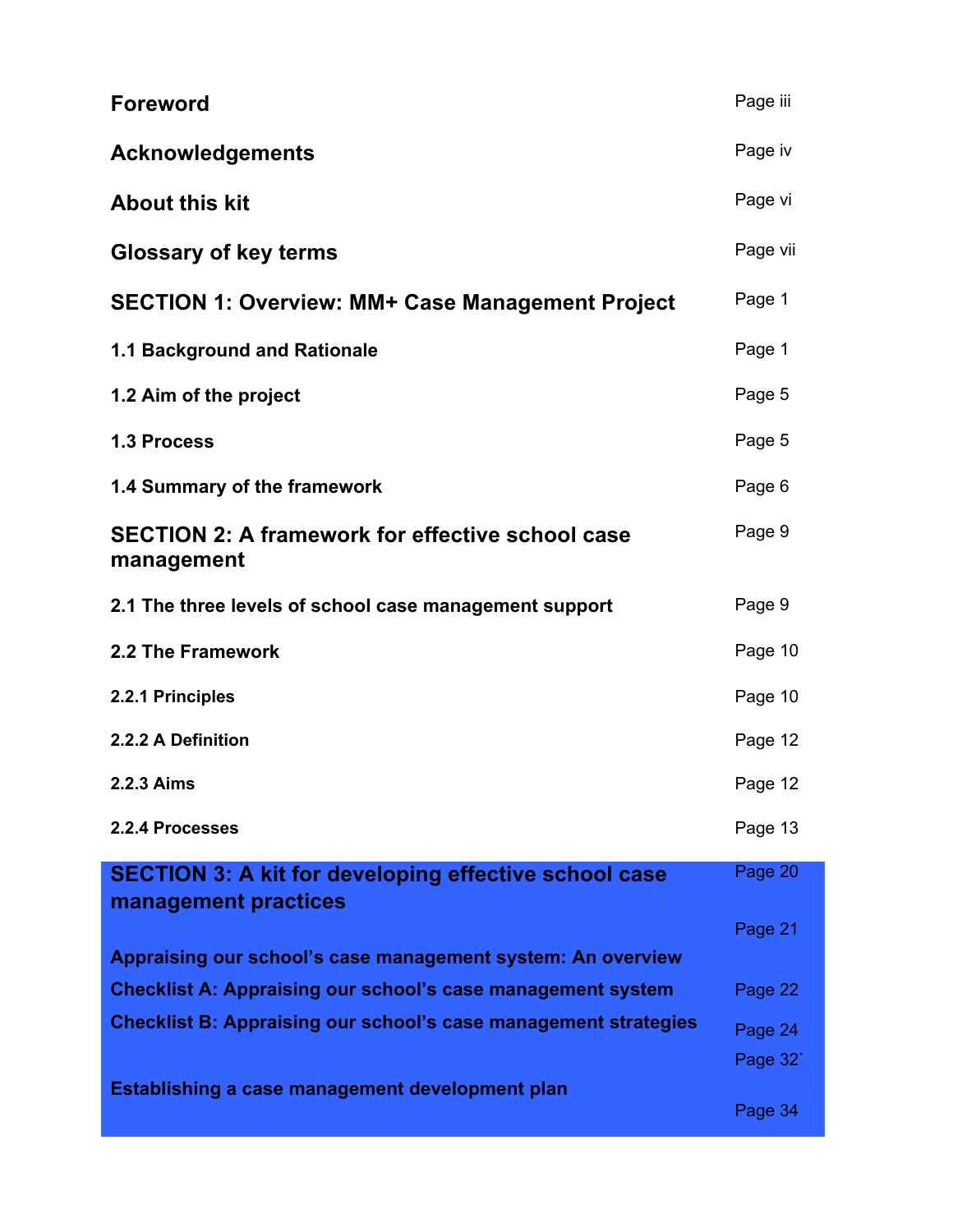| Summaries of main aspects of effective school case management |         |
|---------------------------------------------------------------|---------|
| <b>Case Conference Record</b>                                 | Page 52 |
| <b>Privacy and Confidentiality</b>                            | Page 54 |
| <b>Useful Websites</b>                                        | Page 57 |
| <b>References</b>                                             | Page 60 |
| $\mathbf{ii}$                                                 |         |

# **SECTION 3: A kit for developing effective school case management practices**

This section consists of a kit which is designed to engage school-based staff (eg. principals, deputy principals, heads of departments, team leaders, student services personnel, teachers) in consultation with mental health specialists (eg. school psychologists, school counsellors, social workers, youth workers, and G.P.'s) in appraising and developing the quality of their school's case management practices. It is assumed that school-based staff are not necessarily specialists in the area of school case management but are involved in some capacity in working with students who have support needs. The kit comprises seven resources:

- 1. **Checklists** based on the framework in section 2, which require staff to appraise the extent to which they consider particular aspects of effective school management practices to be developed in their school. These checklists focus on the *processes* associated with effective school case management, and include a section on "establishing a school-based system", and a section on "strategies" (Case Identification; Referral; Assessment; Planning; Implementation; Transition/Closure/Completion; Evaluation). They can be completed either as a paper version or online: http://mmplus.agca.com.au/escm.php ;
- 2. **Case management development forms** which give staff the opportunity to target particular aspects of their case management practices for development and improvement;
- 3. **A range of summaries** of the main aspects of school case management which can be used as part of a professional learning program, such as:
	- Why school case management?
	- A Framework for a Comprehensive Whole School Mental Health Program
	- The principles, definition, aims, and strategies of effective school case management
	- Developing a shared vision for the School Case Management (SCM) team
	- The role of the case manager
	- Facilitating case conference meetings
	- Using a Solution-focused approach to case conference meetings;
- 4. **A pro-forma sample** of a case conference record which includes an action plan and can be adapted to suit particular contexts;
- 5. **A Power Point presentation** of the main aspects of school case management which can be used as part of a professional learning program (available as a separate Power Point file);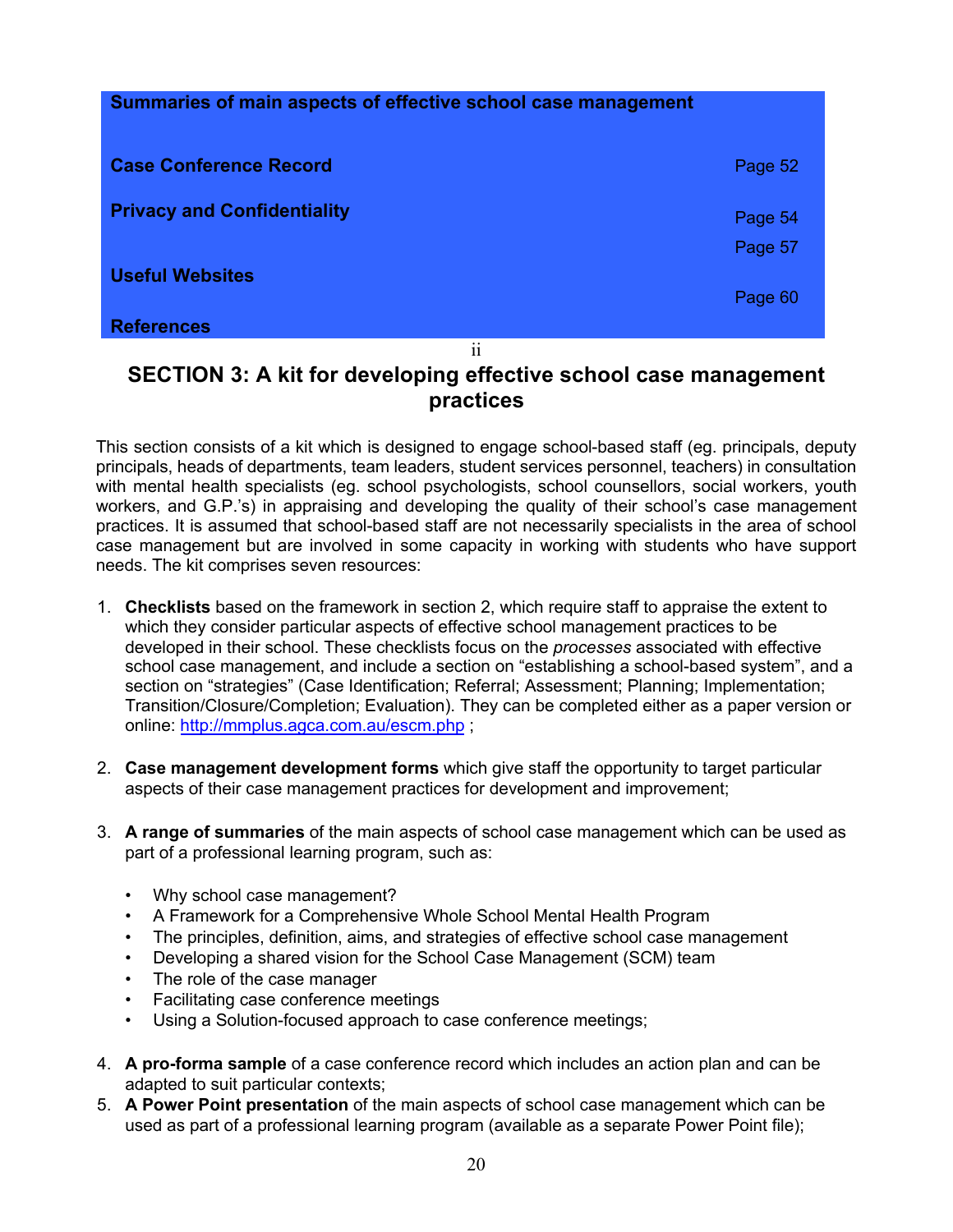- 6. **An example** of a school's process for case management (available as a separate Power Point file);
- 7. **A list of useful websites** which are associated with mental health in schools and case management.

This section can be downloaded as a whole from http://mmplus.agca.com.au/escm.php. Alternatively, each of the resources can be downloaded separately.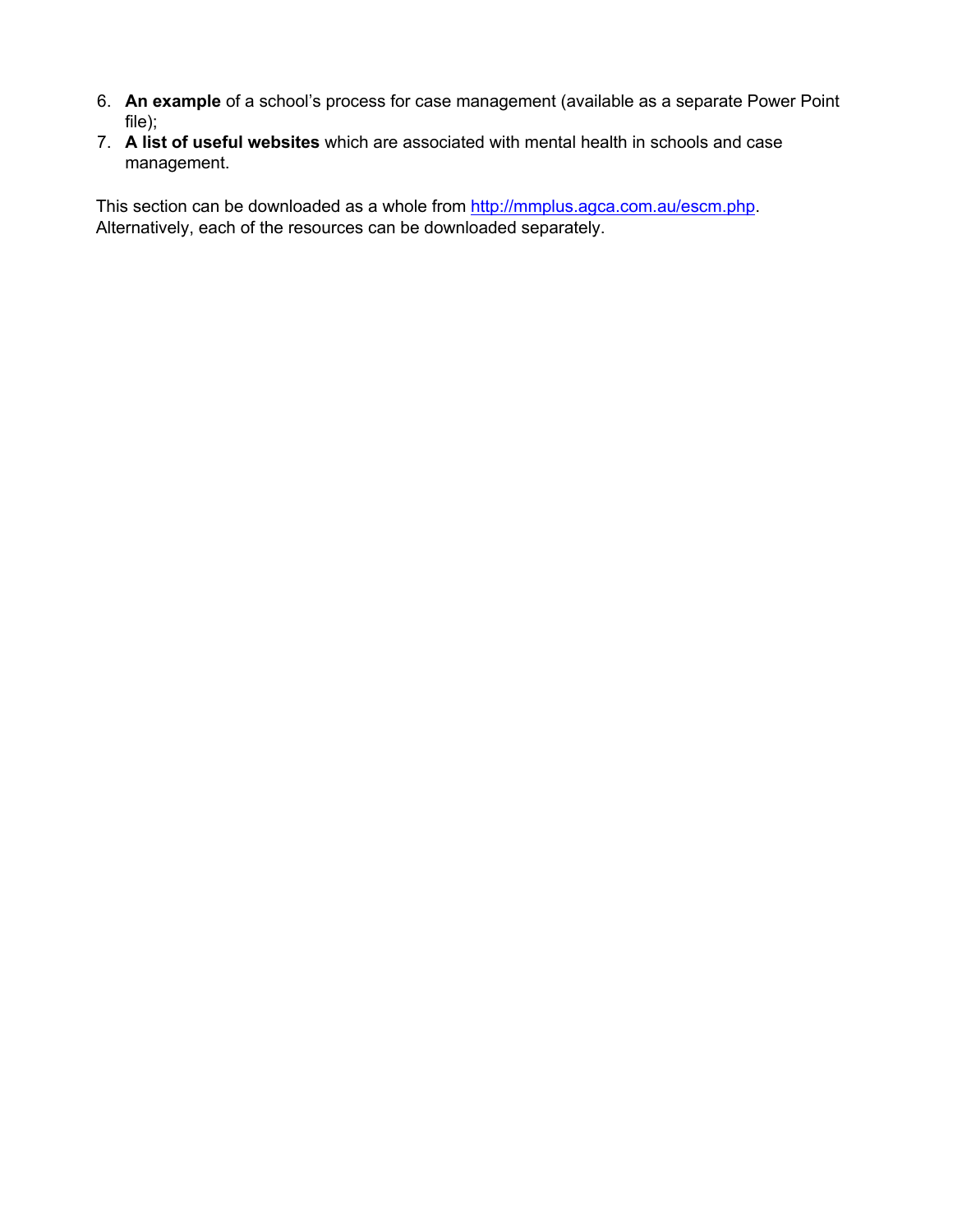



# **Appraising our school's case management: An overview**

#### **Ideas for use:**

Before completing the detailed checklists that follow (either paper version or online: http://mmplus.agca.com.au/escm.php.), use the table below to record a "first off" appraisal of the overall developmental level your school is achieving in relation to effective school-based case management. This can be done on an individual basis or in small groups where consensus is sought.

### **FOUR LEVELS OF DEVELOPMENT**

- 1. **Undeveloped** = This CM process/strategy/structure is *not* established at all
- 2. **Developing** = This CM process/strategy/structure is in the *process* of being established
- 3. **Developed** = This CM process/strategy/structure *is* established and operating effectively *most* of the time
- 4. **Well established** = This CM process/strategy/structure *is* established and operating effectively *all* of the time

|    | A: SCHOOL-BASED CASE MANAGEMENT SYSTEM (has an established schoolbased<br>case management system in place)<br><b>B: STRATEGIES</b><br><b>Case identification</b> (identifying the eligibility of the student for case management) | 5. | <b>Implem</b><br>entation<br>(executi<br>ng,<br>coordina<br>ting, and<br>monitori<br>ng the<br>action<br>plan) |
|----|-----------------------------------------------------------------------------------------------------------------------------------------------------------------------------------------------------------------------------------|----|----------------------------------------------------------------------------------------------------------------|
| 2. | <b>Referral</b> (linking student to team member who establishes a professional<br>relationship with the student)                                                                                                                  |    | 6. Transiti<br>on/clos                                                                                         |
| 3. | <b>Assessment</b> (endeavouring to understand the student's perspective, and identifying<br>and assessing the student's needs)                                                                                                    |    | ure/com<br>pletion<br>(develop                                                                                 |
| 4. | <b>Planning</b> (a collaborative and dynamic process of establishing a coordinated action<br>plan with key stakeholders)                                                                                                          |    | ing a<br>transitio<br>n plan to                                                                                |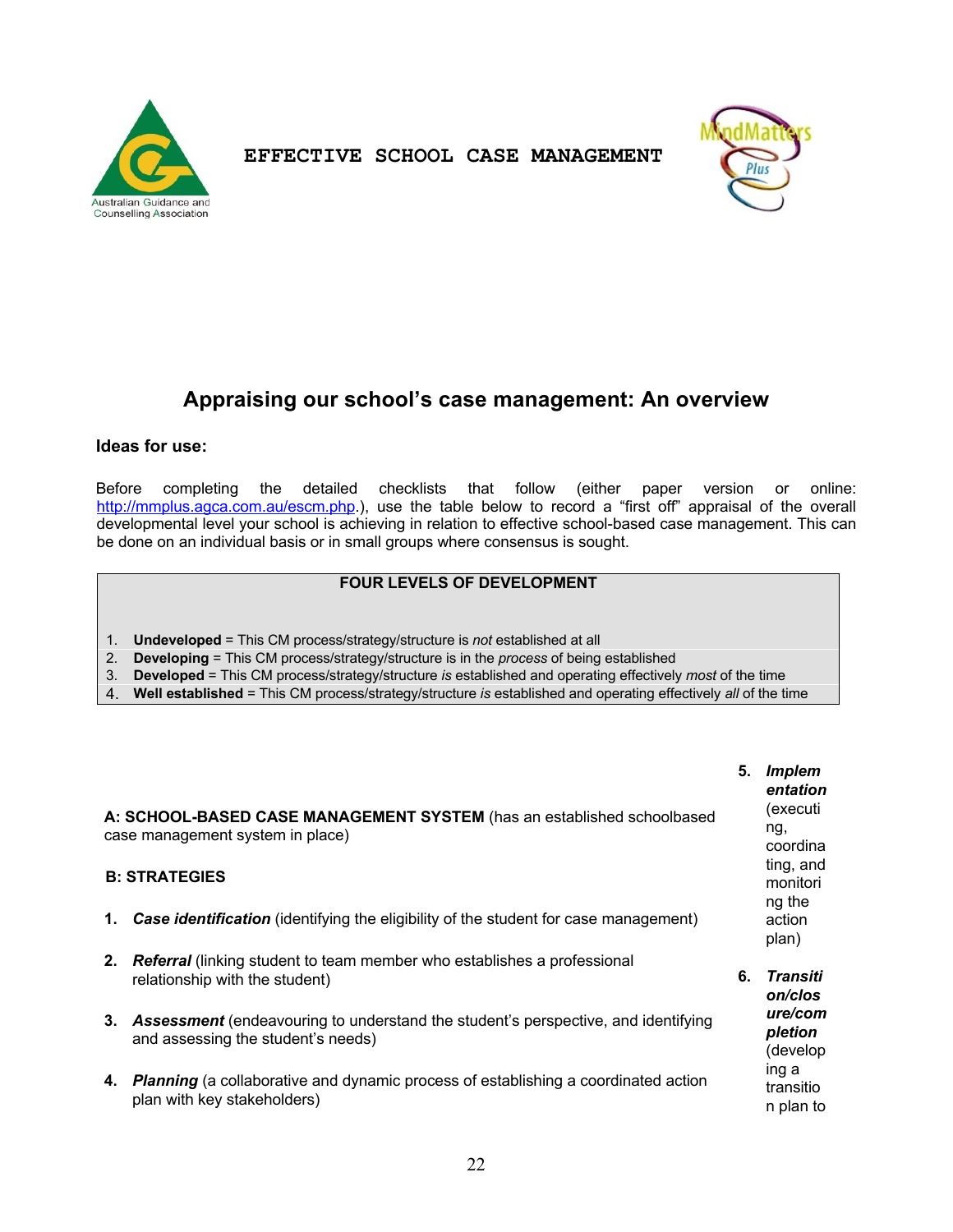

indMatters

|   |              |                     | Australian Guidance and<br><b>Counselling Association</b> | move to minimal or no case management)                                        |    |              |   |  |
|---|--------------|---------------------|-----------------------------------------------------------|-------------------------------------------------------------------------------|----|--------------|---|--|
|   |              |                     |                                                           | 7. Evaluation (determining effectiveness of the case management processes and |    | 2            |   |  |
|   |              |                     | action plan)                                              |                                                                               | 1  | $\mathbf{2}$ | 3 |  |
|   |              | <b>Circle level</b> |                                                           |                                                                               |    |              |   |  |
| 1 | $\mathbf{2}$ | 3                   | 4                                                         |                                                                               |    |              |   |  |
|   |              |                     |                                                           |                                                                               | 1. | 2            |   |  |
| 1 | $\mathbf{2}$ | 3                   | 4                                                         |                                                                               |    |              |   |  |
|   |              |                     |                                                           |                                                                               | 1  |              |   |  |
| 1 |              | 3                   | 4                                                         |                                                                               |    |              |   |  |

# **Checklist A: Appraising our school's case management**

# **SYSTEM**

#### **Ideas for use:**

**1 2 3 4** 

The purpose of this checklist is to offer school-based staff and mental health specialists who work with students who have support needs a means to reflect upon the quality of their case management practice, and where appropriate, implement strategies that will develop and improve their practice. This checklist presents a list of key indicators associated with an **effective school-based case management system.** Using the four levels of development below, you are invited to appraise the extent to which you believe your school is achieving an effective school-based case management system. This can be done on an individual basis or in small groups where consensus is sought. When deciding which developmental level your school's case management system is operating at, simply circle the level (1, 2, 3, or 4) next to the indicator which *best* describes the practice in your school. Determining the overall developmental level can then be done by aggregating all twelve scores, giving you a quick and easy overview of your appraisal of your school's case management system.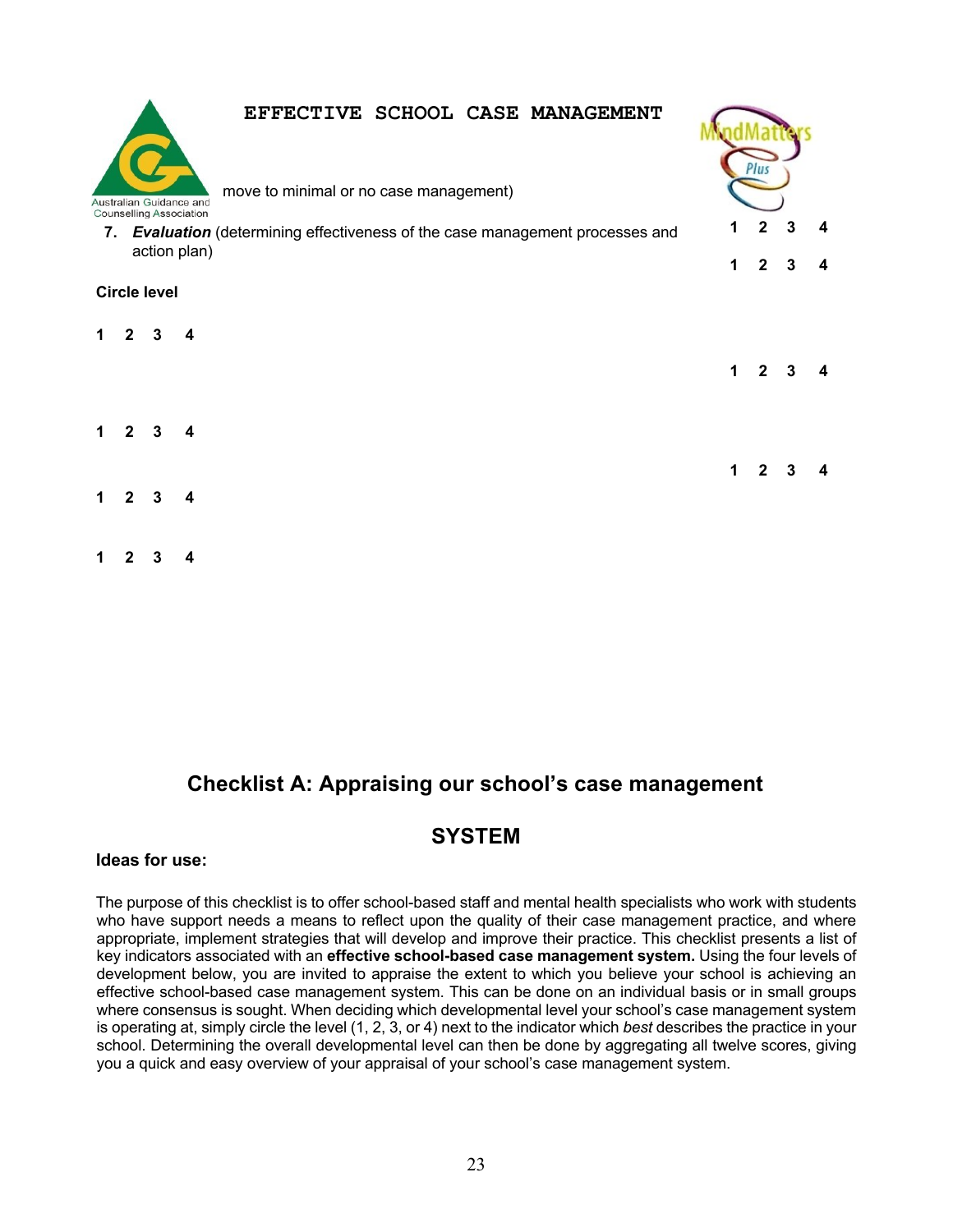



### **FOUR LEVELS OF DEVELOPMENT**

- 1. **Undeveloped** = This CM process/strategy/structure is *not* established at all
- 2. **Developing** = This CM process/strategy/structure is in the *process* of being established
- 3. **Developed** = This CM process/strategy/structure *is* established and operating effectively *most* of the time
- 4. **Well established** = This CM process/strategy/structure *is* established and operating effectively *all* of the time

The table below is provided for you to summarise the individual/group ratings of a maximum of 12 individuals/groups of people who have completed this checklist. This distribution can be used as a source for reviewing and planning.

|     | <b>Individual Names/Groups</b> | 1: Undeveloped | 2: Developing | 3: Developed | 4. Well<br>established |
|-----|--------------------------------|----------------|---------------|--------------|------------------------|
| 1.  |                                |                |               |              |                        |
| 2.  |                                |                |               |              |                        |
| 3.  |                                |                |               |              |                        |
| 4.  |                                |                |               |              |                        |
| 5.  |                                |                |               |              |                        |
| 6.  |                                |                |               |              |                        |
| 7.  |                                |                |               |              |                        |
| 8.  |                                |                |               |              |                        |
| 9.  |                                |                |               |              |                        |
| 10. |                                |                |               |              |                        |
| 11. |                                |                |               |              |                        |
| 12. |                                |                |               |              |                        |
|     | Total:                         |                |               |              |                        |

**PLEASE NOTE:** An online version of this checklist is available at: http://mmplus.agca.com.au/escm.php. This version will automatically provide you with an aggregation of all your twelve scores, and thus your overall appraisal of the developmental level of your school's case management system. The online version can also provide your school with a summary of the distribution of all participant scores.

# **(A) SYSTEM**

1. **Undeveloped** = This CM process/strategy/structure is *not* established at all

2. **Developing** = This CM process/strategy/structure is in the *process* of being established

3. **Developed** = This CM process/strategy/structure *is* established and operating effectively *most* of the time

4. **Well established** = This CM process/strategy/structure *is* established and operating effectively *all* of the time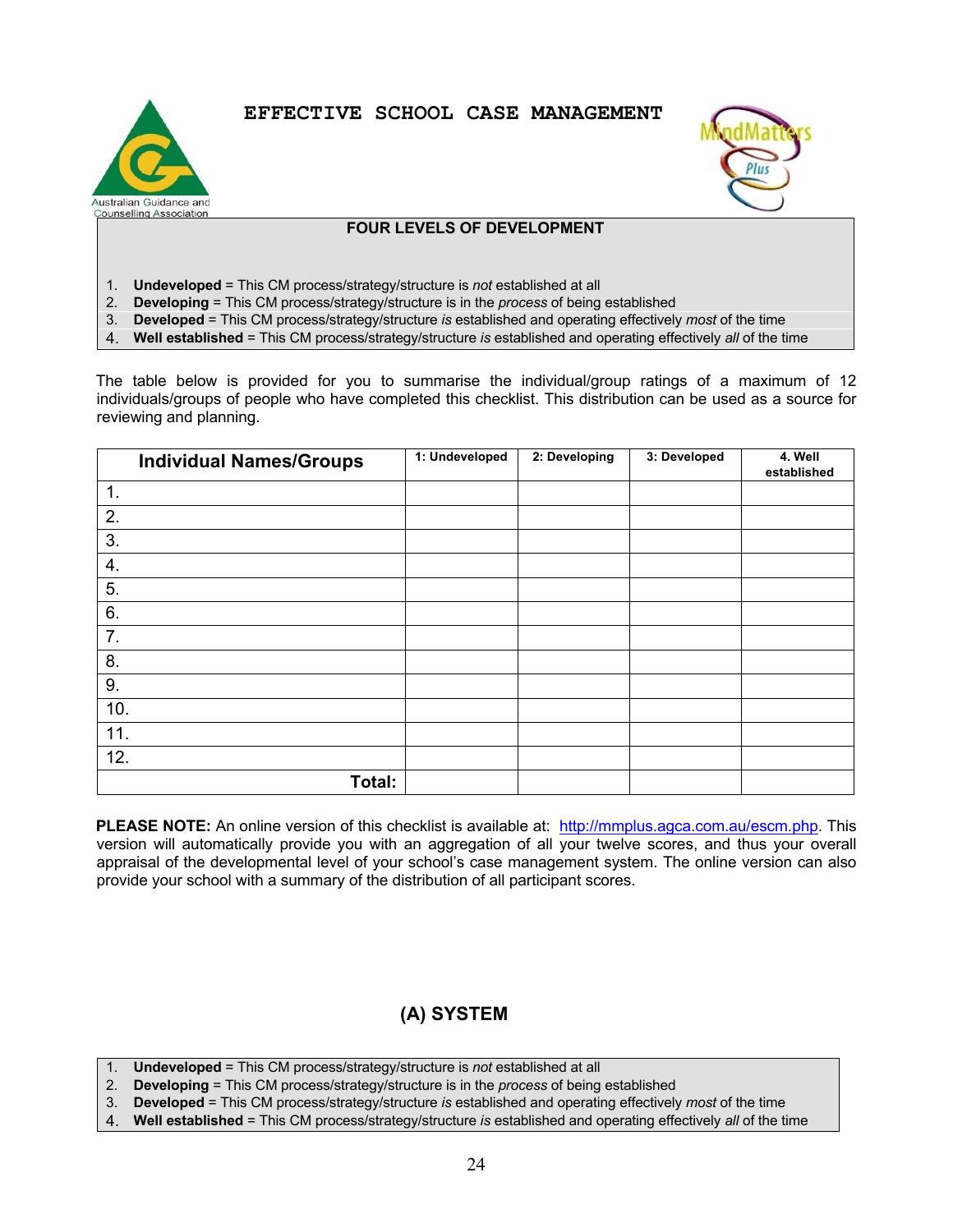



**1 2 3 4** 

 $1 \quad 2 \quad 3$ 

**A: SCHOOL-BASED CASE MANAGEMENT SYSTEM** 

### **This school has an established school-based case management system in place.**

- 1. There is a whole school approach to health promotion
- 2. The school has a well established school case management (SCM) team or equivalent (eg. student services or welfare team)
- 3. The SCM team adopts a "wrap-around" approach, which is primarily concerned with collaboratively devising an integrated action plan for individual students with support needs. This involves actively engaging the student him/herself, parents/carers, and school community partners in planning and decision-making so that the needs of the student are adequately addressed within and beyond the school **1 2 3 4**
- 4. The school executive values and strongly supports the SCM team
- 5. The core membership of the SCM team is made up of a wide range of school personnel (eg. a school administrator; a student services/pastoral care staff member; the school psychologist/counsellor; an AIEO) and other allied heath services when needed (eg. a local G.P.; and specialist allied health providers such as a clinical psychologist, a chaplain, a social worker, and youth worker)  $1 \quad 2 \quad 3$  $1 \quad 2 \quad 3$
- 6. The roles and responsibilities of the members of the SCM team have been clearly established
- 7. The roles and responsibilities of the members of the SCM team have been communicated to the school community
- 8. The SCM team has a shared vision characterised by shared goals, a shared understanding of student needs, and agreement on implementing a CM process  $1 \quad 2 \quad 3$
- 9. The SCM team operates as a coordinated team by, for example, having regular meetings, planning workloads, sharing goals and interventions for individual students with support needs, responding to critical incidents and, planning preventative programs
- 10. The SCM has an established network of alliances and relationships with a range of agencies to facilitate their involvement in the CM process
- 11. The SCM team has ongoing professional learning/development to assist in effective CM processes **1 2 3 4**
- 12. The SCM team is well resourced (eg. an appropriate meeting room; access to staff when necessary; allocation of time for communication via phone, e-mail, an/or in person; and allocation of funding to support the work of the SCM team eg. administrative costs, teacher relief) **1 2 3 4**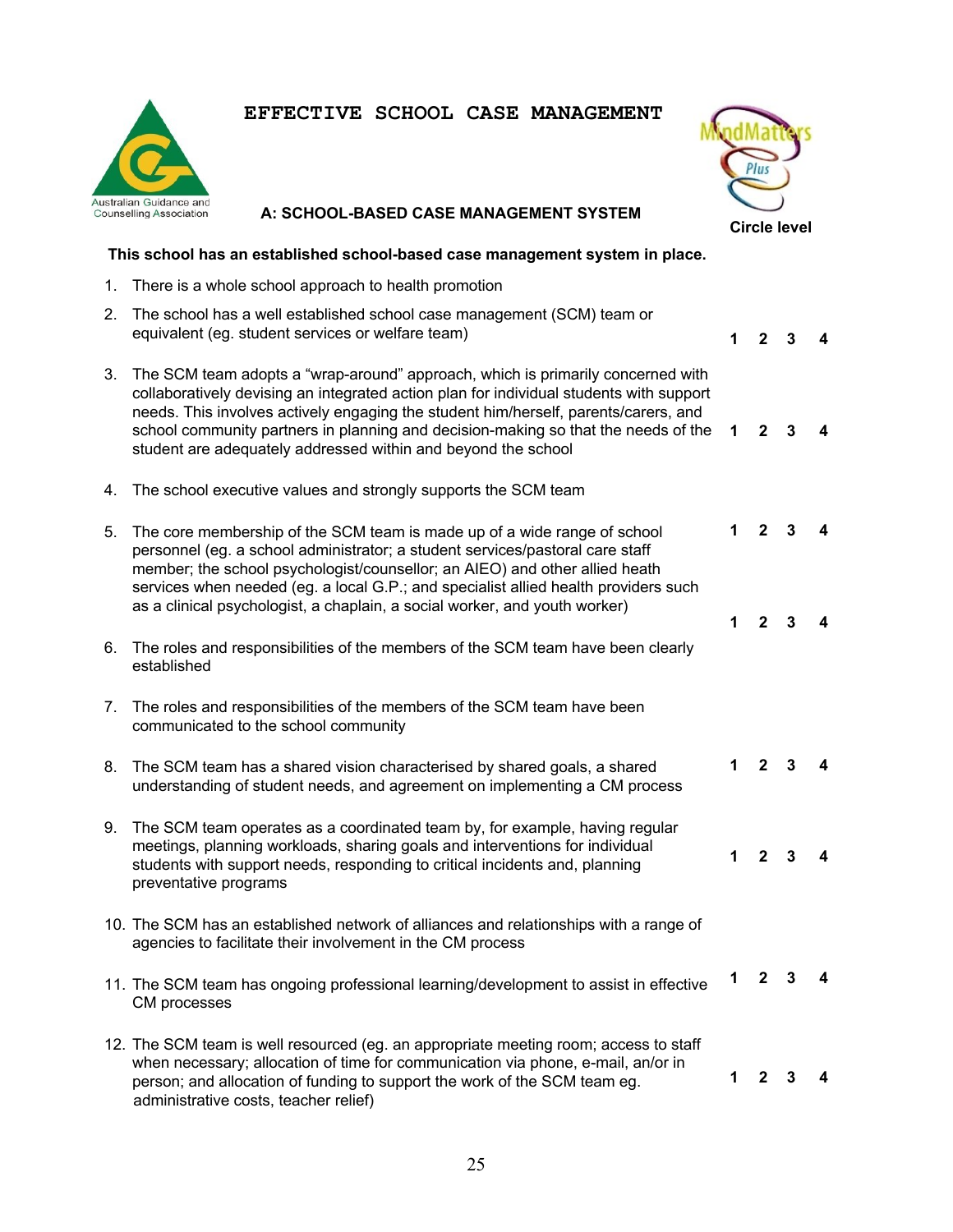

**1 2 3 4** 

### **EFFECTIVE SCHOOL CASE MANAGEMENT**



 $1 \quad 2 \quad 3$ 

**1 2 3 4** 

# **Checklist B: Appraising our school's case management**

# **STRATEGIES**

#### **Ideas for use:**

The purpose of these checklists is to offer school-based staff and mental health specialists who work with students who have support needs a means to reflect upon the quality of their case management practice, and where appropriate, implement strategies that will develop and improve their practice. They present a list of key indicators associated with seven **effective school case management strategies** (i.e. Case Identification; Referral; Assessment; Planning; Implementation; Transition/Closure/Completion; Evaluation)**.** Using the four levels of development below, you are invited to appraise the extent to which you believe your school is achieving each of these strategies. This can be done on an individual basis or in small groups where consensus is sought. When deciding which developmental level your school's case management strategies are operating at, simply circle the level (1, 2, 3, or 4) next to the indicator which *best* describes the practice in your school. Determining the overall developmental level for each strategy can then be done by aggregating all the scores.

#### **FOUR LEVELS OF DEVELOPMENT**

- 1. **Undeveloped** = This CM process/strategy/structure is *not* established at all
- 2. **Developing** = This CM process/strategy/structure is in the *process* of being established
- 3. **Developed** = This CM process/strategy/structure *is* established and operating effectively *most* of the time
- 4. **Well established** = This CM process/strategy/structure *is* established and operating effectively *all* of the time

The table below is provided for you to summarise your overall individual/group ratings for each of the seven strategies. It can also be used to record the overall ratings of other participants, thus providing a distribution which offers a collective source for reviewing and planning.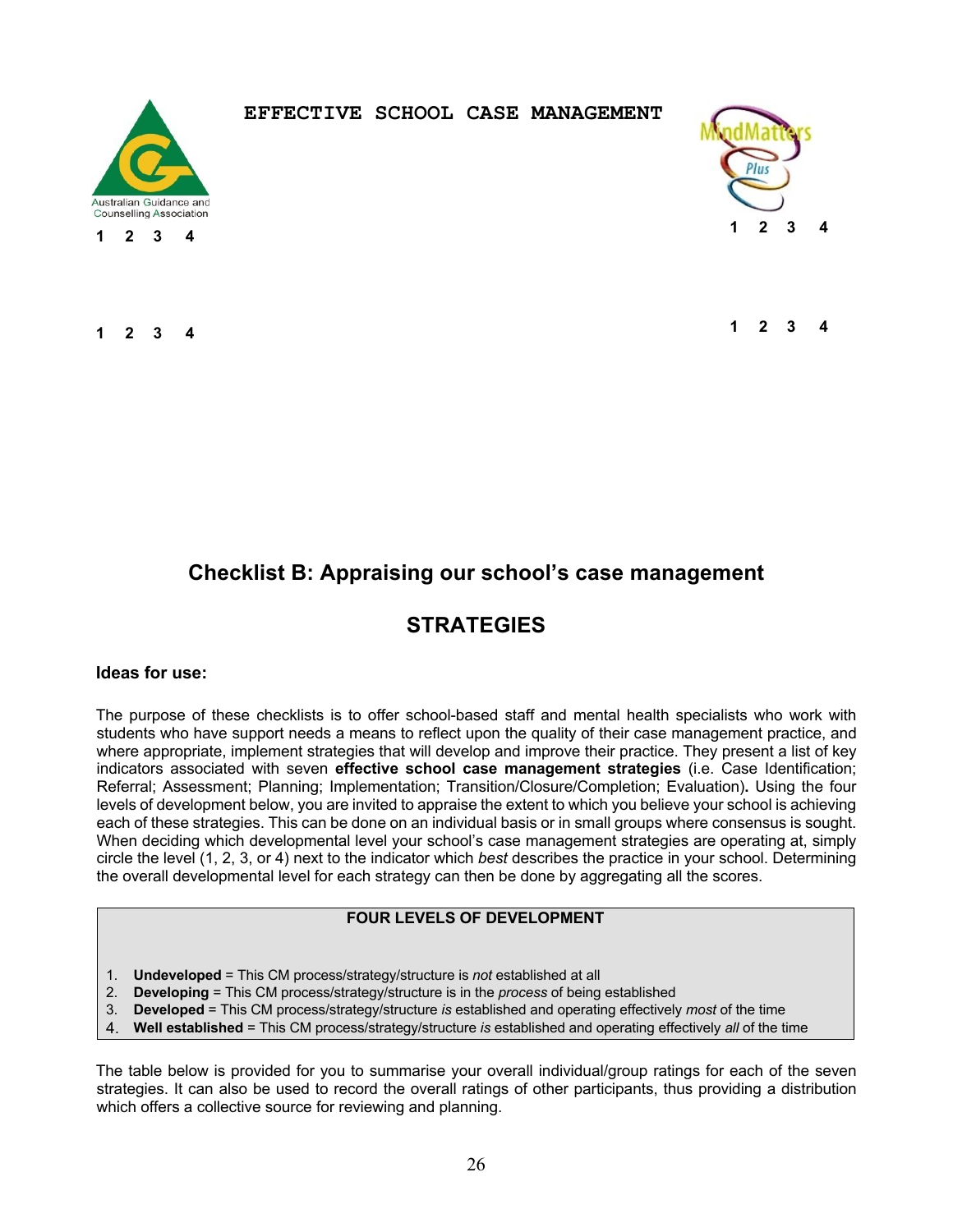



### **SUMMARY OF RATINGS ON KEY SCHOOL CM STRATEGIES**

|                 | School:                                                                                                     |  |                |                |              |                |                |                |                |                |             |                |              |                |                |                |              |              |                |                |          |              |                |   |                         |
|-----------------|-------------------------------------------------------------------------------------------------------------|--|----------------|----------------|--------------|----------------|----------------|----------------|----------------|----------------|-------------|----------------|--------------|----------------|----------------|----------------|--------------|--------------|----------------|----------------|----------|--------------|----------------|---|-------------------------|
|                 | <b>Individual Names or</b>                                                                                  |  |                |                |              |                |                |                |                |                |             |                |              |                |                |                |              |              |                |                |          |              |                |   |                         |
| Groups:         |                                                                                                             |  |                |                |              |                |                |                |                |                |             |                |              |                |                |                |              |              |                |                |          |              |                |   |                         |
|                 | Levels ( $\sqrt{box}$ )                                                                                     |  |                |                |              |                |                |                |                |                |             |                |              |                |                |                |              |              |                |                |          |              |                |   |                         |
|                 | 1 = Undeveloped                                                                                             |  | $\overline{2}$ | $\overline{3}$ | $\mathbf{A}$ | $\overline{1}$ | 2 <sup>1</sup> | $\overline{3}$ | $\overline{4}$ | $\overline{1}$ | $2^{\circ}$ | $\overline{3}$ | $\mathbf{A}$ | $\overline{1}$ | $\overline{2}$ | $\overline{3}$ | $\mathbf{A}$ | $\mathbf{1}$ | $\overline{2}$ | $\overline{3}$ | $\Delta$ | $\mathbf{1}$ | $\overline{2}$ | 3 | $\overline{\mathbf{4}}$ |
|                 | $2 = Developing$<br>$3 = Developed$                                                                         |  |                |                |              |                |                |                |                |                |             |                |              |                |                |                |              |              |                |                |          |              |                |   |                         |
|                 | 4 = Well established                                                                                        |  |                |                |              |                |                |                |                |                |             |                |              |                |                |                |              |              |                |                |          |              |                |   |                         |
|                 | <b>Case Identific</b>                                                                                       |  |                |                |              |                |                |                |                |                |             |                |              |                |                |                |              |              |                |                |          |              |                |   |                         |
| <b>Strategy</b> | Referral                                                                                                    |  |                |                |              |                |                |                |                |                |             |                |              |                |                |                |              |              |                |                |          |              |                |   |                         |
|                 | <b>Assessment</b>                                                                                           |  |                |                |              |                |                |                |                |                |             |                |              |                |                |                |              |              |                |                |          |              |                |   |                         |
|                 | <b>Planning</b>                                                                                             |  |                |                |              |                |                |                |                |                |             |                |              |                |                |                |              |              |                |                |          |              |                |   |                         |
|                 | Implementation                                                                                              |  |                |                |              |                |                |                |                |                |             |                |              |                |                |                |              |              |                |                |          |              |                |   |                         |
|                 | Trans/Close/Com                                                                                             |  |                |                |              |                |                |                |                |                |             |                |              |                |                |                |              |              |                |                |          |              |                |   |                         |
|                 | <b>Evaluation</b>                                                                                           |  |                |                |              |                |                |                |                |                |             |                |              |                |                |                |              |              |                |                |          |              |                |   |                         |
|                 |                                                                                                             |  |                |                |              |                |                |                |                |                |             |                |              |                |                |                |              |              |                |                |          |              |                |   |                         |
|                 | PLEASE NOTE: An online version of this checklist is available at: http://mmplus.agca.com.au/escm.php. This  |  |                |                |              |                |                |                |                |                |             |                |              |                |                |                |              |              |                |                |          |              |                |   |                         |
|                 | version will automatically provide you with an aggregation for each of the seven strategies associated with |  |                |                |              |                |                |                |                |                |             |                |              |                |                |                |              |              |                |                |          |              |                |   |                         |
|                 | effective school case management. The online version can also provide your school with a summary of the     |  |                |                |              |                |                |                |                |                |             |                |              |                |                |                |              |              |                |                |          |              |                |   |                         |
|                 | distribution of all participant scores for each of the seven strategies.                                    |  |                |                |              |                |                |                |                |                |             |                |              |                |                |                |              |              |                |                |          |              |                |   |                         |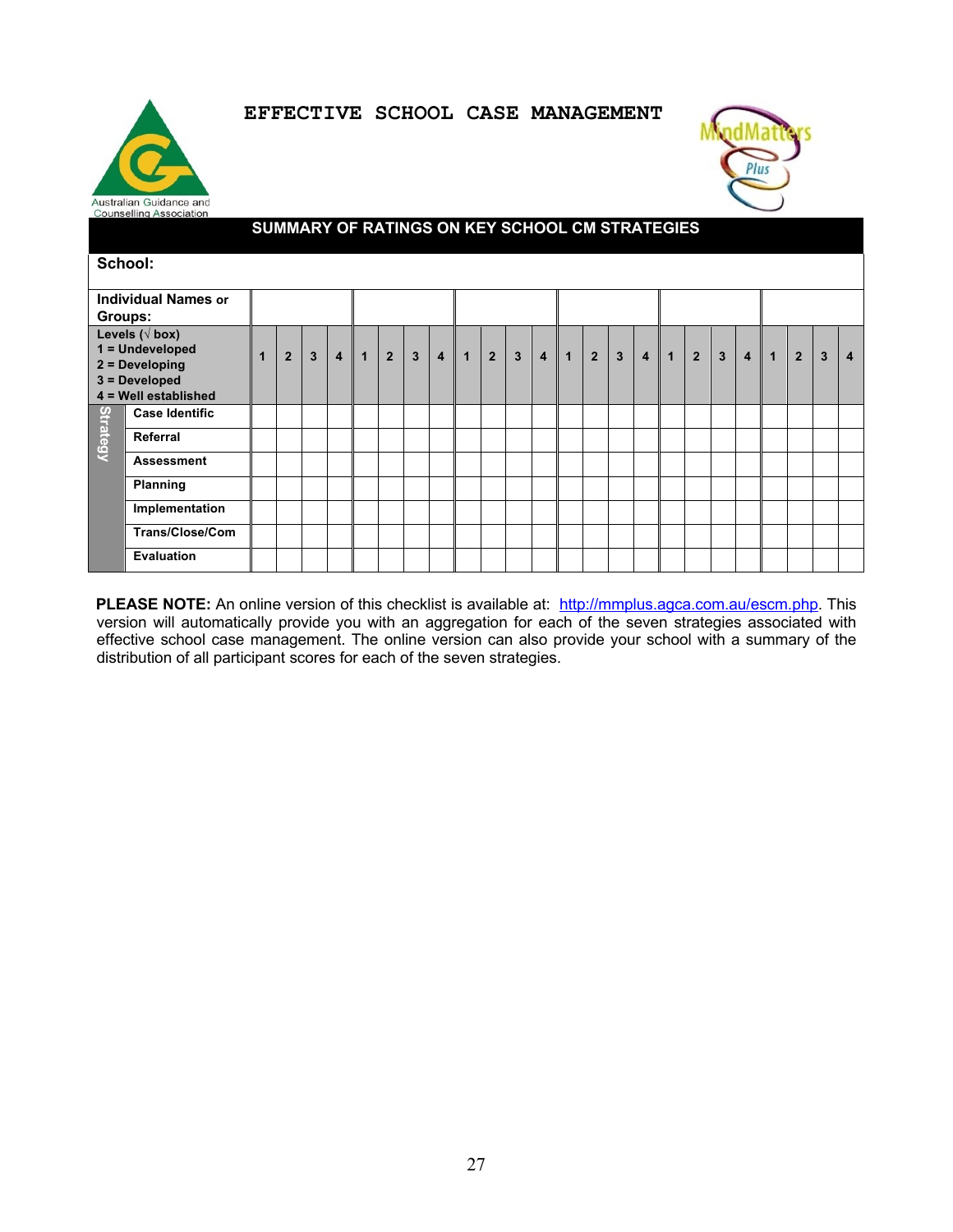



# **(B) STRATEGIES**

- 1. **Undeveloped** = This CM process/strategy/structure is *not* established at all
- 2. **Developing** = This CM process/strategy/structure is in the *process* of being established
- 3. **Developed** = This CM process/strategy/structure *is* established and operating effectively *most* of the time
- 4. **Well established** = This CM process/strategy/structure *is* established and operating effectively *all* of the time

# **1. CASE IDENTIFICATION**

|    | <b>1. CASE IDENTIFICATION</b>                                                                                                                                                                                     | 4. | An initial<br>case              |
|----|-------------------------------------------------------------------------------------------------------------------------------------------------------------------------------------------------------------------|----|---------------------------------|
|    | Identifying the eligibility of the student for case management                                                                                                                                                    |    | confere<br>nce is<br>arrange    |
| 1. | A health professional (eg. clinical or school psychologist; social worker; outside<br>agency) and/or the SCM team carries out a preliminary assessment process to<br>determine the perceived needs of the student |    | d to<br>which<br>the<br>prospec |
|    | 2. The SCM team appraises the student's needs and decides according to the criteria<br>to case manage                                                                                                             |    | tive<br>student<br>and          |
|    | 3. A case manager is appointed promptly                                                                                                                                                                           |    | parents/                        |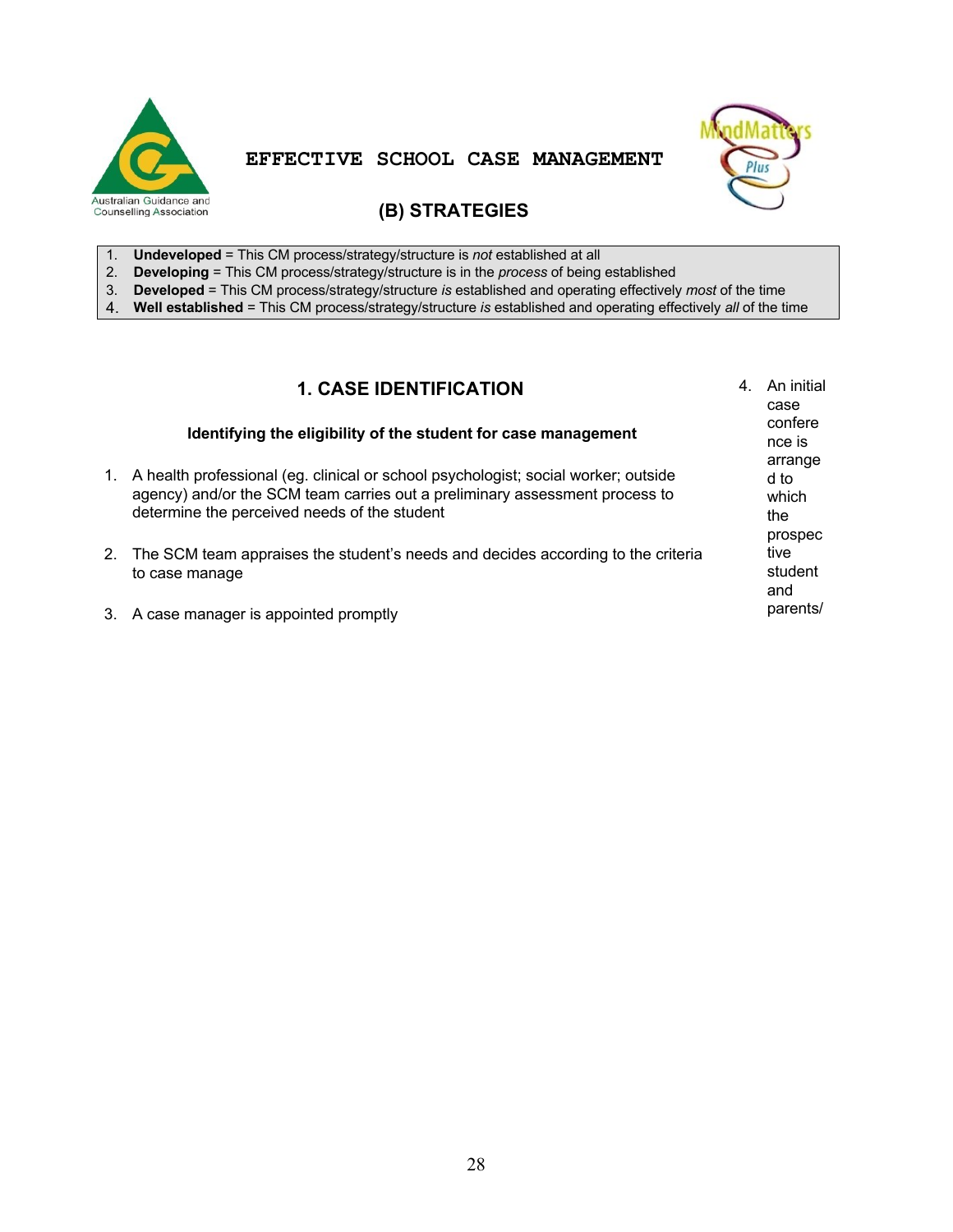caregivers (if appropriate) and other stakeholders are invited

**NOTES Circle level** 

|  | $1 \quad 2 \quad 3 \quad 4$ |                             |
|--|-----------------------------|-----------------------------|
|  |                             | $1 \quad 2 \quad 3 \quad 4$ |
|  |                             | $1 \quad 2 \quad 3 \quad 4$ |
|  |                             | $1 \quad 2 \quad 3 \quad 4$ |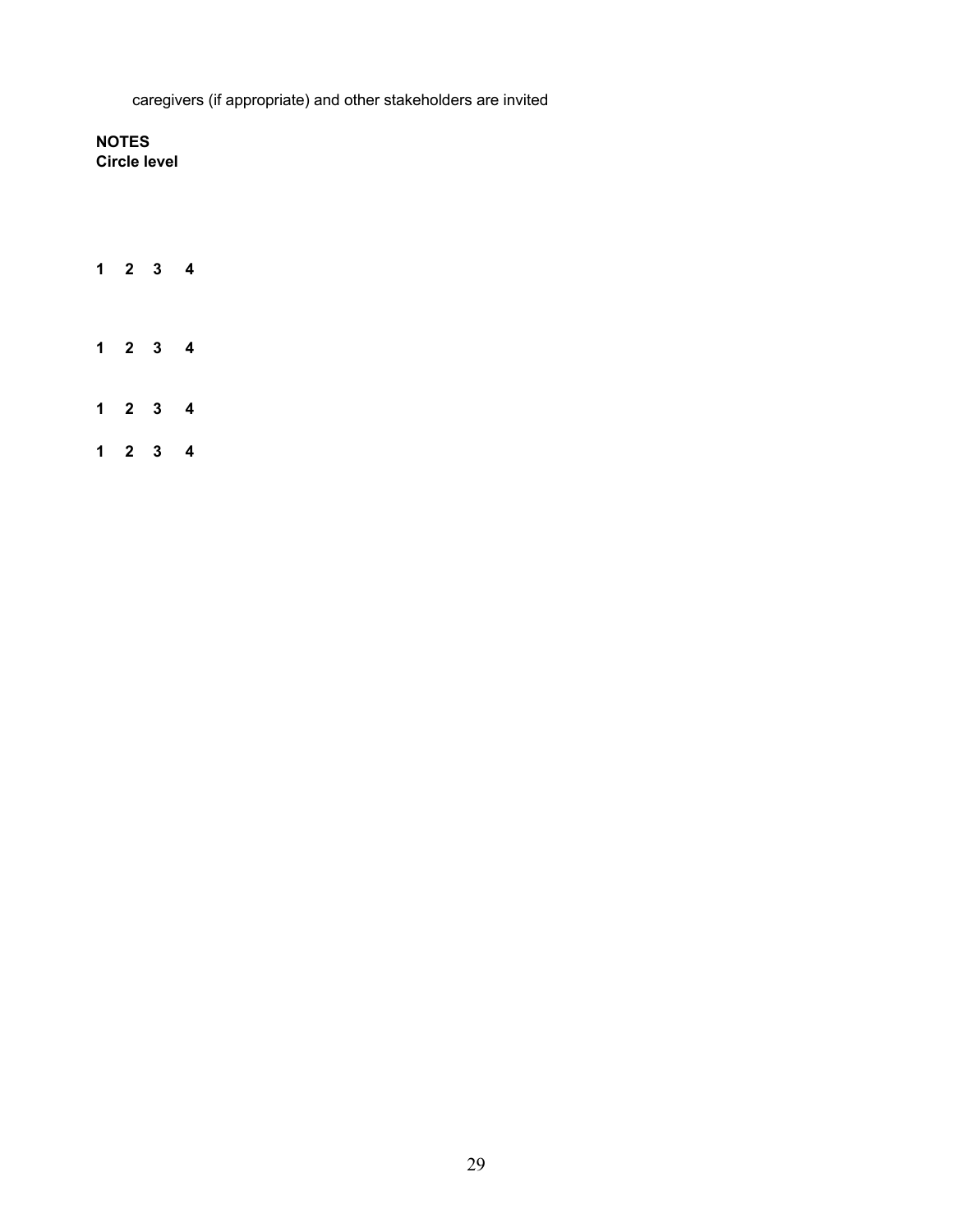



all

# **(B) STRATEGIES**

|  | <b>Undeveloped</b> = This CM process/strategy/structure is not established at all |  |
|--|-----------------------------------------------------------------------------------|--|
|  |                                                                                   |  |

2. **Developing** = This CM process/strategy/structure is in the *process* of being established

3. **Developed** = This CM process/strategy/structure *is* established and operating effectively *most* of the time 4. **Well established** = This CM process/strategy/structure *is* established and operating effectively *all* of the time

### **2. REFERRAL**

| Linking student to team member who establishes a professional relationship<br>with the student<br>1. The CM process is clearly explained to the student and his/her parents/caregivers. | involved<br>$:$ the<br>procedu<br>res for<br>collectin<br>g |
|-----------------------------------------------------------------------------------------------------------------------------------------------------------------------------------------|-------------------------------------------------------------|
| This includes the reasons for choosing CM; the roles, rights and responsibilities of                                                                                                    | informat<br>ion: and                                        |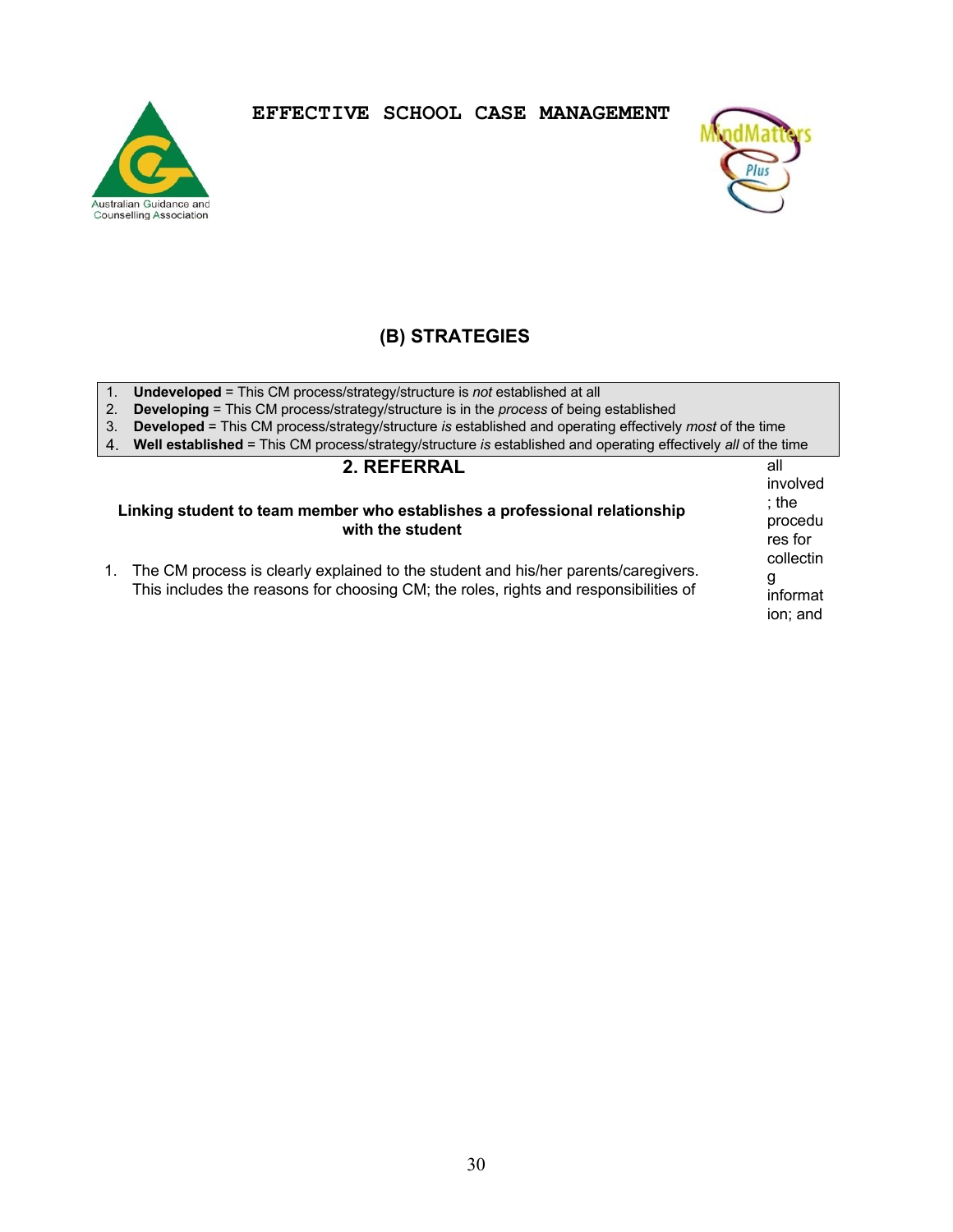developing a transition plan

|    | 2. The student is invited to discuss the CM process with the SCM, and encouraged to<br>participate collaboratively in shared planning and decision-making                                                                                                                            | $2 \quad 3$         | $\mathbf 4$ |
|----|--------------------------------------------------------------------------------------------------------------------------------------------------------------------------------------------------------------------------------------------------------------------------------------|---------------------|-------------|
| 3. | Depending on the age and maturity of the student, written informed parental<br>consent (possibly verbal when including indigenous families and ESL families) is<br>obtained for the student to participate in the case conference (eg. signature at the<br>bottom of an action plan) | $1 \quad 2 \quad 3$ |             |
| 4. | In cases where a student has an intellectual disability, written informed consent is<br>appropriately adjusted according to the student's development and particular<br>needs                                                                                                        | $1 \quad 2 \quad 3$ |             |
| 5. | The values, culture, and language of the student and family are respected by all                                                                                                                                                                                                     |                     |             |

stakeholders

# **NOTES**

**Circle level** 

**1 2 3 4** 

**1 2 3 4**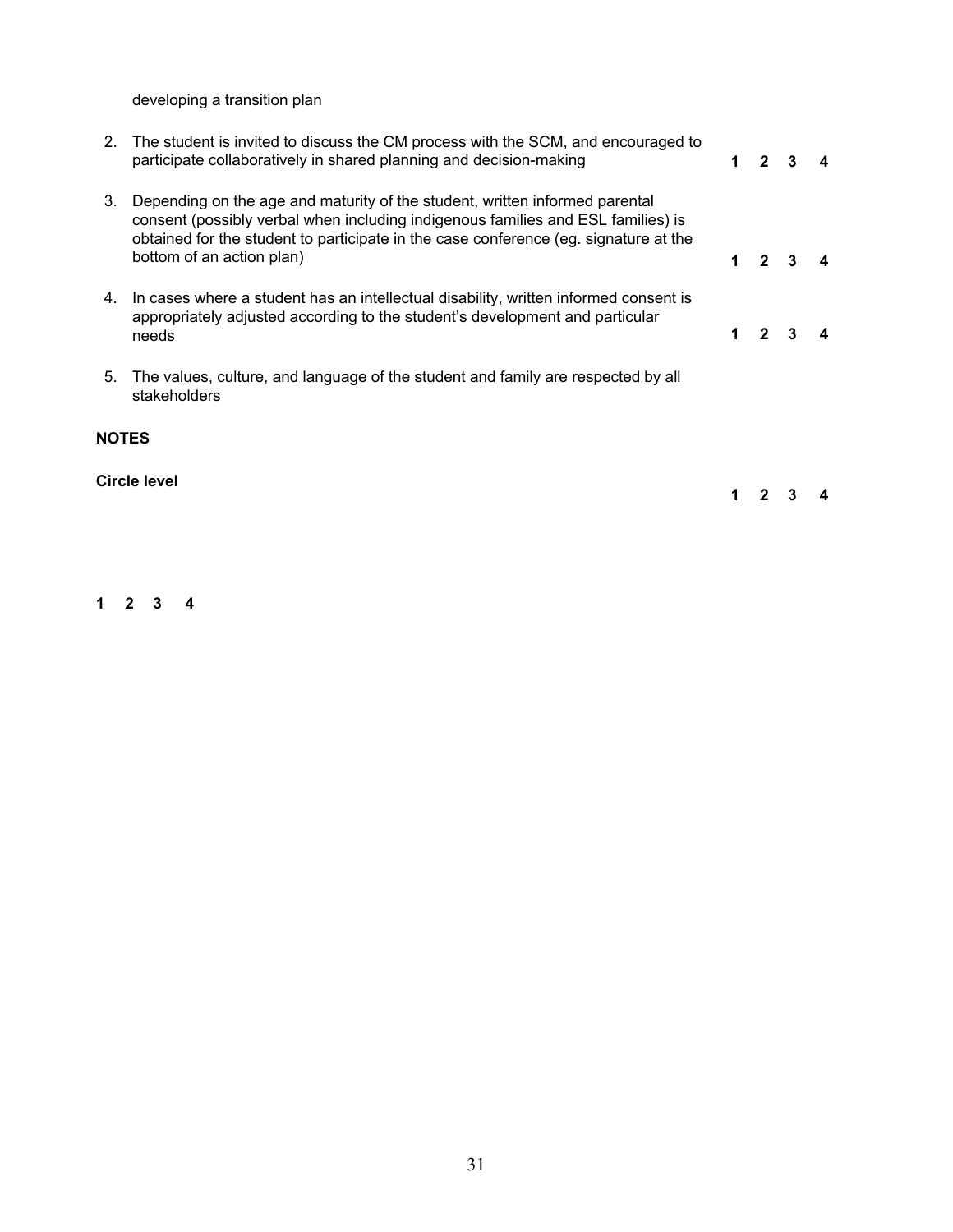



Australian Guidance and **Counselling Association** 



**EFFECTIVE SCHOOL CASE MANAGEMENT** 



1. **Undeveloped** = This CM process/strategy/structure is *not* established at all

2. **Developing** = This CM process/strategy/structure is in the *process* of being established

3. **Developed** = This CM process/strategy/structure *is* established and operating effectively *most* of the time

4. **Well established** = This CM process/strategy/structure *is* established and operating effectively *all* of the time

# **3. ASSESSMENT**

**Endeavouring to understand the student's perspective, and identifying and assessing the student's needs** 

1. Assess ment is applied as a dynamic

,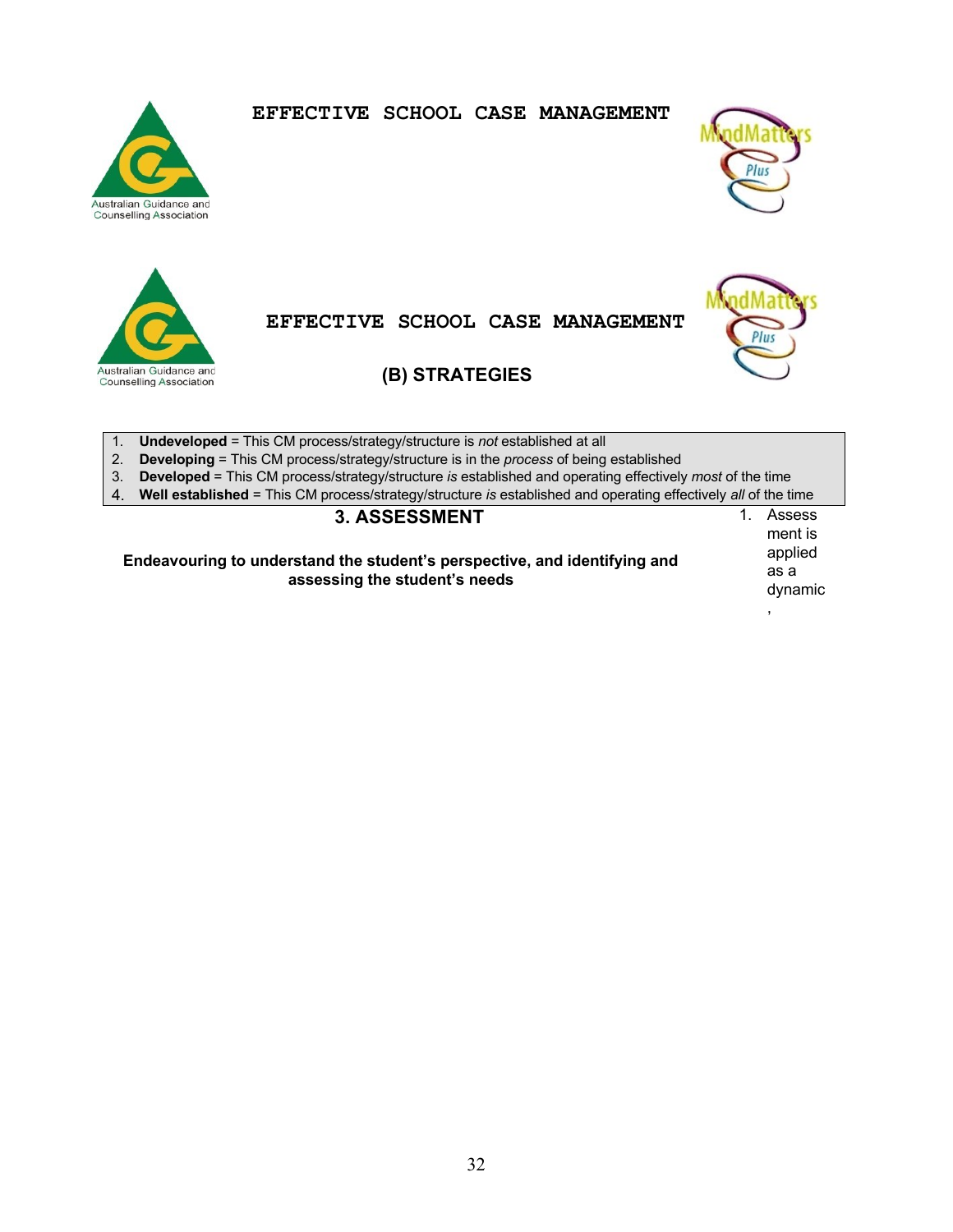| <b>NOTES</b> |                                                                                                                                                                                                                                                               |                         |   |  |
|--------------|---------------------------------------------------------------------------------------------------------------------------------------------------------------------------------------------------------------------------------------------------------------|-------------------------|---|--|
| 5.           | Assessment outcomes and student-identified needs are documented and<br>communicated in a language that is understood by the student and all<br>stakeholders                                                                                                   |                         |   |  |
| 4.           | The information and data collected form the basis upon which a plan of action is<br>developed and progress evaluated                                                                                                                                          | $\mathbf{2}$            | 3 |  |
| 3.           | The student and parents/caregivers are encouraged to participate actively in the<br>process                                                                                                                                                                   | $\overline{\mathbf{2}}$ |   |  |
| 2.           | Information and data are collected from a variety of sources involving a range of<br>disciplines and agencies                                                                                                                                                 | $1\quad 2$              | 3 |  |
|              | educative, and ongoing process of identifying main factors and circumstances (eg.<br>student context, family, school, community, peers etc) that either inhibit (eg. risk<br>factors) or enhance (eg. protective factors) the student's health and well-being |                         |   |  |

**Circle level** 

**1 2 3 4**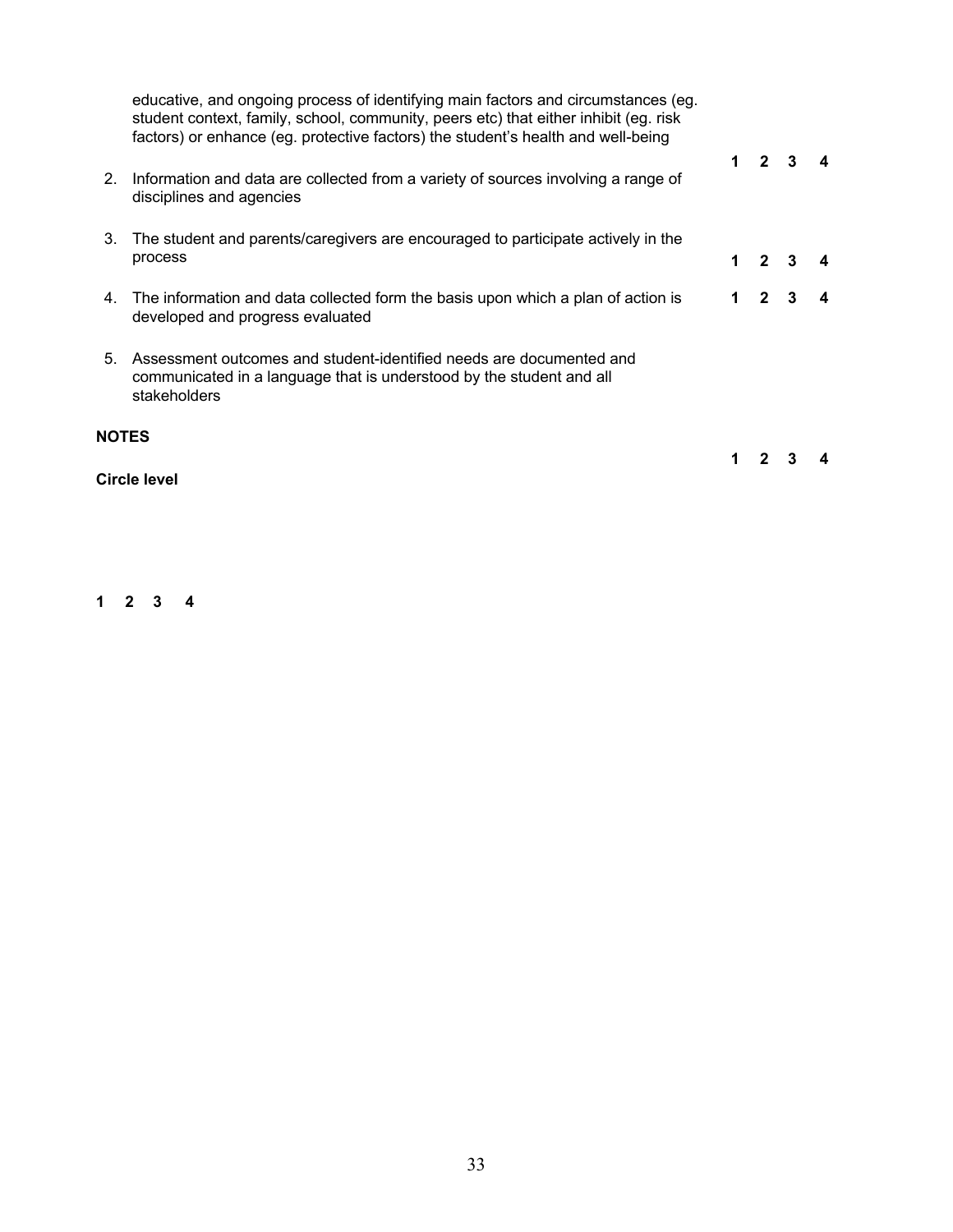



# **(B) STRATEGIES**

- 1. **Undeveloped** = This CM process/strategy/structure is *not* established at all
- 2. **Developing** = This CM process/strategy/structure is in the *process* of being established
- 3. **Developed** = This CM process/strategy/structure *is* established and operating effectively *most* of the time
- 4. **Well established** = This CM process/strategy/structure *is* established and operating effectively *all* of the time

### **4. PLANNING**

- **A collaborative and dynamic process of establishing a coordinated action plan with key stakeholders**  1. An agenda is circulated before the case conference
- protocol s are establis hed and underst ood by all parties

2. Meeting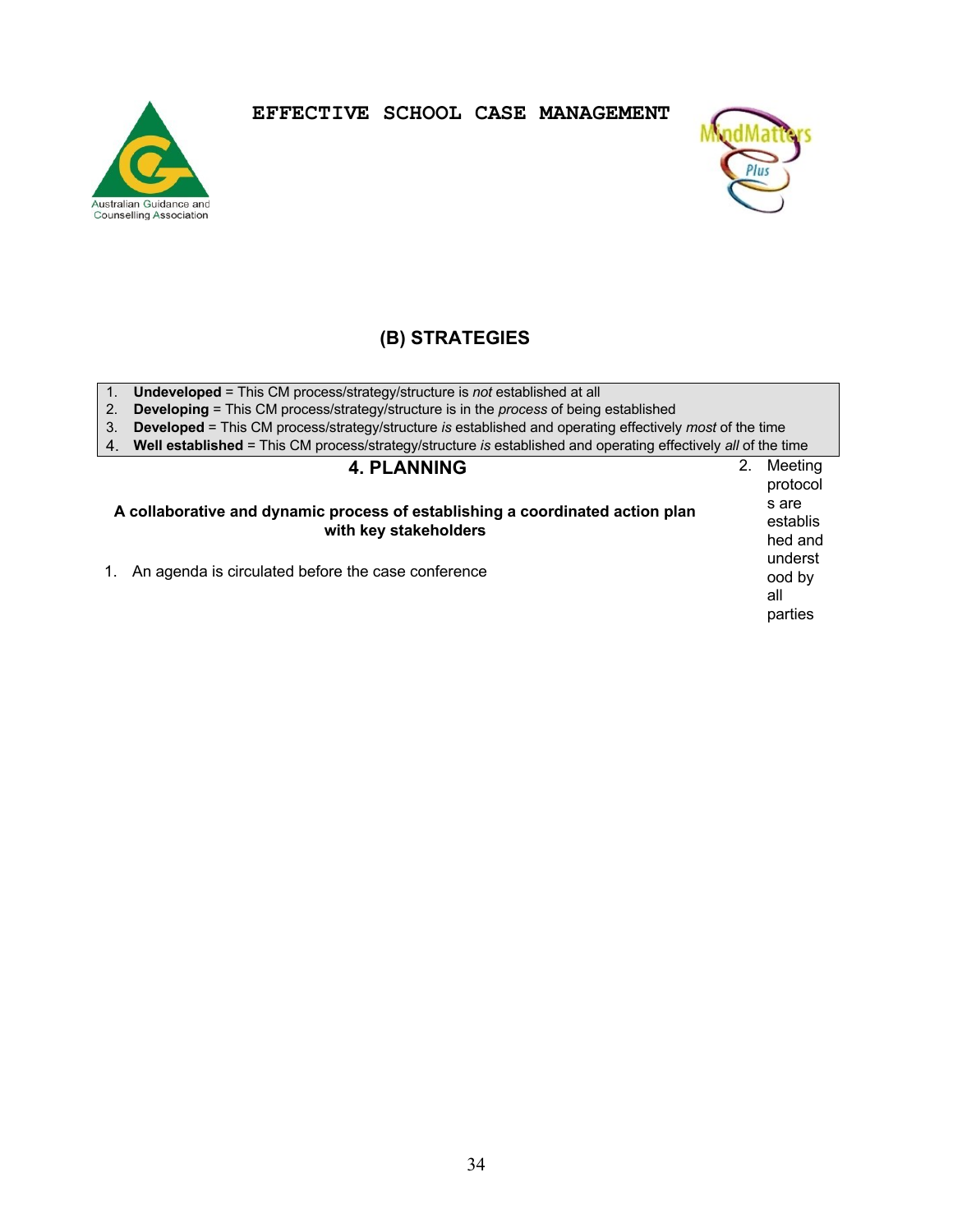before starting the case conference

|    |                                                                                                                                                                                                                                                                                                                                                                                                                    |   | <b>NOTES</b>   |                     |  |
|----|--------------------------------------------------------------------------------------------------------------------------------------------------------------------------------------------------------------------------------------------------------------------------------------------------------------------------------------------------------------------------------------------------------------------|---|----------------|---------------------|--|
| 3. | Based on the needs of the student, a detailed outcomes focused action plan is<br>collaboratively developed, consisting of intended outcomes and strategies,<br>specific time frames, review dates, a projected date for the<br>transition/closure/completion of CM, the roles and responsibilities of all<br>stakeholders, and a set of criteria/performance indicators to enable an evaluation<br>of the outcomes |   |                | <b>Circle level</b> |  |
|    | 4. Available quality resources and services to achieve the action plan's outcomes are<br>identified                                                                                                                                                                                                                                                                                                                | 1 | $\overline{2}$ | 3                   |  |
| 5. | Where such resources and services are limited or unavailable, contingency<br>strategies (eg. advocating for new resources/services to be developed) are<br>established to ensure maximum success in meeting the student's needs                                                                                                                                                                                    |   |                |                     |  |
| 6. | The student and his/her parents/caregivers are actively encouraged to participate<br>in the identification of resources and services, and where appropriate,<br>independently access alternative options when there are limitations of choice                                                                                                                                                                      |   | $\mathbf{2}$   |                     |  |
| 7. | The action plan is documented in a format that makes sense to the student and all<br>stakeholders                                                                                                                                                                                                                                                                                                                  |   |                |                     |  |
| 8. | All stakeholders, including the student, are signatories to the action plan                                                                                                                                                                                                                                                                                                                                        | 1 |                |                     |  |
|    | 9. The action plan is given to all stakeholders at the end of the conference                                                                                                                                                                                                                                                                                                                                       |   |                |                     |  |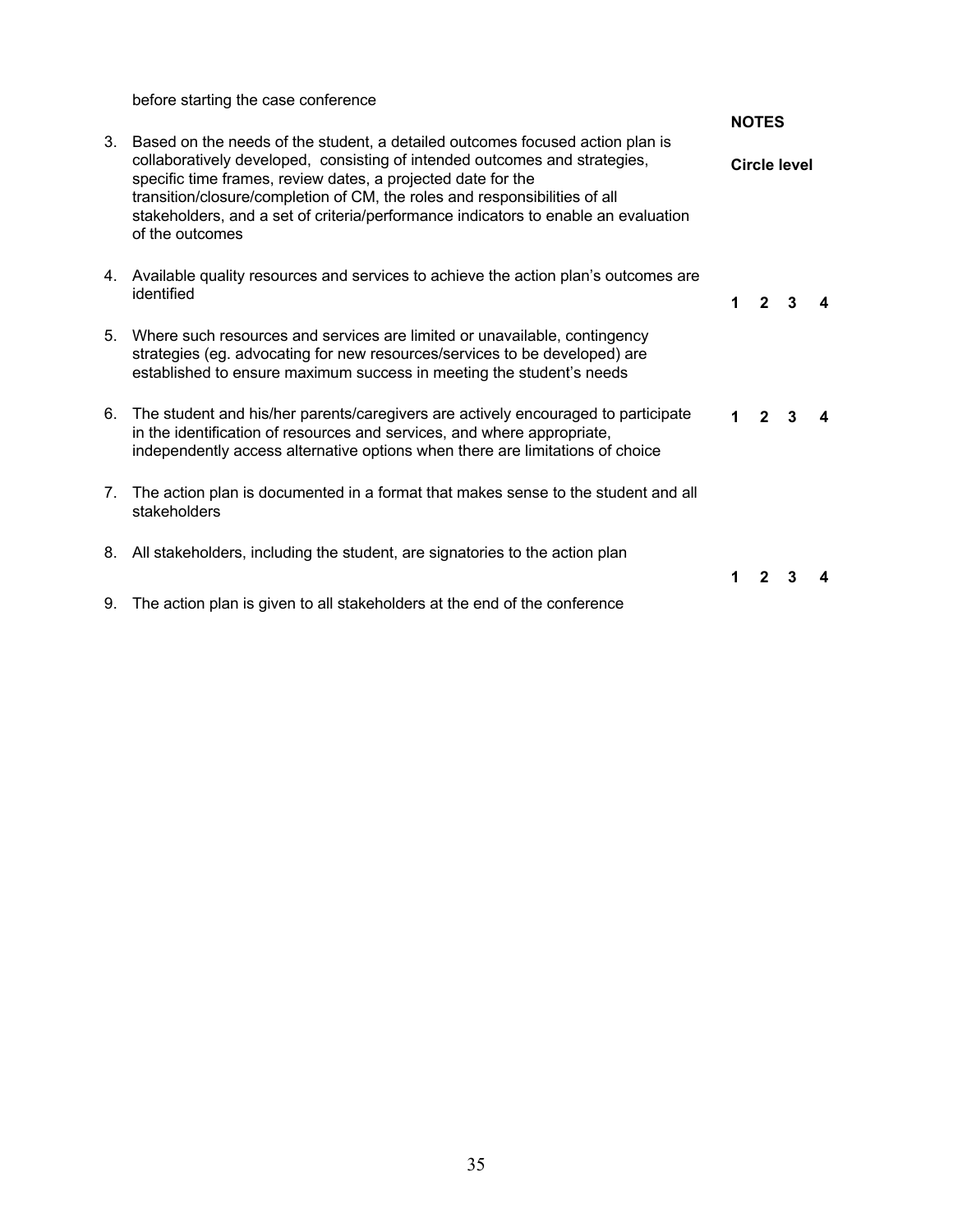

**1 2 3 4** 



- **1 2 3 4**
- **1 2 3 4**
- **1 2 3 4**
- **1 2 3 4**
- **1 2 3 4**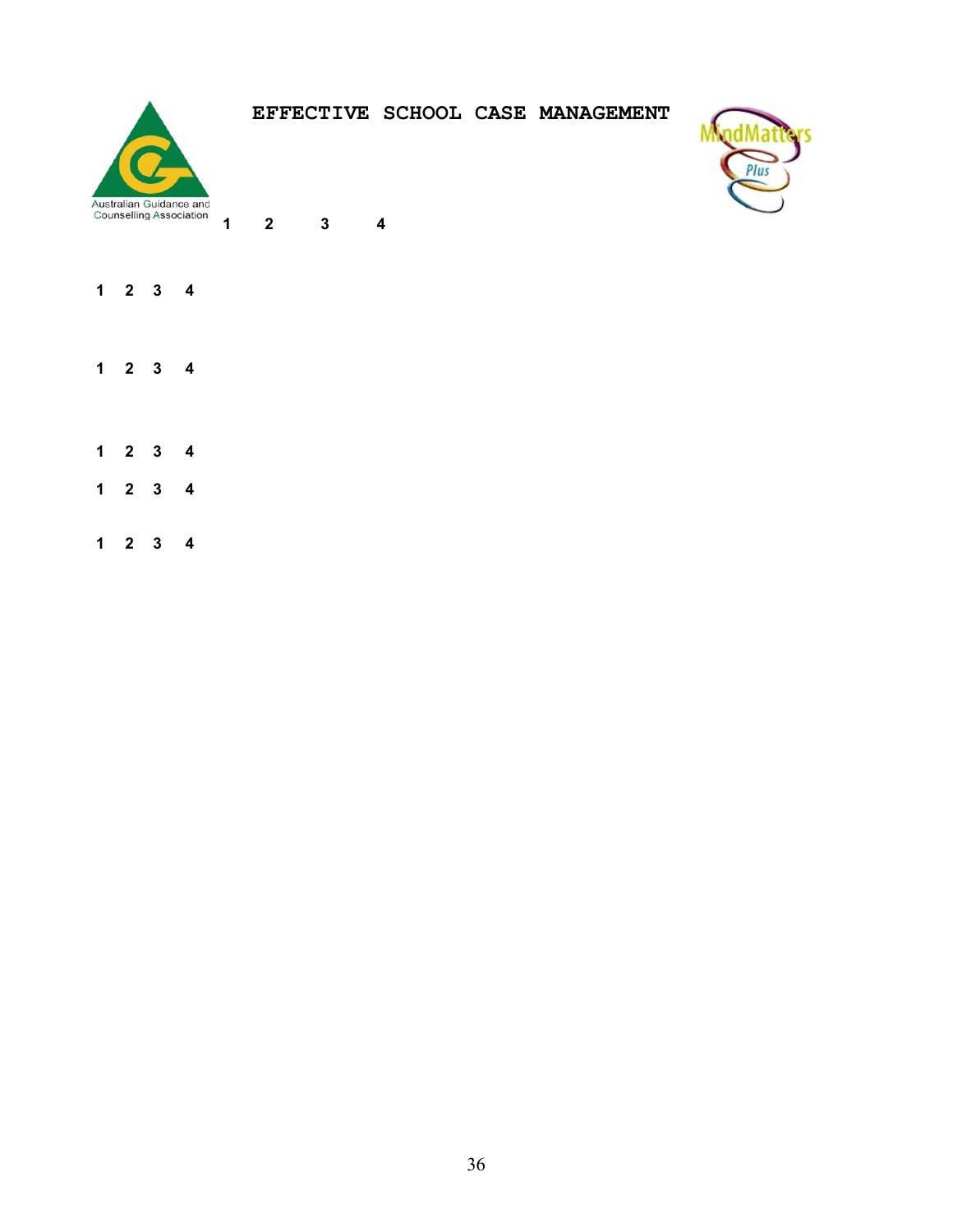



# **(B) STRATEGIES**

1. **Undeveloped** = This CM process/strategy/structure is *not* established at all

2. **Developing** = This CM process/strategy/structure is in the *process* of being established

3. **Developed** = This CM process/strategy/structure *is* established and operating effectively *most* of the time

4. **Well established** = This CM process/strategy/structure *is* established and operating effectively *all* of the time

|    | <b>5. IMPLEMENTATION</b><br>Executing, coordinating, and monitoring the action plan                                                                                                                                                                            | 6.             | In using<br>a<br>collabor<br>ative<br>approac |
|----|----------------------------------------------------------------------------------------------------------------------------------------------------------------------------------------------------------------------------------------------------------------|----------------|-----------------------------------------------|
| 1. | A school-based case manager is designated (eg. student services manager, school<br>counsellor/psychologist, principal) to ensure that there is a coordinated approach and<br>follow up                                                                         |                | h, the<br>case<br>manage<br>r<br>ensures      |
| 2. | The appointment of a case manager takes into account a range of factors such as<br>ability to relate to the student and family, and the level of skills required for the CM<br>process                                                                         |                | that the<br>student'<br>s views<br>have       |
| 3. | If required, the appointment of a case manager is done in consultation with an<br>Aboriginal and Islander Education Officer (AIEO)                                                                                                                             |                | been<br>heard<br>and                          |
| 4. | The case manager ensures that the action plan is implemented according to the<br>strategies, time frames, periodic reporting, and stakeholder roles and responsibilities<br>agreed upon                                                                        |                | incorpor<br>ated in<br>the<br>action<br>plan  |
| 5. | When implementing the action plan, the case manager uses a collaborative<br>approach. This involves active interaction, collaborative monitoring and reviewing of<br>progress, mutual problem-solving, and collective strategising between all<br>stakeholders | 7 <sub>1</sub> | process<br>The<br>case<br>manage<br>r         |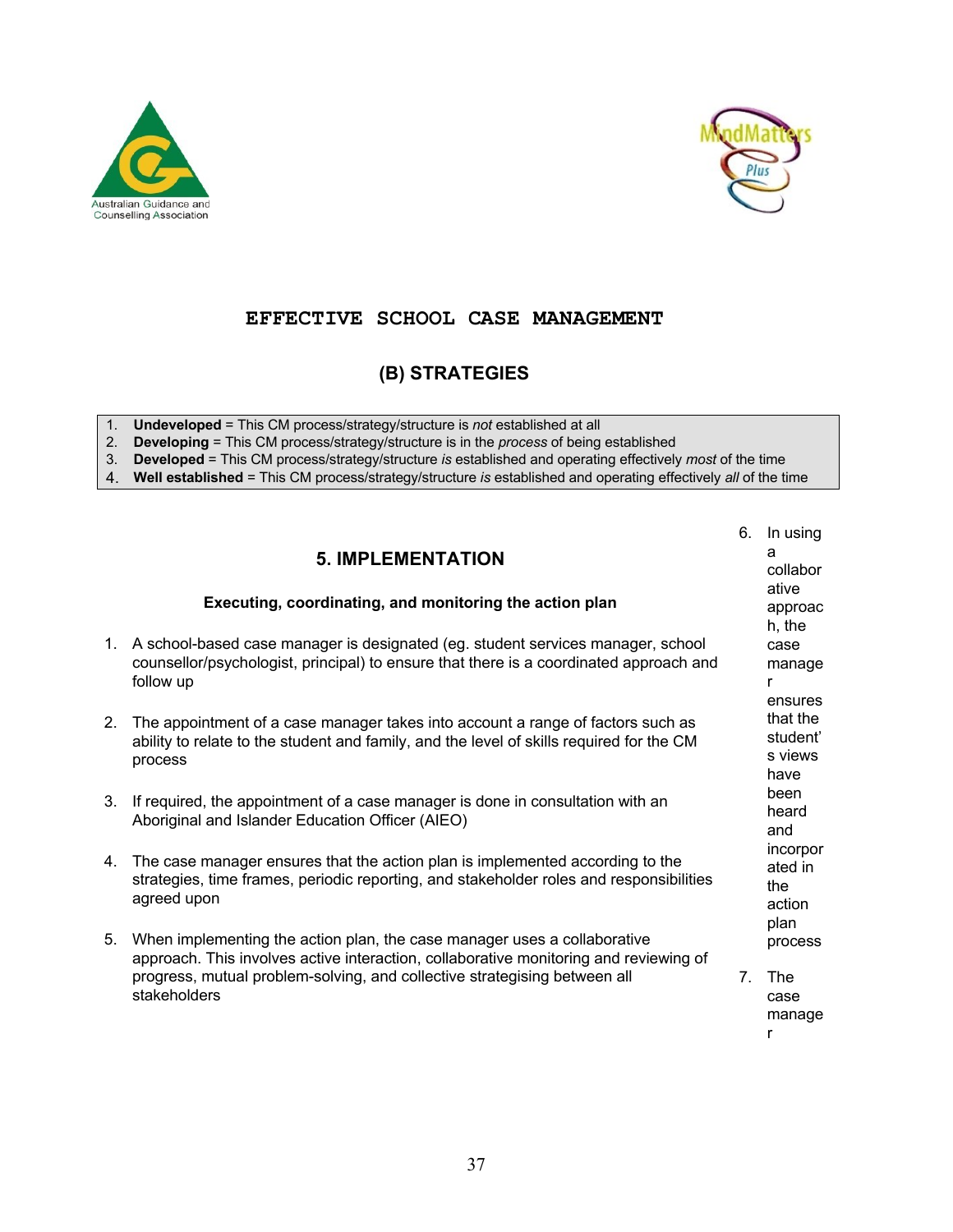

Australian Guidance and conscientiously shares individualised plans (behavioural and educational) with staff involved with the student, and regularly negotiates teaching and learning adjustments

- 8. The case manager makes sure that appropriate standards of duty of care are applied
- 9. In general, all stakeholders and school staff maintain a good rapport and communication with the student, and respect the student's legal and human rights, privacy and confidentiality within the bounds of safety and well-being
- 10. The SCM team holds regular meetings to monitor CM processes, actions and case loads

#### **NOTES Circle level**



**1 2 3 4** 

**1 2 3 4**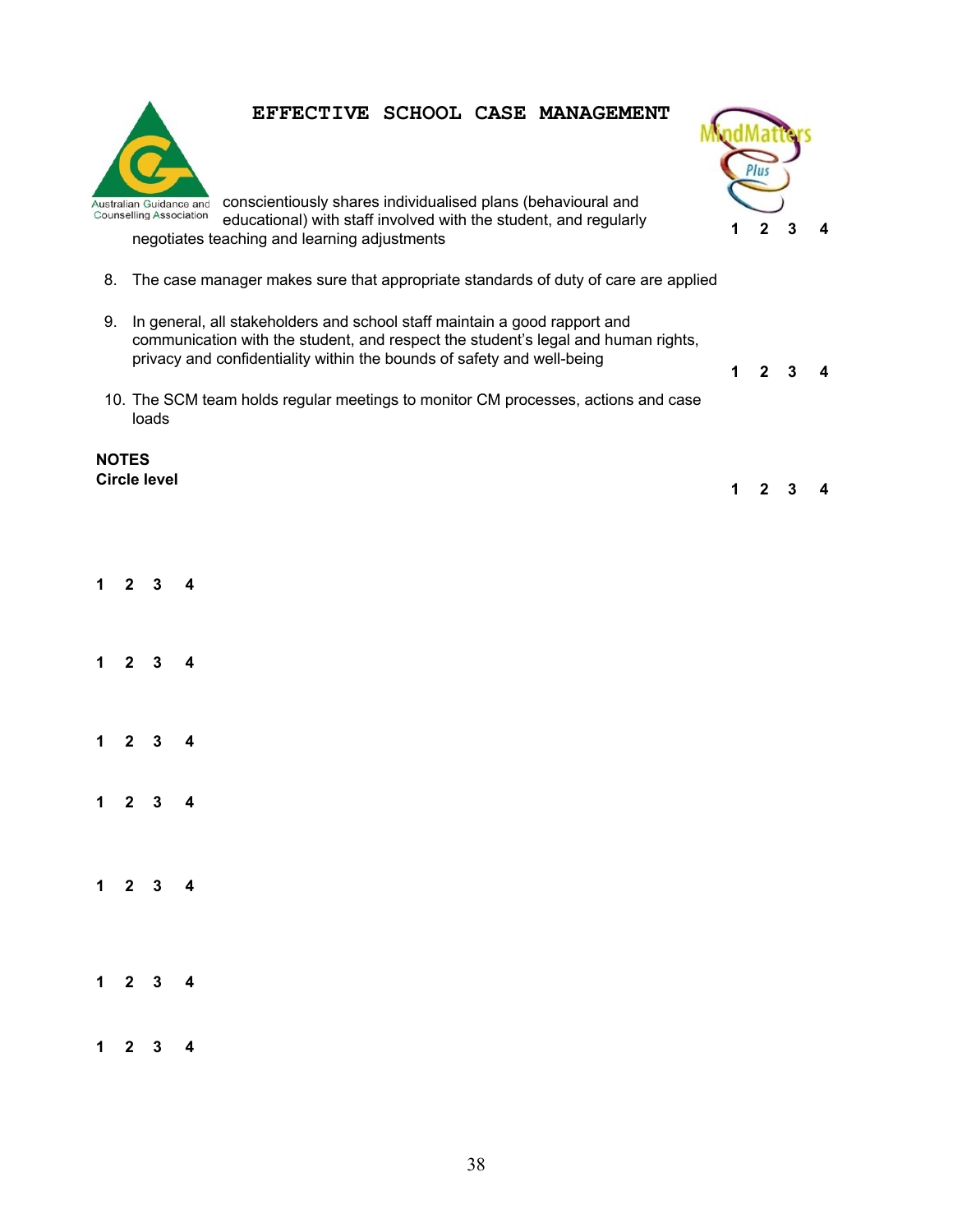# **6. TRANSITION/CLOSURE/COMPLETION**



**Developing a transition plan to move to minimal or no case management** 



# **(B) STRATEGIES**

- 1. **Undeveloped** = This CM process/strategy/structure is *not* established at all
- 2. **Developing** = This CM process/strategy/structure is in the *process* of being established
- 3. **Developed** = This CM process/strategy/structure *is* established and operating effectively *most* of the time
- 4. **Well established** = This CM process/strategy/structure *is* established and operating effectively *all* of the time
- 1. In collaboration with the student, service providers, and all stakeholders, a transition plan is identified at the commencement of the CM process

|                                                                                    | $\begin{array}{cccc} 1 & 2 & 3 \end{array}$ | $\overline{\mathbf{4}}$ |
|------------------------------------------------------------------------------------|---------------------------------------------|-------------------------|
| 2. The transition plan is comprehensively based on the information gathered at the |                                             |                         |
| referral and assessment phases, and shaping the plan through the monitoring and    |                                             |                         |
| reviewing processes (eg. achievement of the action plan outcomes; compliance with  |                                             |                         |
| legal requirements; and expiry of time frames)                                     |                                             |                         |

- 3. Risks and transitions are planned for by including the provision of ongoing support that assists the student in developing independence and self-advocacy, and maintaining achievements and personal health and well-being **1 2 3 4**
- 4. The student is aware of his/her right to request re-activation of the CM processes in the future
- 5. Staff, parents/caregivers, and other stakeholders are informed that a CM process can  $\rightarrow$ be re-activated on request **1 2 3 4**

**NOTES** 

**Circle level** 

**1 2 3 4** 

**1 2 3 4**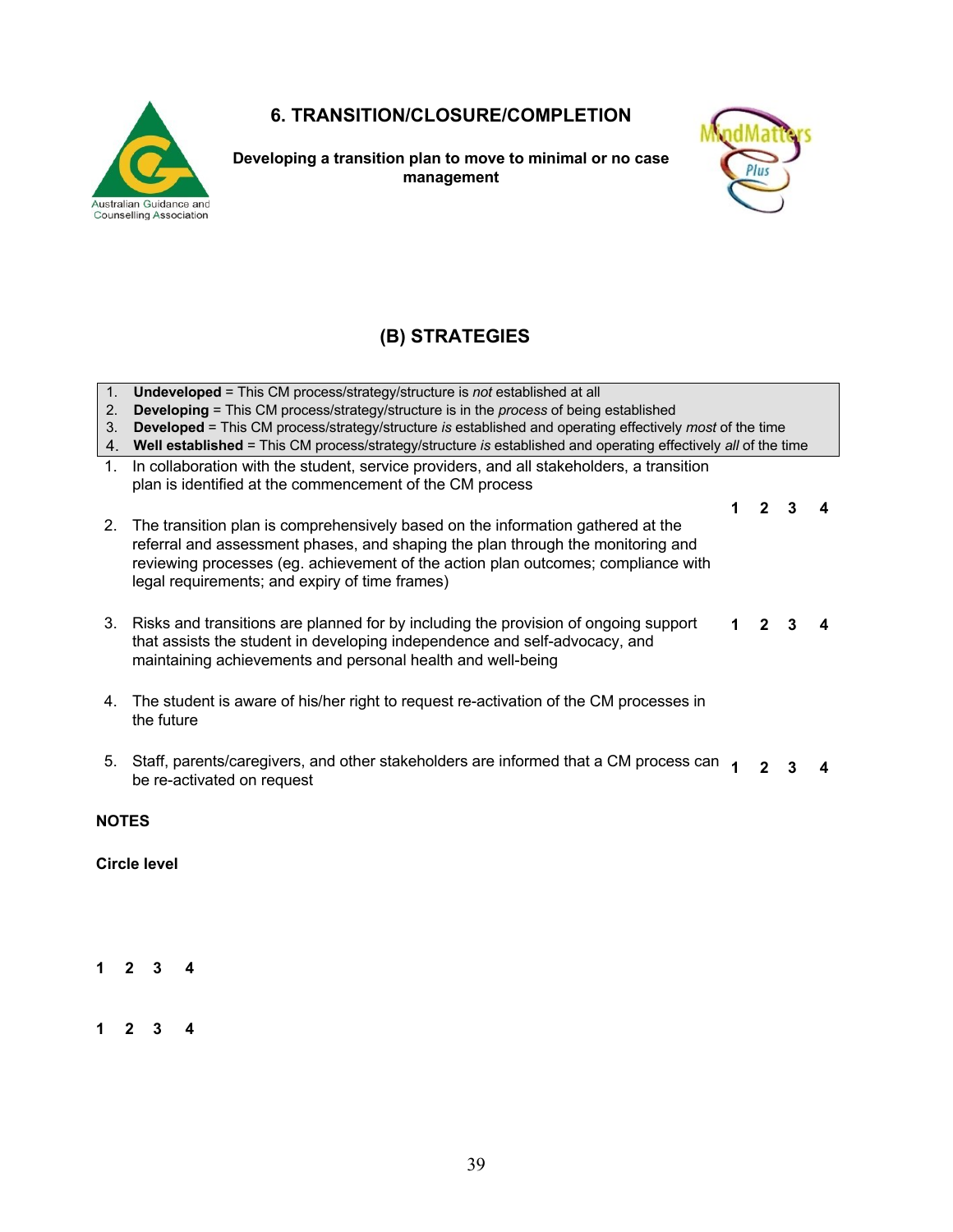



### **EFFECTIVE SCHOOL CASE MANAGEMENT**

# **(B) STRATEGIES**

- 1. **Undeveloped** = This CM process/strategy/structure is *not* established at all
- 2. **Developing** = This CM process/strategy/structure is in the *process* of being established
- 3. **Developed** = This CM process/strategy/structure *is* established and operating effectively *most* of the time
- 4. **Well established** = This CM process/strategy/structure *is* established and operating effectively *all* of the time

### **7. EVALUATION**

**NOTES** 

**Circle level** 

#### **Determining the effectiveness of the case management processes and the action plan**

- 1. The aims of evaluation are made explicit, which generally are:
	- To ascertain the effectiveness of the CM processes in relation to the extent to which the action plan outcomes have been achieved, and thus the student's needs met;
	- To assess the costs against the benefits attained;
	- To determine student and parent/caregiver satisfaction;
	- To appraise the quality of the CM processes provided
- 2. Evaluation is embraced as integral to the CM process by including it as part of the interactive learning cycle and thus contributing continuously to the ongoing improvement of the quality of the service
- 3. Evaluation is included in CM from the beginning, and is considered to be a formal extension of the monitoring and reviewing process
- 4. The student and all other stakeholders participate actively in the evaluation process
- 5. The evaluation of each CM process is usually reported. This generally involves:
	- the case manager reporting to the SCM team;
	- the school's student services or equivalent structure reporting to the school leaders on the effectiveness of the process and any system needs in relation to gaps in services, support and resourcing needs;
	- including feedback to student services and the SCM team in relation to commendations, recognition, celebration of success, and recommendations for improving processes

 $2 \quad 3$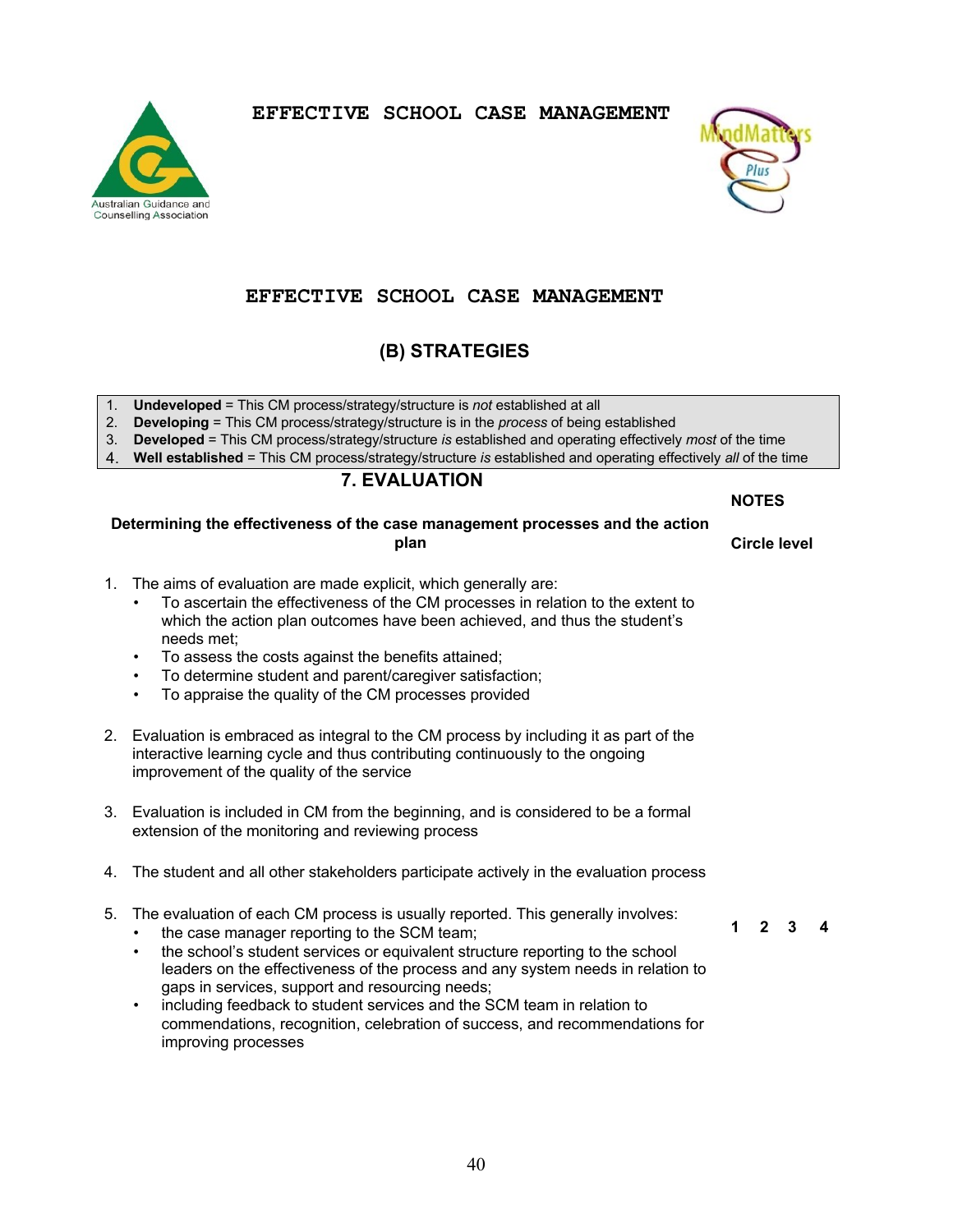



**1 2 3 4**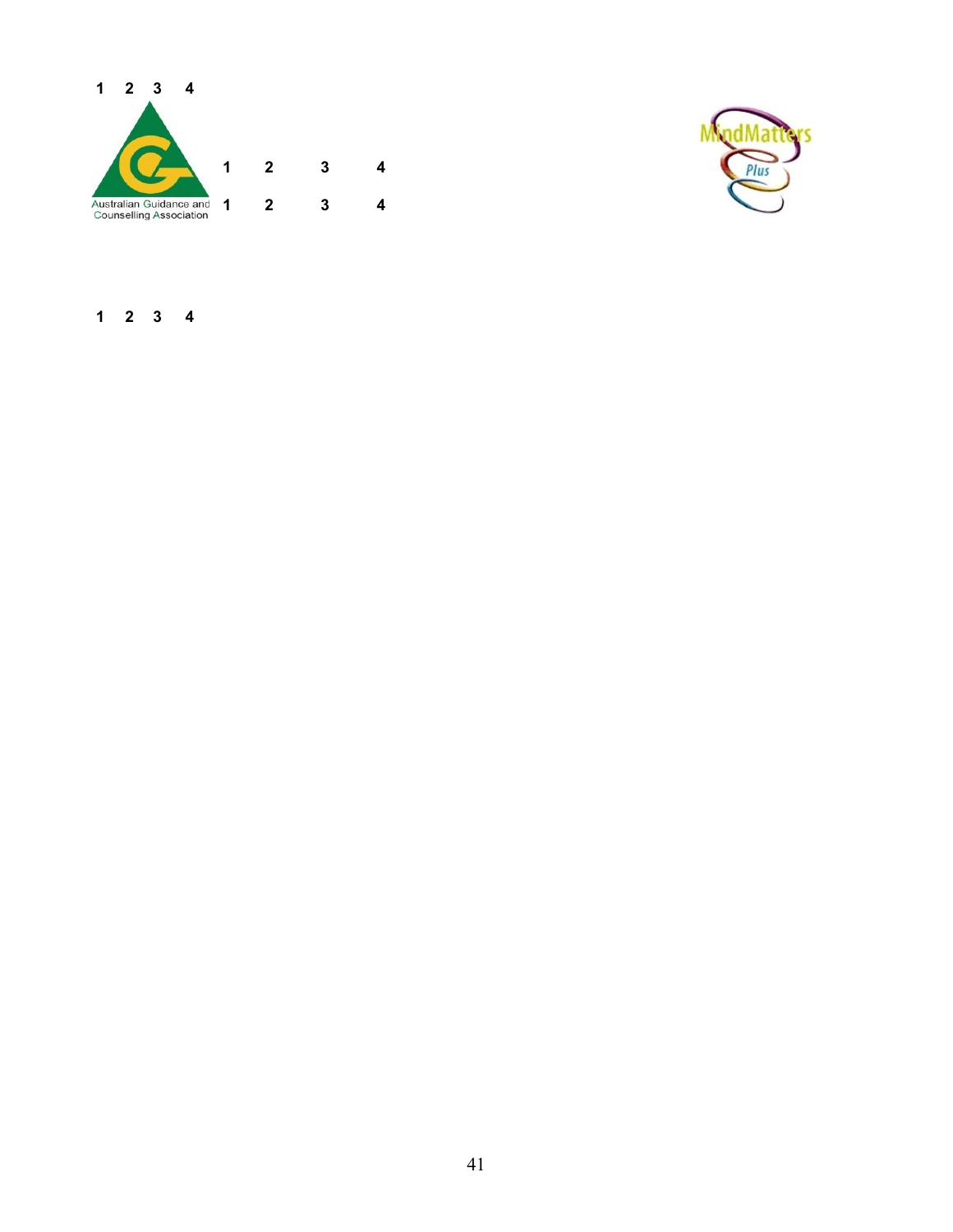



# **Establishing a case management development plan**

The purpose of establishing a case management development plan is to give staff the opportunity to target particular aspects of their case management practices for development and improvement. Deciding what outcomes to choose can be based on collating the summaries of the ratings in the two checklists, and then determining which aspects/areas of case management in the school are most undeveloped. This process could also include focusing on areas that are undeveloped/developing but require further action for improvement. The form on the next page is offered as a tool to record the main elements of the development plan so that the participants in the process have a detailed and coherent memo of what needs to be achieved and actioned, how this will be done, by whom, what the time-line is, and the resources required. The sample below illustrates how this could be done.

| <b>PLAN FOR DEVELOPING CASE MANAGEMENT PRACTICES</b>         |                                                                                                                                                                                                                                                                                                                                                                                                                                                                                                                                                                                                                                                                    |              |              |  |
|--------------------------------------------------------------|--------------------------------------------------------------------------------------------------------------------------------------------------------------------------------------------------------------------------------------------------------------------------------------------------------------------------------------------------------------------------------------------------------------------------------------------------------------------------------------------------------------------------------------------------------------------------------------------------------------------------------------------------------------------|--------------|--------------|--|
| <b>SCHOOL</b>                                                | Boab SHS                                                                                                                                                                                                                                                                                                                                                                                                                                                                                                                                                                                                                                                           | <b>DATE:</b> | 16 June 2005 |  |
| <b>COMPILED BY</b><br>(Name, Position &<br><b>Signature)</b> | The SCM Team: Graeme Bicks (Manager: Student Services):<br>Jeff Tate (Principal):<br>Ann Madison (School Psych):<br>Carol Reid (Yr 8 Coord):<br>Manuel Bartolini (Yr 9 Coord):<br>Bianca Smith (Yr 10 Coord):                                                                                                                                                                                                                                                                                                                                                                                                                                                      |              |              |  |
| <b>OUTCOME 1</b>                                             | SCM to build stronger alliances and relationships with a range of agencies<br>to facilitate their involvement in case management meetings (School-based CM<br><b>SYSTEM: #14).</b>                                                                                                                                                                                                                                                                                                                                                                                                                                                                                 |              |              |  |
| <b>STRATEGIES</b>                                            | Initial meeting to be convened with the following: Dr Rod Jeppe (Local GP); Dr<br>1.<br>Peta Thwaite (Clinical Psych: Child and Adol Centre); Len Farro (Youth Worker<br>& Coord: RAPP); Barry Arnold (Dept Community Dev); Eric Pearson (Juvenile<br>Justice)<br>Meeting to focus on main needs of students with SN, and key agencies/ people<br>2.<br>who can contribute to meeting these needs and being part of CM processes<br>Invite additional agencies to a "round table" meeting to discuss needs of support<br>3.<br>students and how to develop alliances to meet these needs better<br>4. SCM to consider most prevalent needs of students pre meeting |              |              |  |
| <b>ACTION: WHO?</b>                                          | Graeme to organise initial meeting for Tuesday 2 Aug 3.30 in Jeff's office. Jeff to<br>organise RT meeting - date to be determined. All SCM members to send Graeme<br>summary of most prevalent needs                                                                                                                                                                                                                                                                                                                                                                                                                                                              |              |              |  |
| <b>ACTION: WHEN?</b>                                         | Initial meeting organised by 30 June<br>Submission of students needs to Graeme by 24 June                                                                                                                                                                                                                                                                                                                                                                                                                                                                                                                                                                          |              |              |  |
| <b>RESOURCES</b>                                             | Admin to send out letters & collate student needs (Jenny?)                                                                                                                                                                                                                                                                                                                                                                                                                                                                                                                                                                                                         |              |              |  |
| <b>NOTES</b>                                                 | Graeme to ask Rod Jeppe to send GP+ Schools Case Conferencing Model doc to<br>him. Admin support for next meeting?                                                                                                                                                                                                                                                                                                                                                                                                                                                                                                                                                 |              |              |  |

### **PLAN FOR DEVELOPING CASE MANAGEMENT PRACTICES**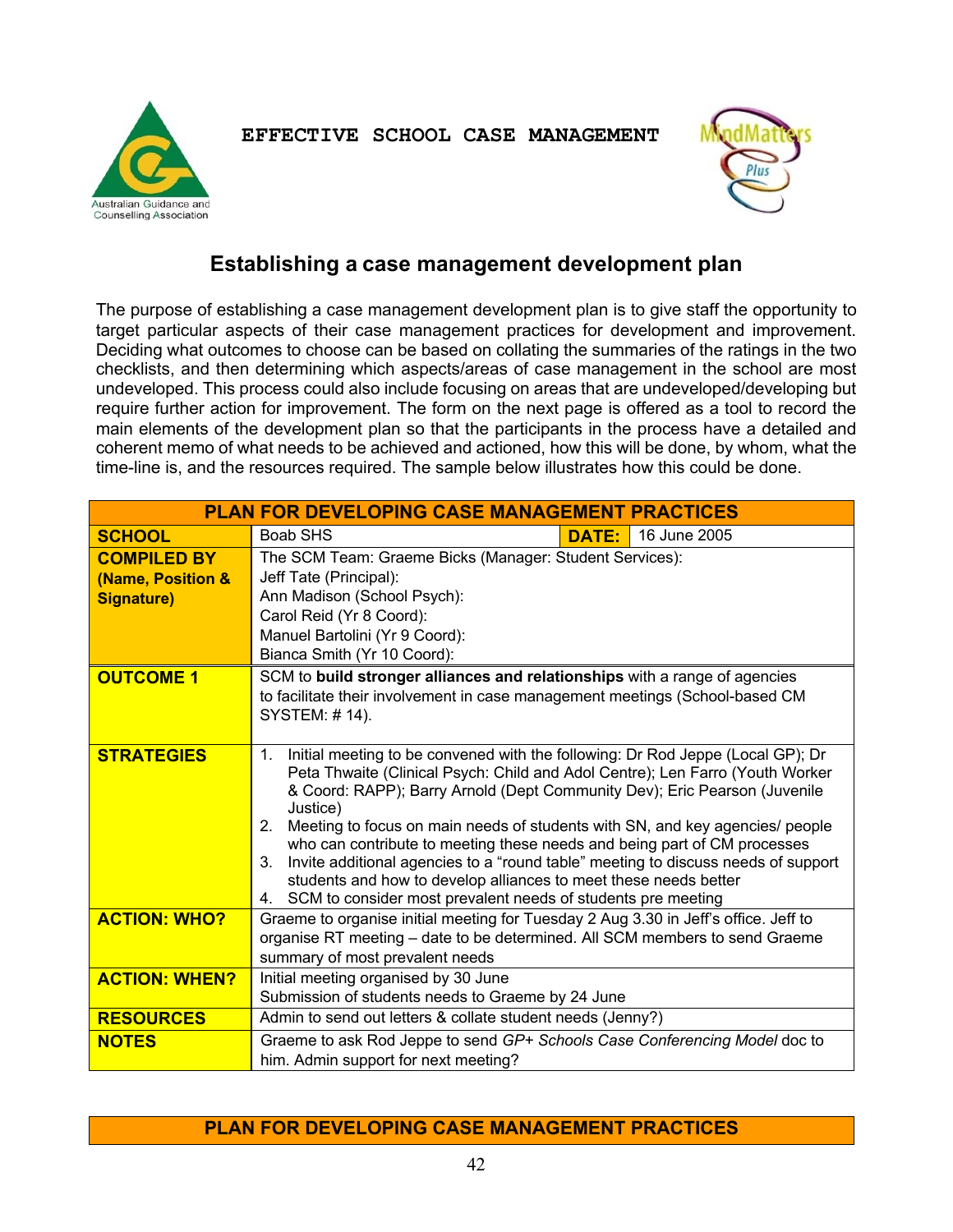| <b>SCHOOL</b>        | <b>DATE:</b> |
|----------------------|--------------|
| <b>COMPILED BY</b>   |              |
| (Name & Signature)   |              |
|                      |              |
|                      |              |
| <b>OUTCOME 1</b>     |              |
|                      |              |
| <b>STRATEGIES</b>    |              |
|                      |              |
|                      |              |
| <b>ACTION: WHO?</b>  |              |
| <b>ACTION: WHEN?</b> |              |
| <b>RESOURCES</b>     |              |
| <b>NOTES</b>         |              |
|                      |              |
| <b>OUTCOME 2</b>     |              |
|                      |              |
| <b>STRATEGIES</b>    |              |
|                      |              |
|                      |              |
| <b>ACTION: WHO?</b>  |              |
| <b>ACTION: WHEN?</b> |              |
| <b>RESOURCES</b>     |              |
| <b>NOTES</b>         |              |
|                      |              |
| <b>OUTCOME 3</b>     |              |
|                      |              |
| <b>STRATEGIES</b>    |              |
|                      |              |
|                      |              |
| <b>ACTION: WHO?</b>  |              |
| <b>ACTION: WHEN?</b> |              |
| <b>RESOURCES</b>     |              |
| <b>NOTES</b>         |              |
|                      |              |

**Summaries of main aspects of effective school case management**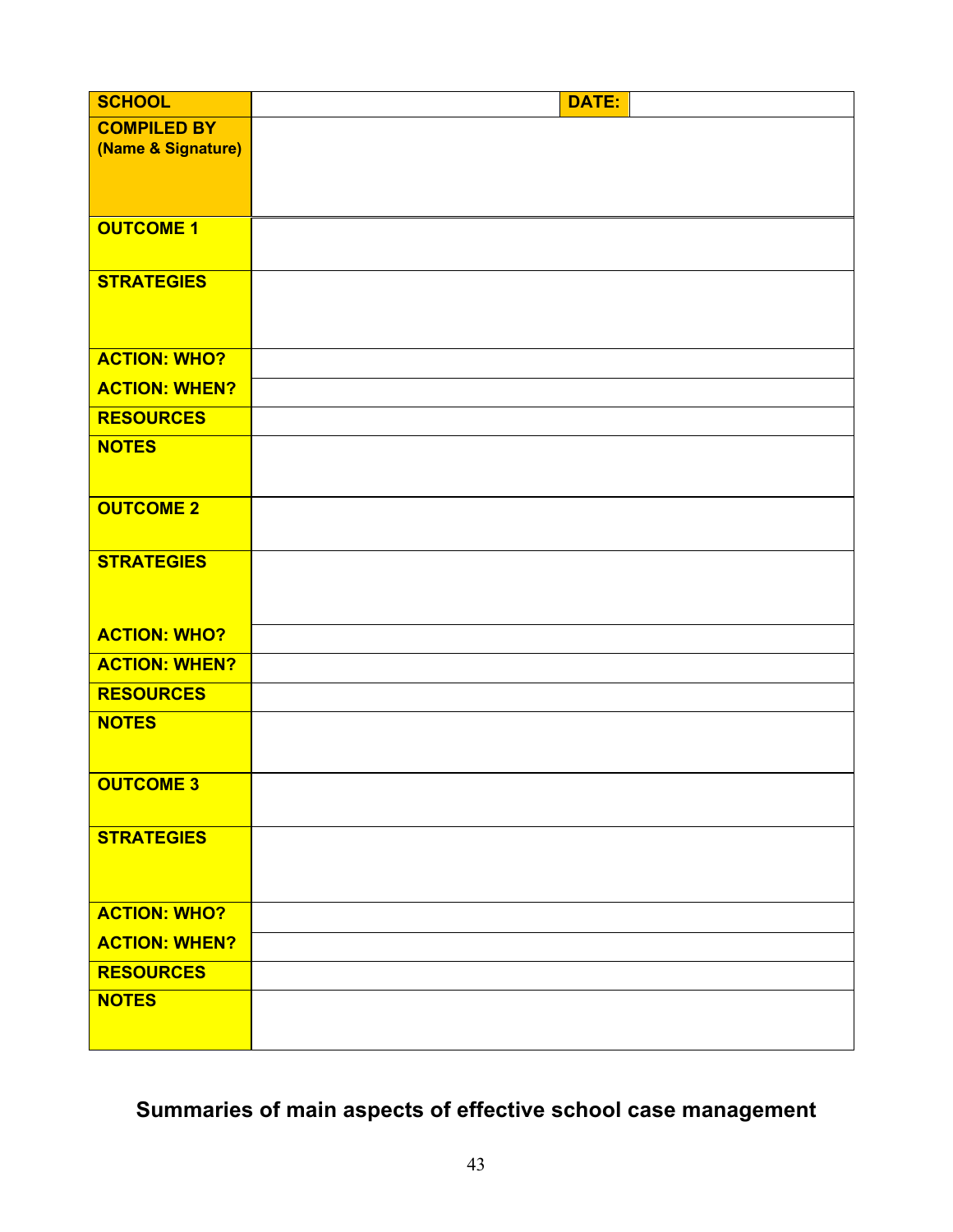# Australian Guidance and **Counselling Association**

# **EFFECTIVE SCHOOL CASE MANAGEMENT**



This section of the kit contains a range of summaries of the main aspects of school case management. These summaries can be used as part of a professional learning program (eg. distribution to participants; OHP). The content of these summaries can, of course, be modified to suit the particular context in which they are being used. The summaries include:

- Why school case management?
- Student quote
- A Framework for a Comprehensive Whole School Mental Health Program
- A framework for effective school case management
- Levels of support associated with school case management structures and processes
- The principles of effective school case management
- Definition of effective school case management
- Aims of effective school case management
- Establishing a school-based case management system
- Strategies of effective school case management
- The School Case Management (SCM) Team developing a shared vision
- The School Case Management (SCM) Team becoming a coordinated team
- The role of the case manager
- Facilitating case conference meetings
- Using a Solution-focused approach to case conference meetings<sup>1</sup>
- Case Conference Record
- Privacy and Confidentiality handout
- Privacy and Confidentiality OHP summary.

A Power Point presentation of the above summaries and a separate one of Girrawheen Senior High School's process for case management is available at:

http://mmplus.agca.com.au/escm.php

 $1$  Given that one of the main aims of school case management is the development of an "action plan" that is based on constructing solutions and establishing outcomes, a Solution-focused approach to case conference meetings is recommended.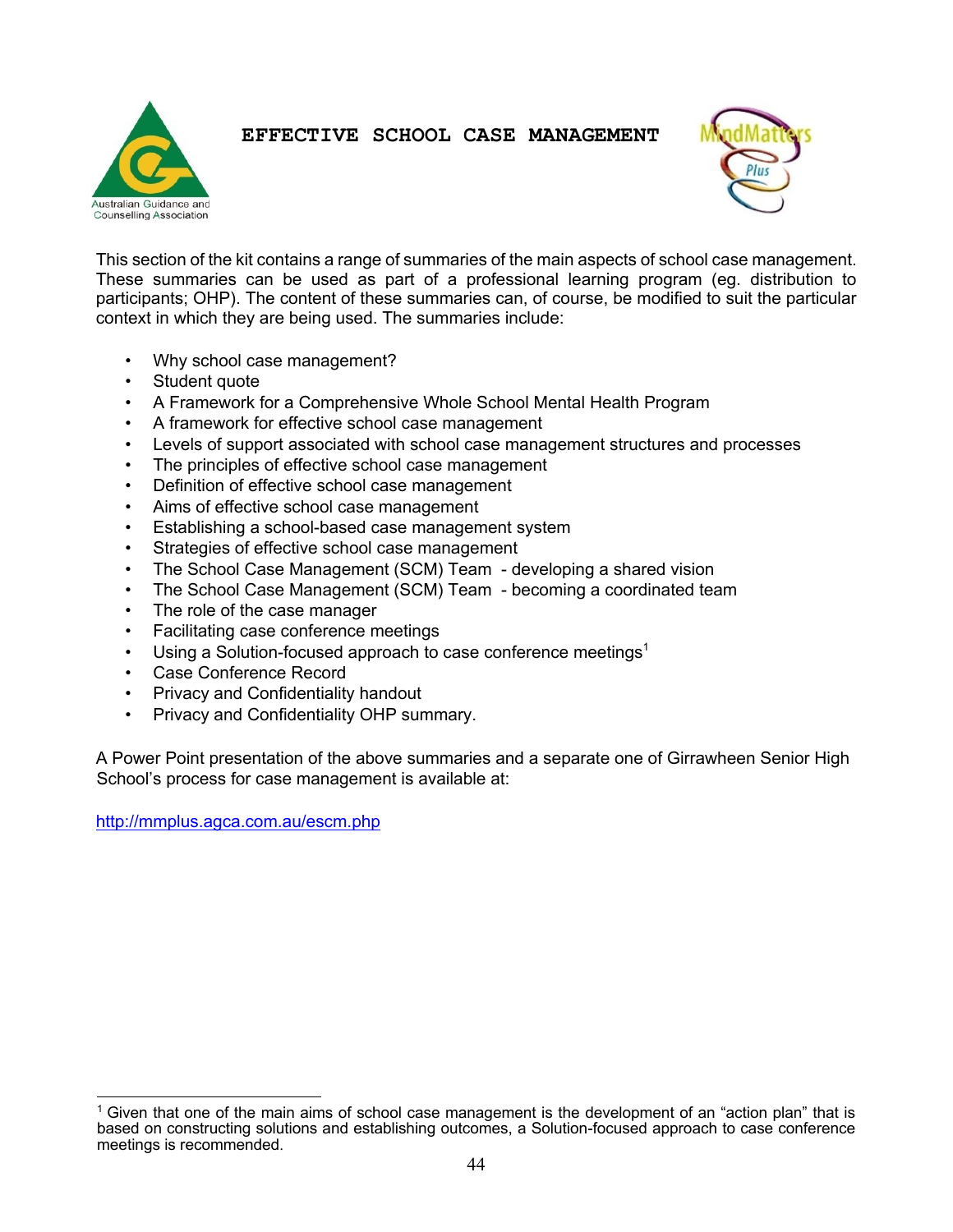



# **Why School Case Management?**

• Schools key settings to support young people's mental health and well being.

- Young people with support needs in mental health and wellbeing greater risk if school environment does not develop connections, relationships and provide educational adjustments.
- Four reasons why case management should be used in schools:
	- 1. Offers a coordinating mechanism which promotes a systemic approach to establishing an integrated action plan for students with support needs;
	- 2.Empowers the student and all stakeholders to participate collaboratively in problem-solving, ensuring accessibility of support and services, and ultimately developing an integrated action plan;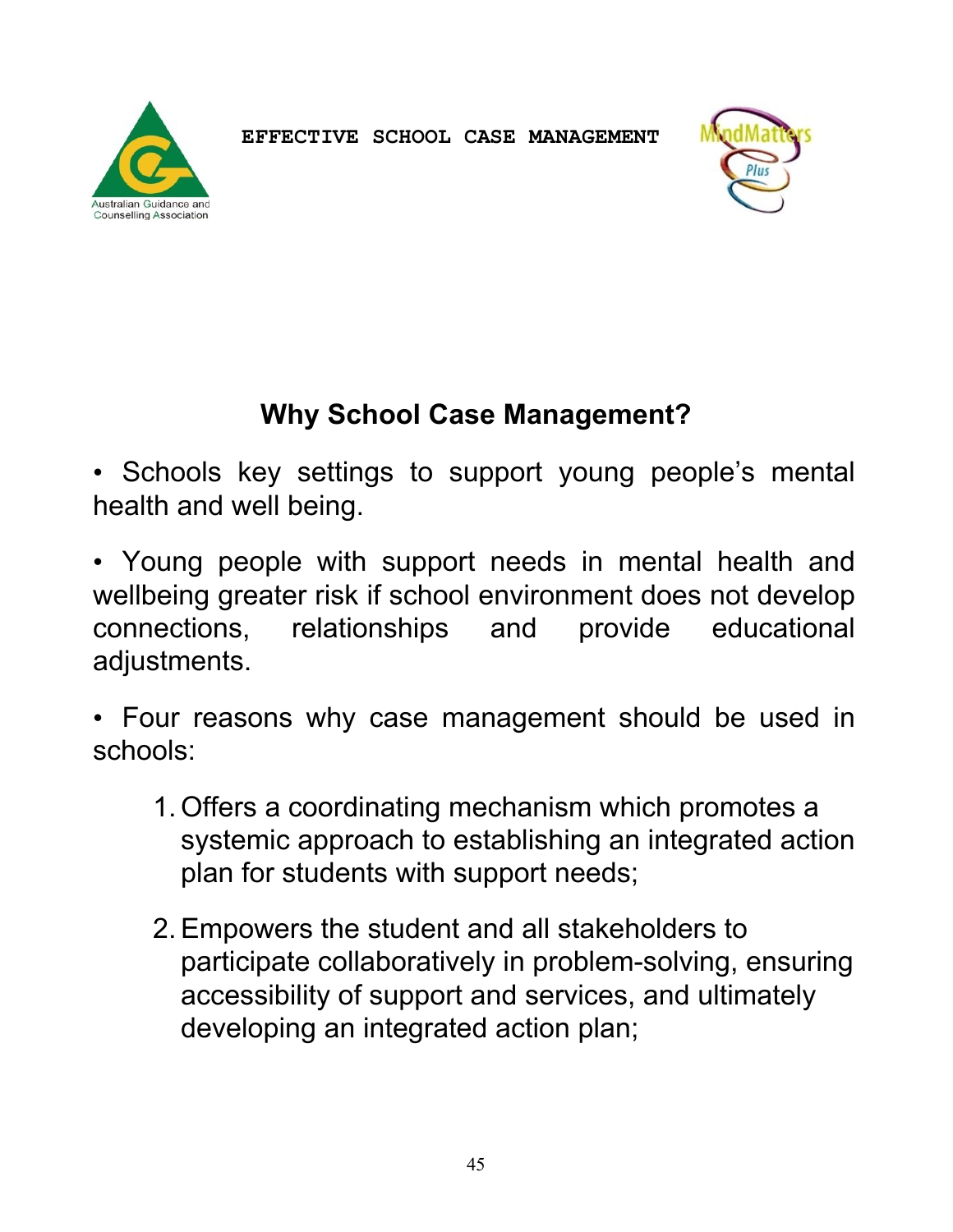



- 3. Encourages clearer processes of accountability and appraising outcomes associated with an action plan;
- 4. Contributes to the successful retention of students with support needs.

"Having different people around me that I know I can go to for different things that happen for me really makes me feel safe. Sometimes in other schools in the past, when I went to see one person about a problem, they didn't know the answer or where to find out about it for me. Having people working together for me gives me a sense of calmness when things go wrong and knowing who I can turn to and get things happening gives me a lot of confidence in the system around me. I am learning a lot about how to cope in different areas of my life from different people around me. Having someone gather together these people so that I can access them is something I really appreciate."

Year 12 Student on case management Cyril Jackson Senior Campus March 2006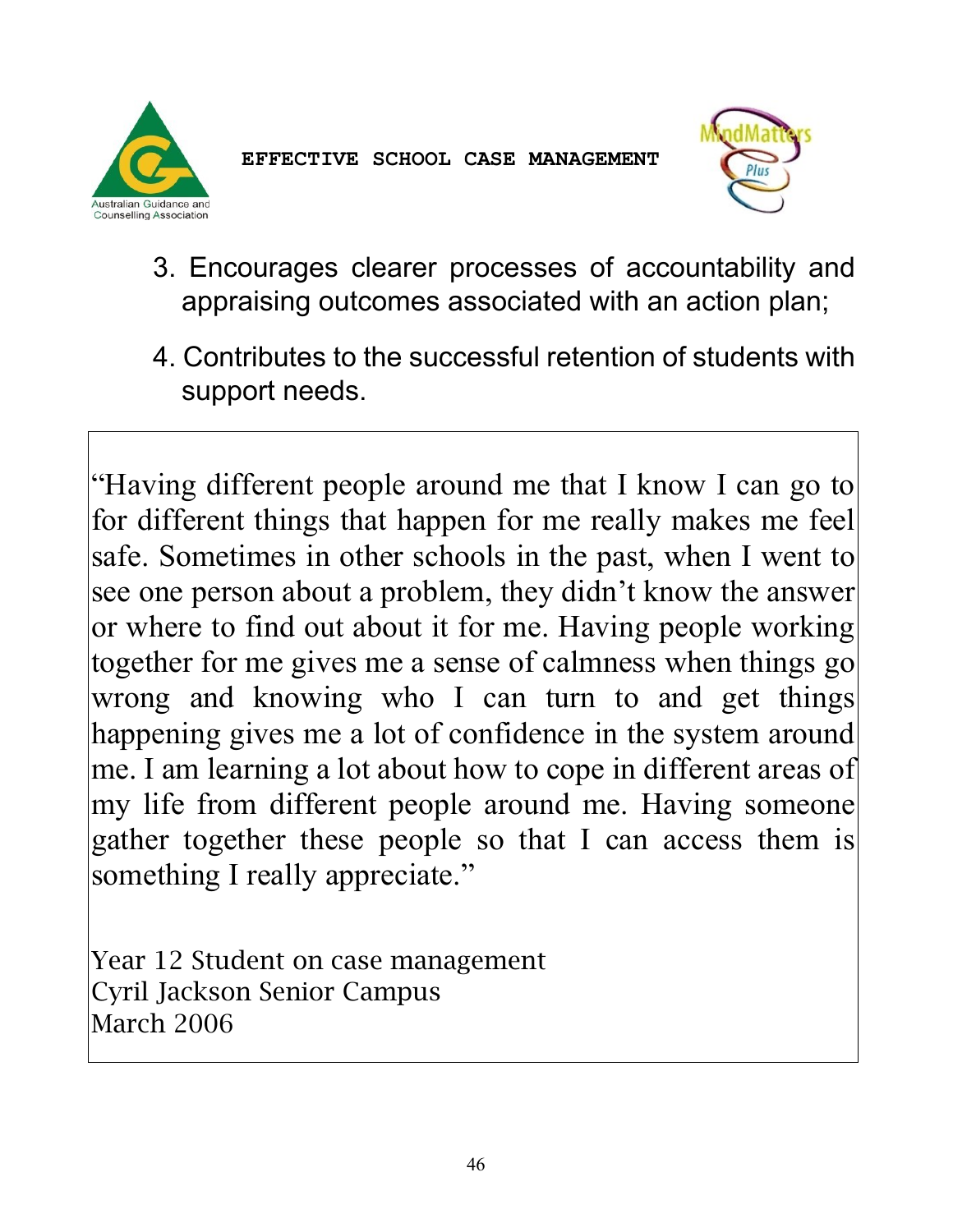



# **A Framework for a Comprehensive Whole School Mental Health Program**



Adapted from the MindMatters Kit (Commonwealth Dept of Health and Aged Care, 2000)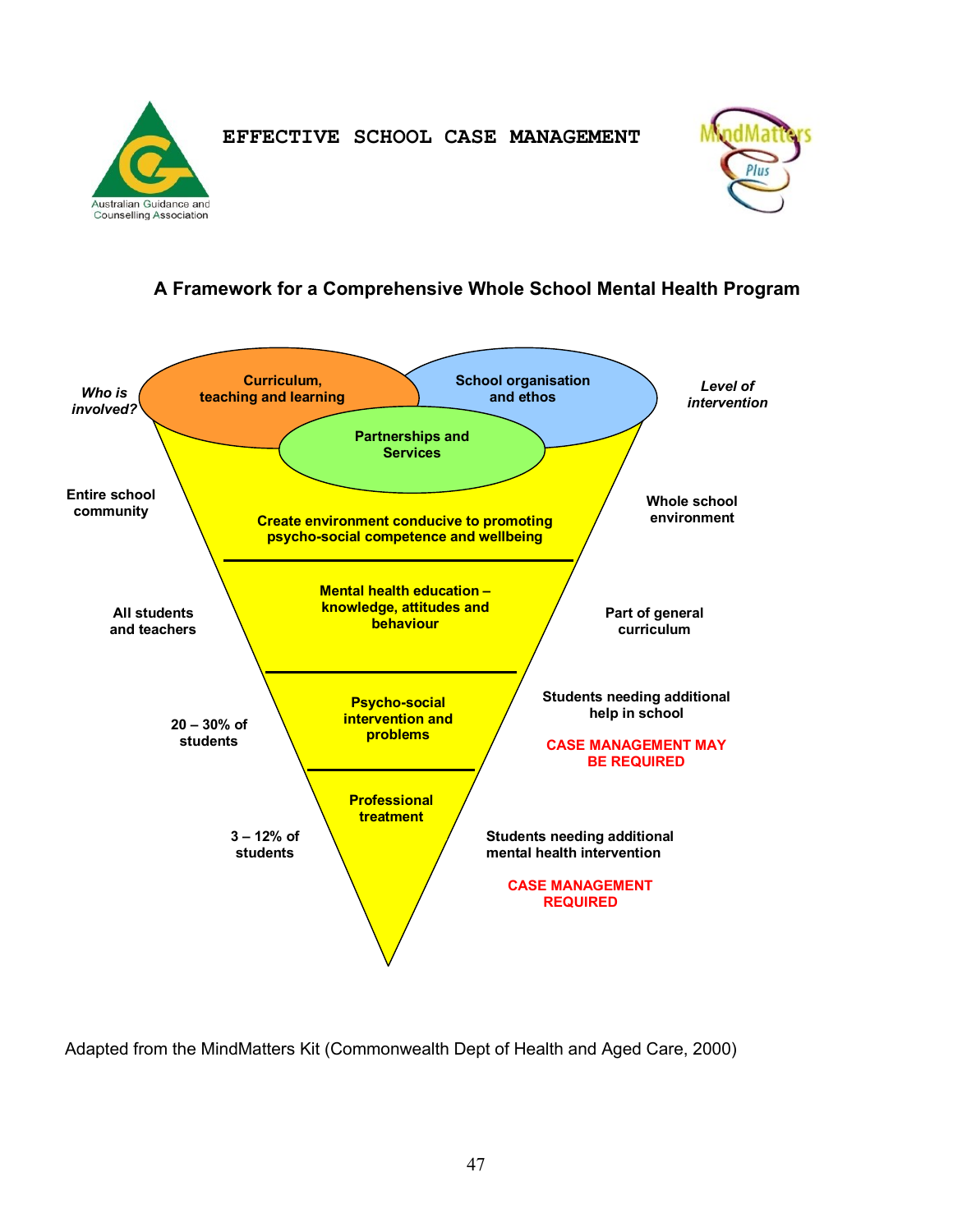



# **A framework for effective school case management**



# **Levels of support associated with school case management structures and processes**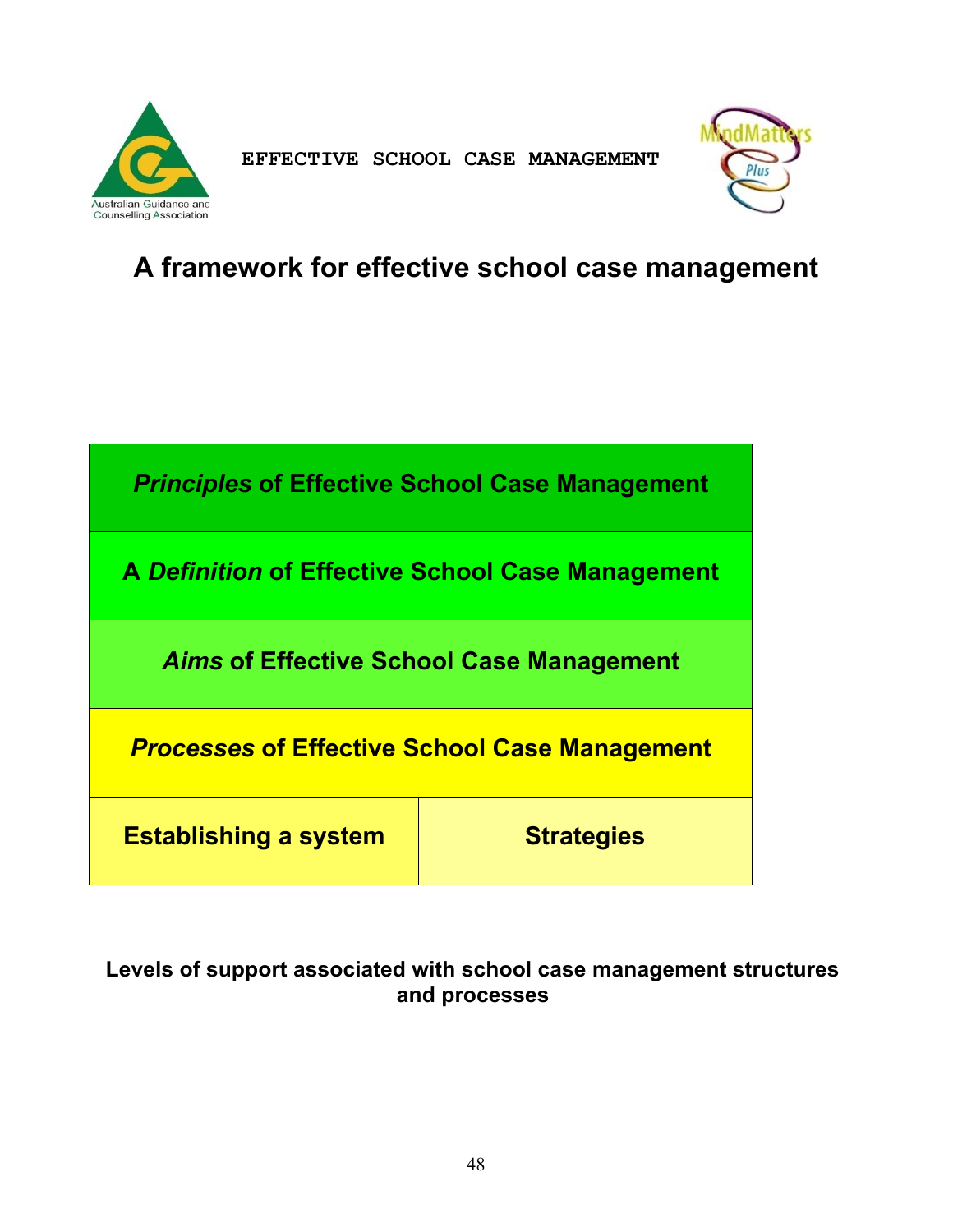



# **System Support (eg. policy, central office, district office, community-based mental health programs, mental health specialists) School Support (eg. Health Promoting Schools Framework, leadership, student services, teachers, students) Individual Support (eg. the School Case Management (SCM) team, individualised learning and/or behaviour plans, mentoring). The Student and Family**

# **Principles of effective school case management practice**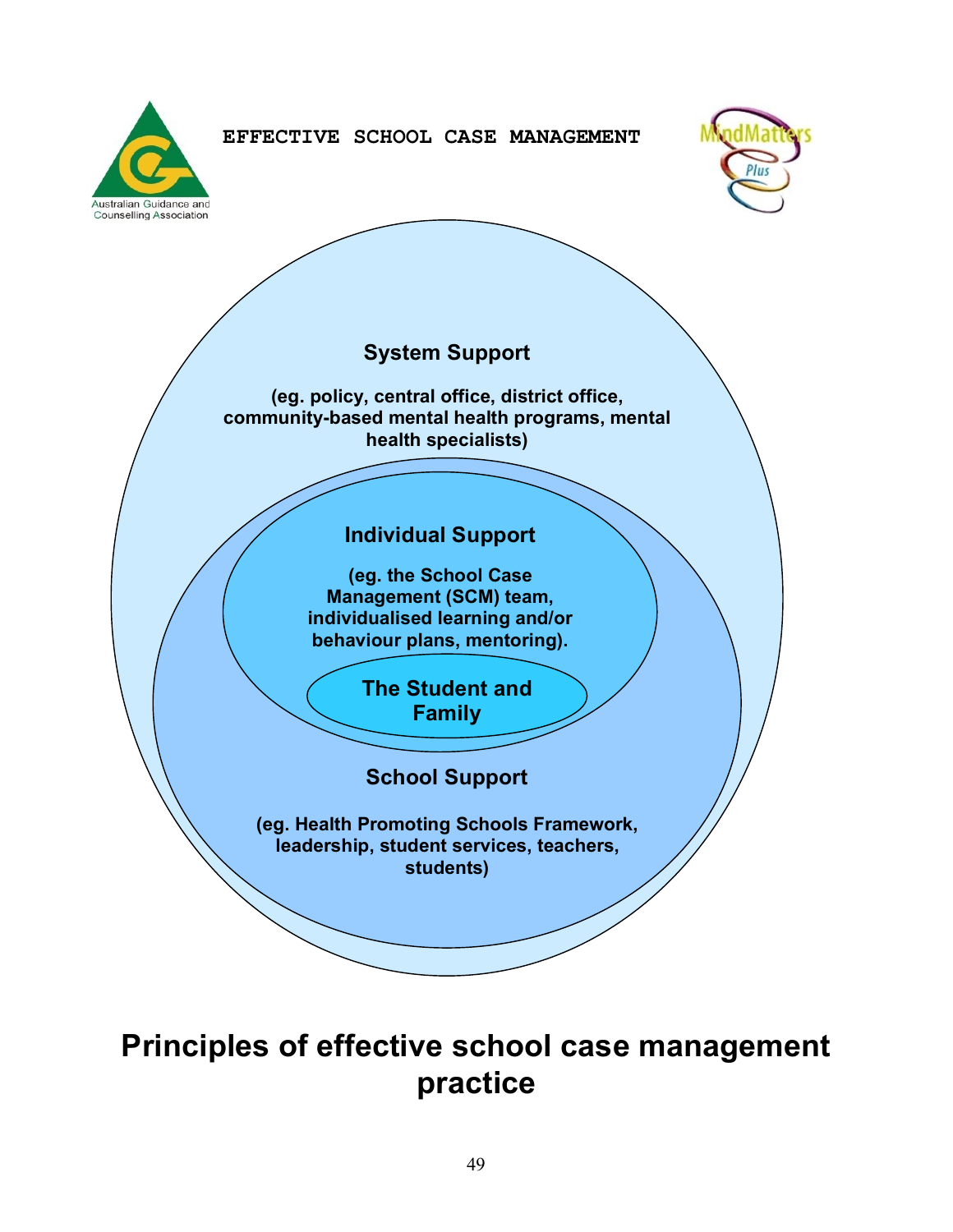



# 5 principles:

- 1. The promotion of the student's health and well-being
- 2.An individualised process
- 3. Maintenance of legal and human rights, privacy and confidentiality
- 4. Non-discriminatory and culturally appropriate practice
- 5. An efficient and purposeful management process.

# **A definition of effective school case management practice**

Effective school case management is primarily a **collaborative process** intrinsic to the delivery of quality services designed to **meet the needs** of school students who have support requirements. Mindful of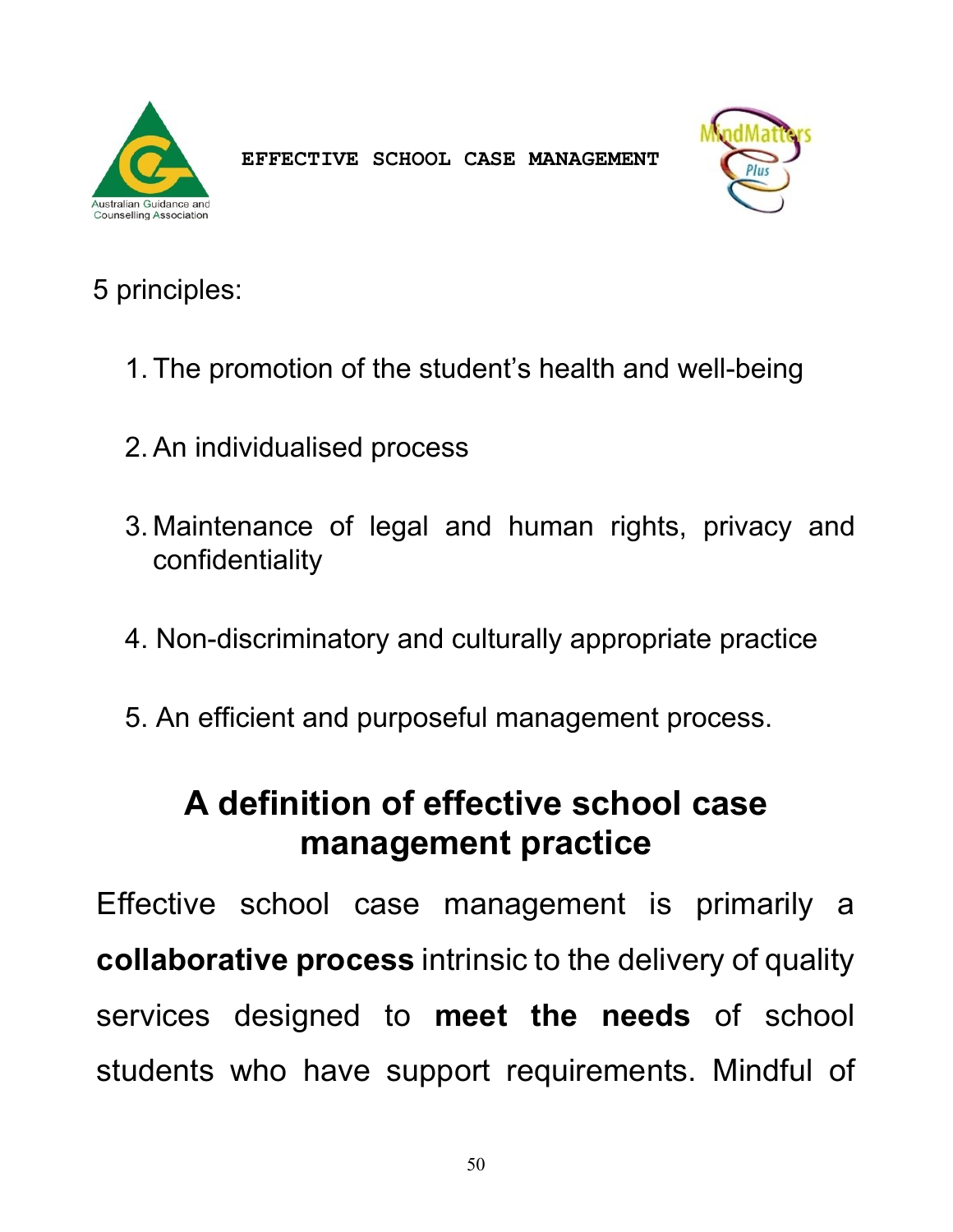



including **the views of students**,

it is **student focused** and aims to develop, monitor, disseminate, and evaluate a **plan of action** to enable these students **to function to the best of their ability and circumstances** within and beyond the school system despite having support needs.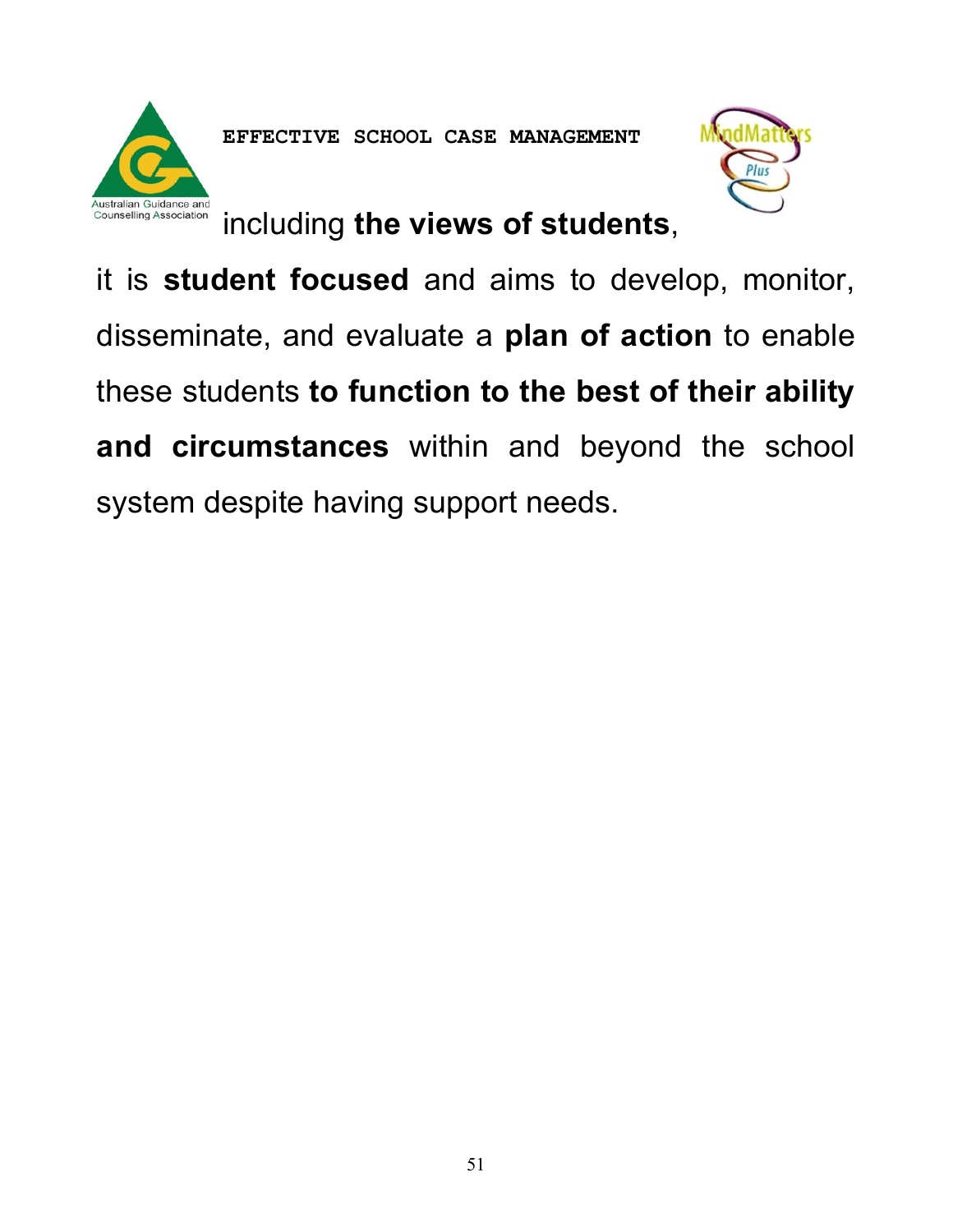



# **Aims**

*Seven core* aims:

- 1. To enable **students to function to the best of their ability** and circumstances within and beyond the school system despite having support needs 2. To contribute to engaging students in **meaningful learning** 3. To develop, monitor, disseminate, and evaluate a **plan of action**
- 4. To achieve a seamless service delivery through the **coordination of and collaboration** between service providers
- 5. To ensure that the student with his/her parents/caregivers has **access to these service providers** 6. To actively involve and empower the student(s) and their parents/caregivers in **decision-making processes**
- 7. To assist **teachers and school staff in their work** with students who have support needs.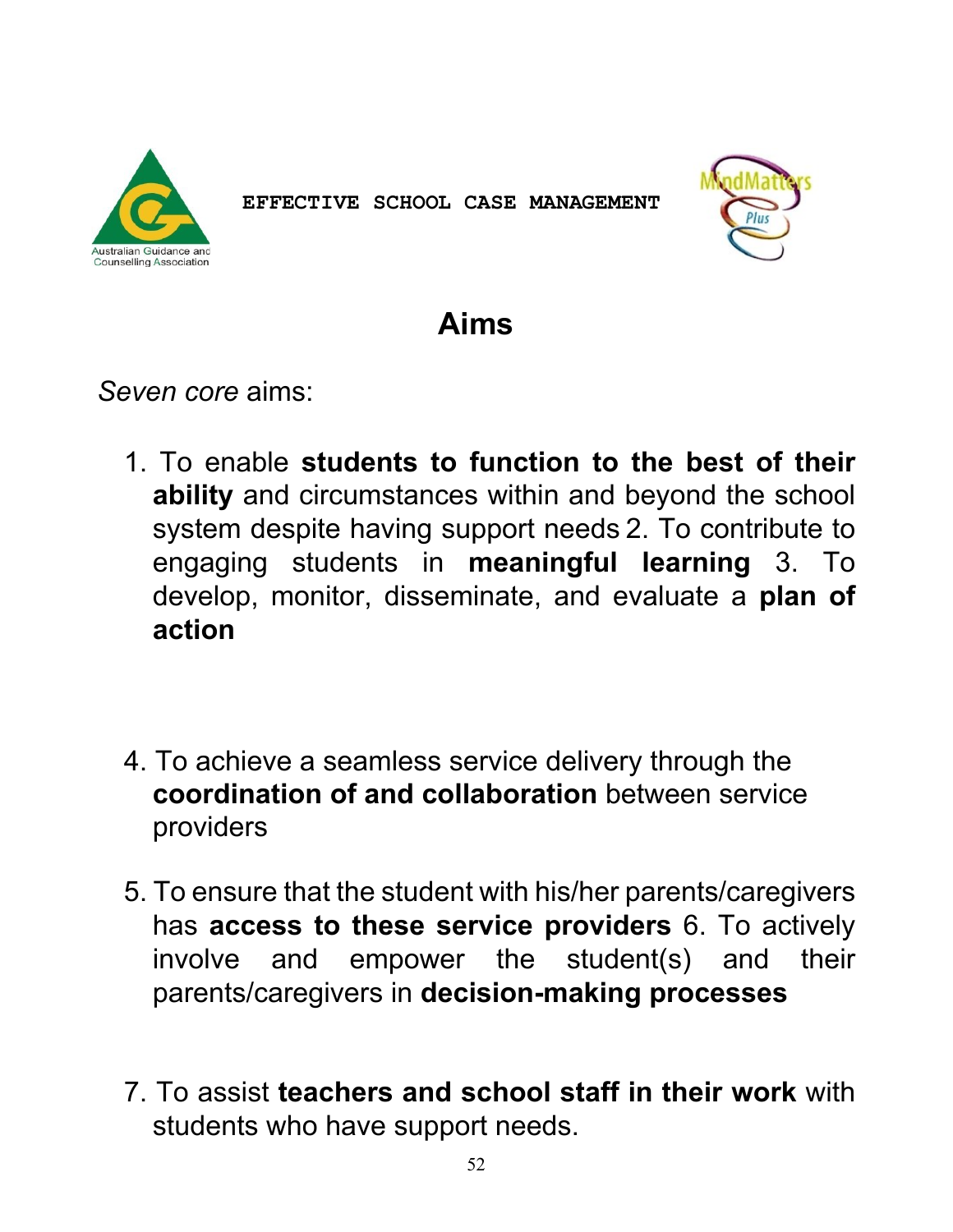



# **Establishing a school-based system**

Eight key elements:

- 1. Using **a whole school approach** to mental health promotion and suicide prevention), **a school case management (SCM) team or equivalent** is established
- 2. Establishment of the SCM team requires the **strong support of the school executive** and school community in general
- 3.SCM team is responsible for **collaboratively devising an integrated action plan** for individual students with support needs.
- 4. **Membership of the SCM team** will vary according to the main support needs of the school student population and individual students, and available resources

# **Establishing a school-based system (cont.)**

5. Ideally, **the SCM team should constitute** a school administrator; a student services/pastoral care staff member; the school psychologist/counsellor and other allied heath services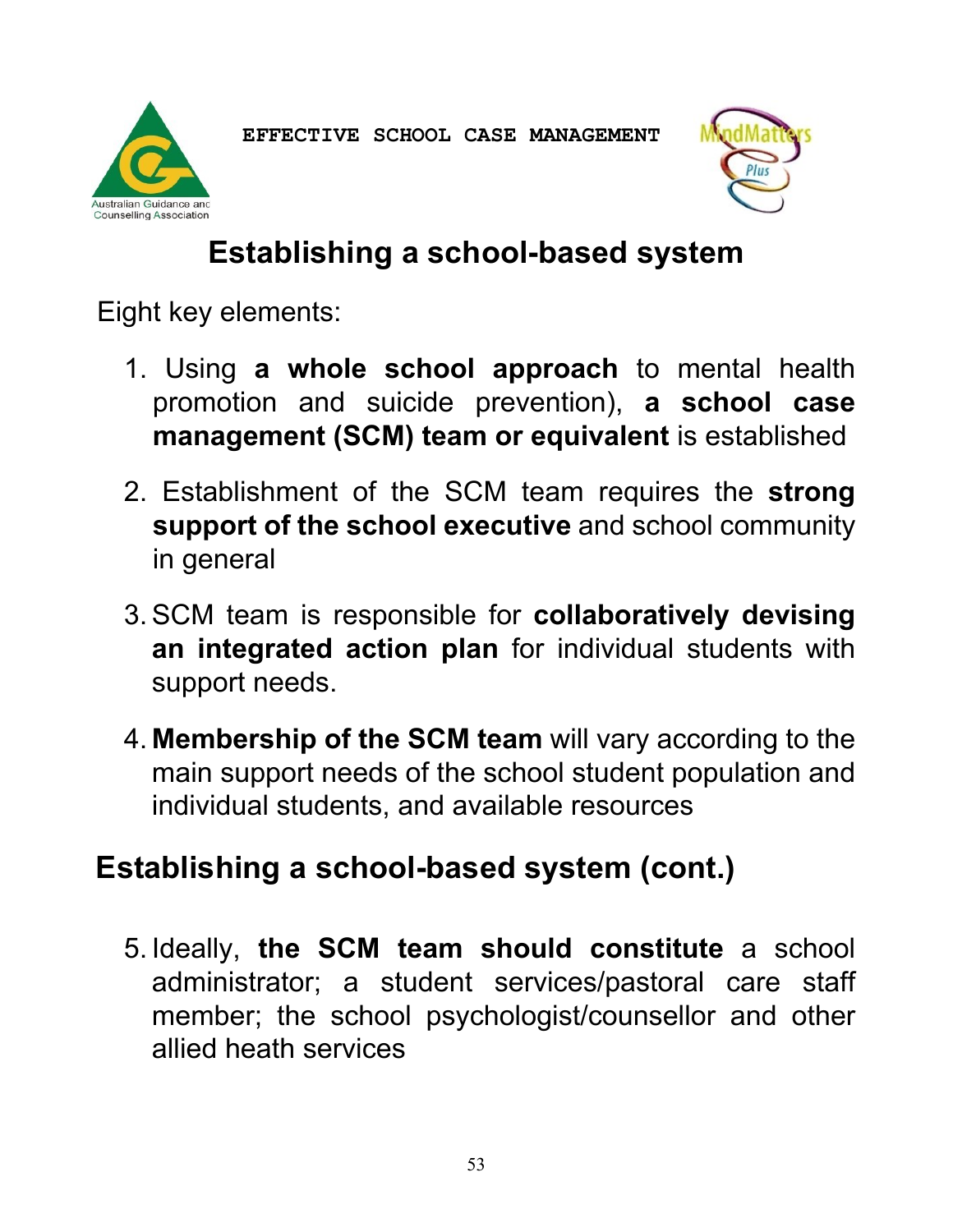



# 6. **Roles and responsibilities** of

the members of the SCM team should be determined, clearly understood, and communicated to the school community

- 7. The SCM team should develop a **shared vision**
- 8. The SCM team needs to be **adequately resourced**.

# **Strategies**

Seven interconnected and cyclical strategies:

- 1. **Case Identification**: Identifying the eligibility of the student for case management process
- 2. **Referral**: Linking student to team member who establishes a professional relationship with the student
- 3. **Assessment**: Endeavouring to understand the student's perspective, and identifying and assessing the student's needs
- 4.**Planning**: A collaborative and dynamic process of establishing a coordinated action plan with key stakeholders
- 5. **Implementation**: Executing, coordinating, and monitoring the action plan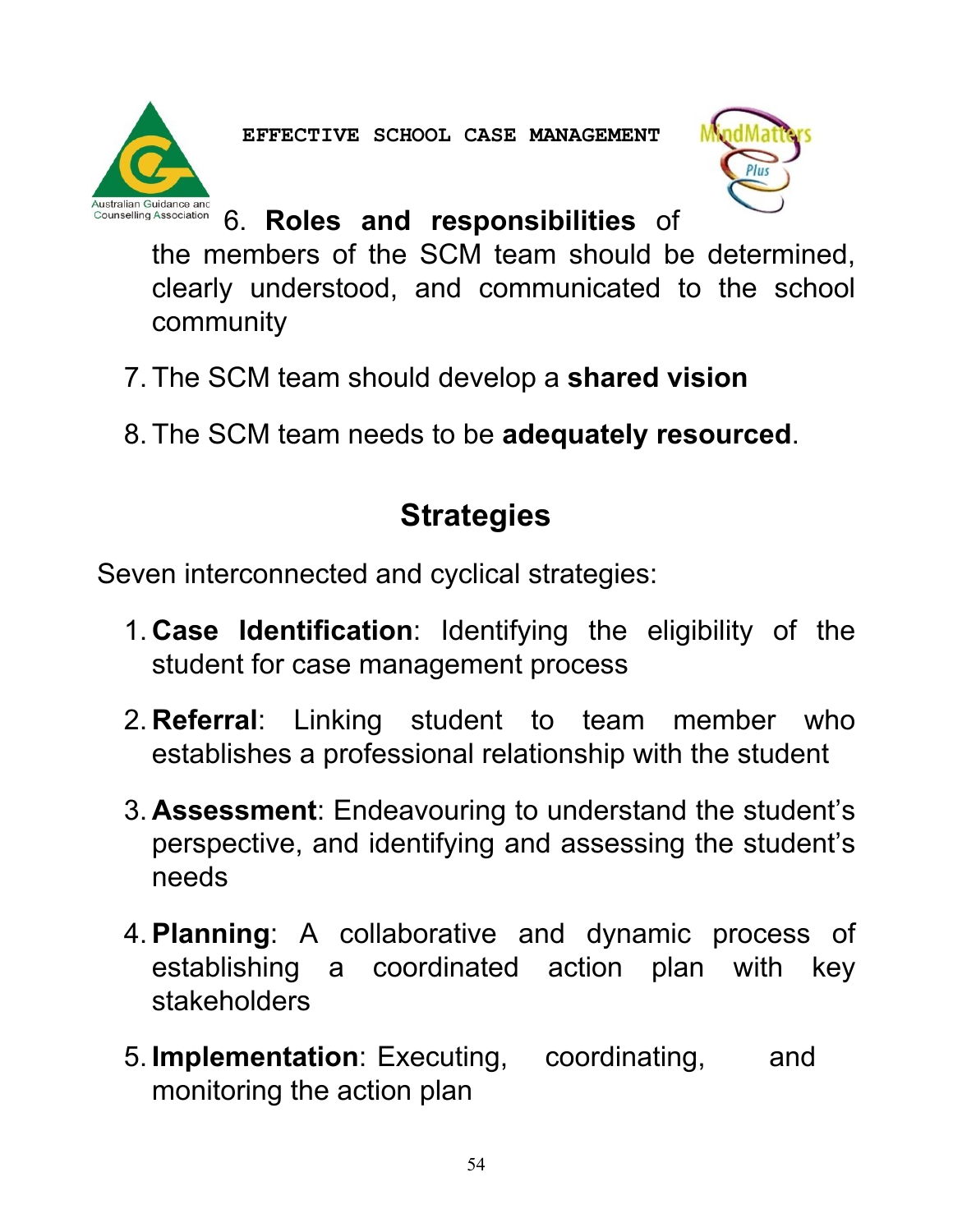



- 6. **Transition or Closure or Completion**: Developing a transition plan to move to minimal or no case management
- 7. **Evaluation**: Determining the effectiveness of the case management processes and the action plan.

# **The School Case Management (SCM) Team**

Should ideally develop a **shared vision** by explicitly:

- establishing shared goals
- determining the collective base of knowledge and skills that the team has
- recognising the interdependence of the team members
- establishing a shared understanding of student needs
- clarifying their criteria for offering a student case management processes
- identifying SCM team concerns
- establishing evaluation measures
- ensuring that power, decision-making, and accountability for outcomes are shared.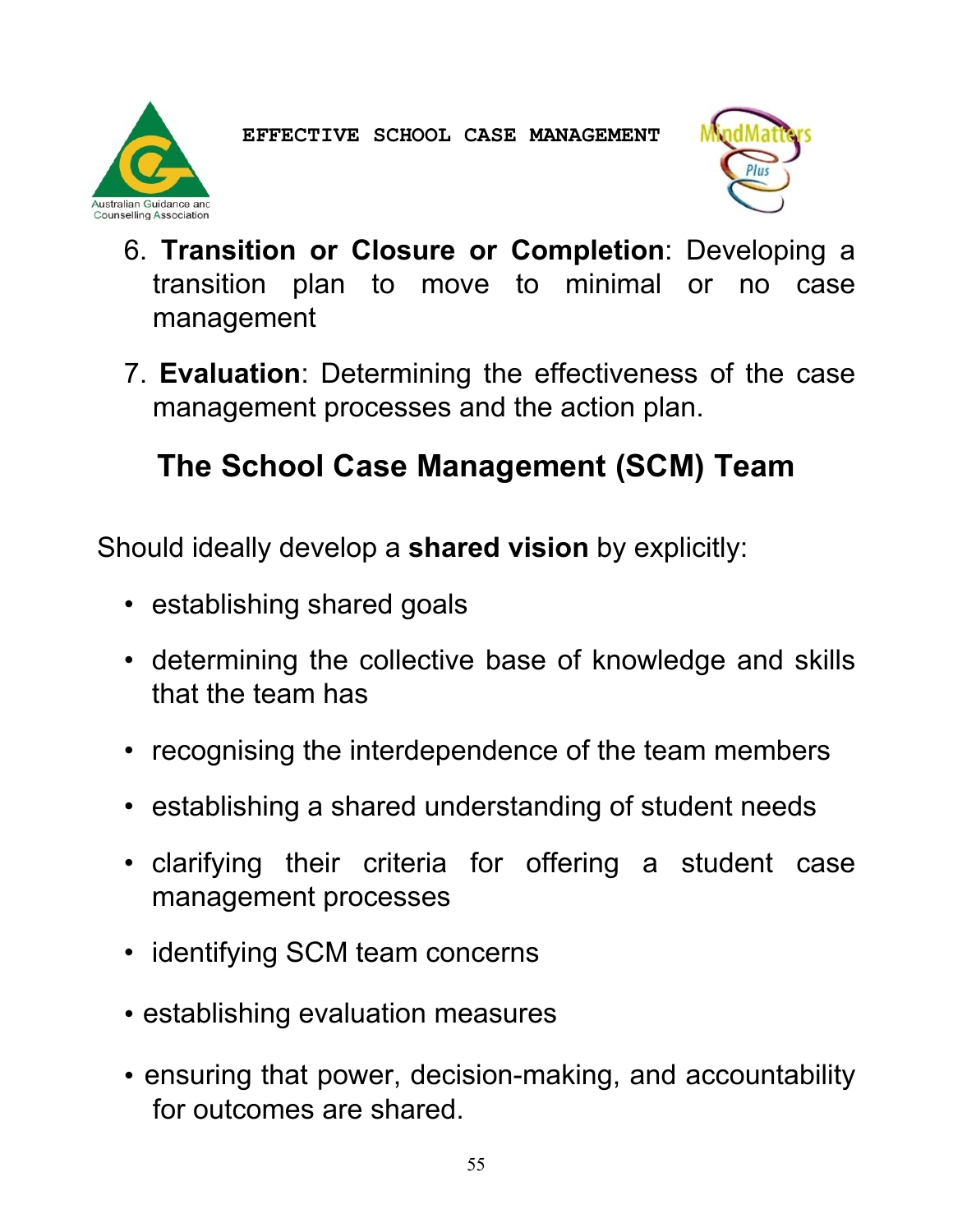



# **The School Case Management (SCM) Team**

The SCM team becomes a **coordinated team** by:

- establishing roles
- having regular meetings
- planning workloads
- discussing and sharing goals and interventions for individual students with support needs
- responding to critical incidents associated with students who have support needs
- planning preventative programs for students with support needs.

# **The role of the case manager**

- identifying the services and resources needed to achieve the action plan's outcomes
- briefing the service provider(s)
- referring the student to the service provider(s)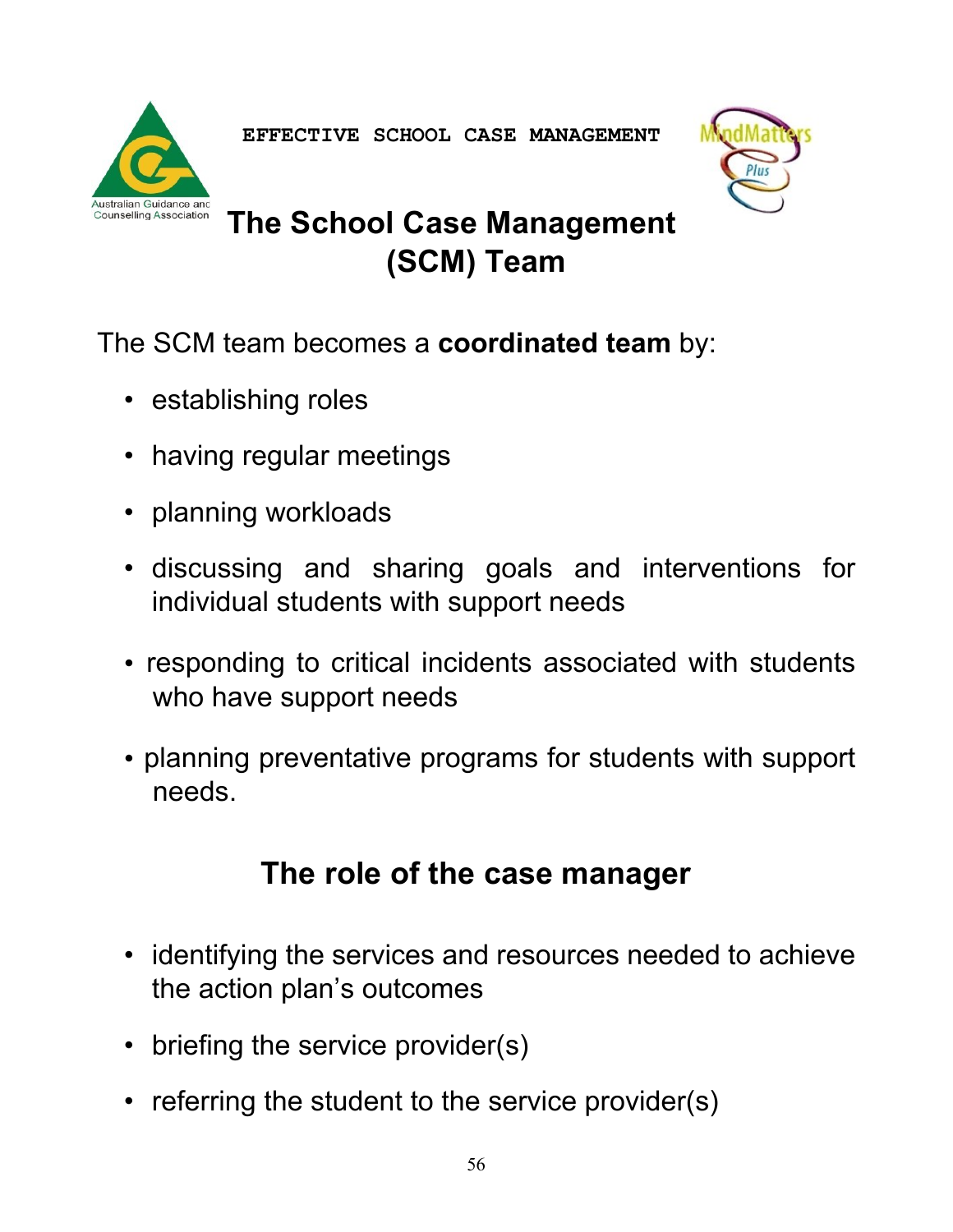Australian Guidance and Counselling Association

- convening case conferences
- monitoring the quality of the services provided and progress towards achieving the outcomes
- adjusting the action plan when necessary
- reporting on the outcomes of the action plan;
- consulting and communicating on an ongoing basis with the student, service provider(s), and other stakeholders (eg. family, carers, teachers) about the above processes.

# **The role of the case manager**

*Could* involve delegation of support or direct support by, for example:

- mentoring the student
- counselling the student
- modelling pro-social behaviour
- educating the student and parent(s)/carer(s) about the nature of the services offered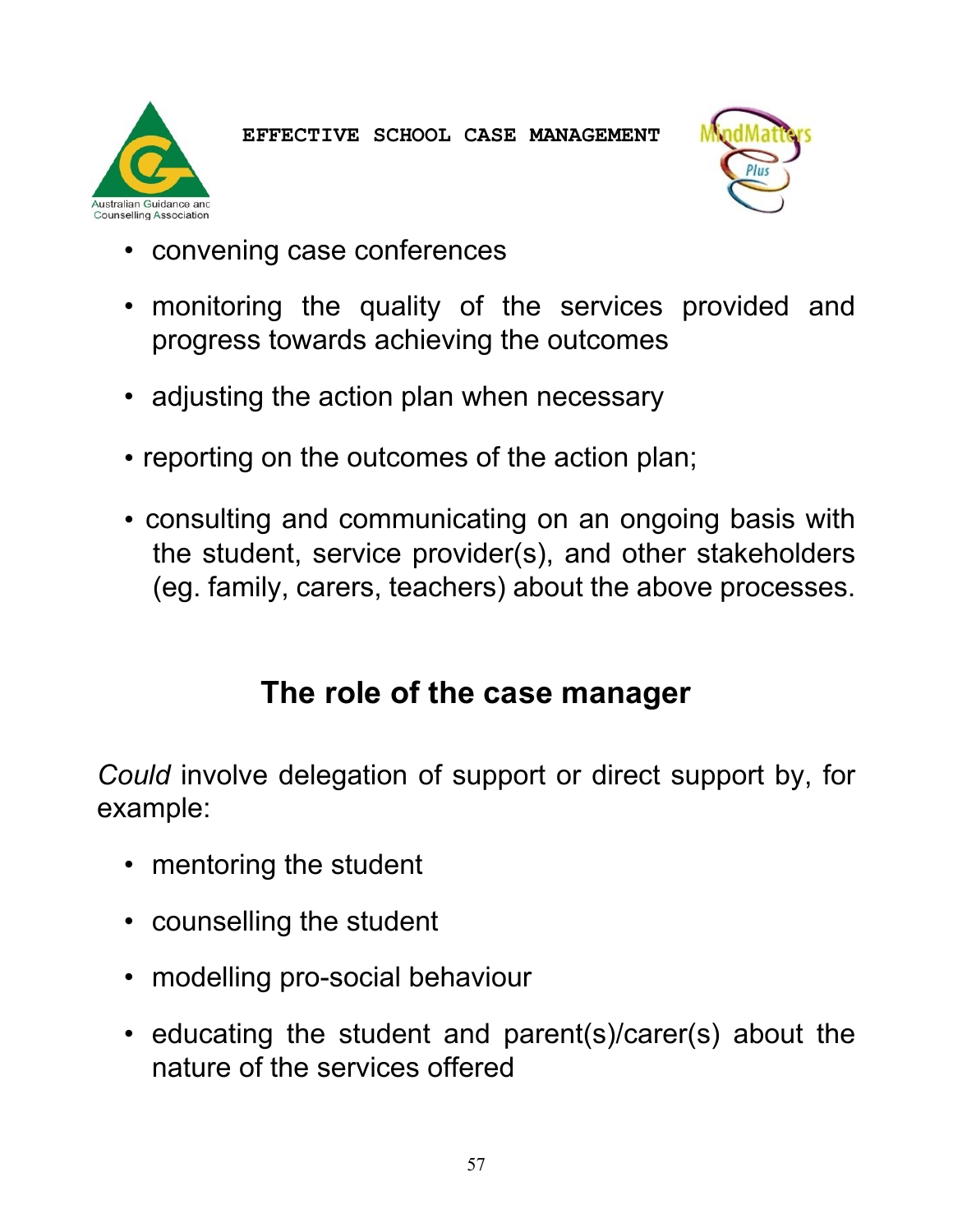



accompanying the student to appointments, case conferences etc

• being an advocate for the student (eg. student's views are heard and actioned; lobbying for particular resources).

# **Facilitating case conference meetings**

Good practice includes:

• Clarifying the purpose of the meeting • Checking on participants' understanding of the process and intended outcomes • Ensuring that all participants have an opportunity to speak • Encouraging all participants to listen to each other • Ensuring that the student's views have been heard and incorporated in shared decision-making and planning • Endeavouring to be non-judgemental • Managing conflict in a constructive way • Using a Solutionfocused approach • Articulating clear outcomes

that all participants understand • Staying within time schedules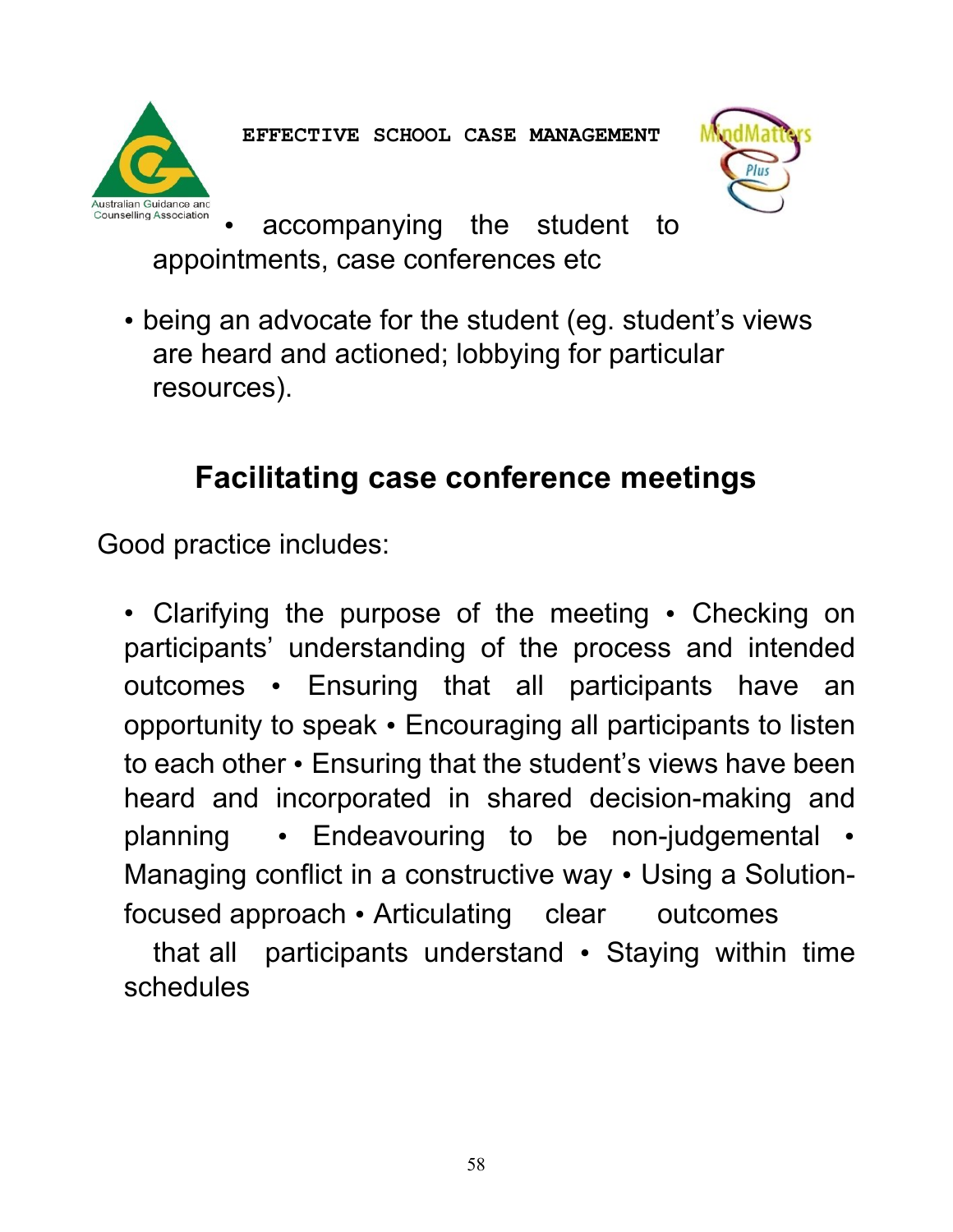



• Maintaining accurate written records.

# **Using a Solution-focused approach to case conference meetings**

- Short-term, goal-focused, future oriented
- Focus on constructing solutions, rather than analysing causes of problems
- Elements of desired solution often already present in student's life
- How do we want things to be different?
- What will it take to make this happen?
- Envision a clear and detailed picture of how student's situation will look when things are better
- Focus on student's strengths and resources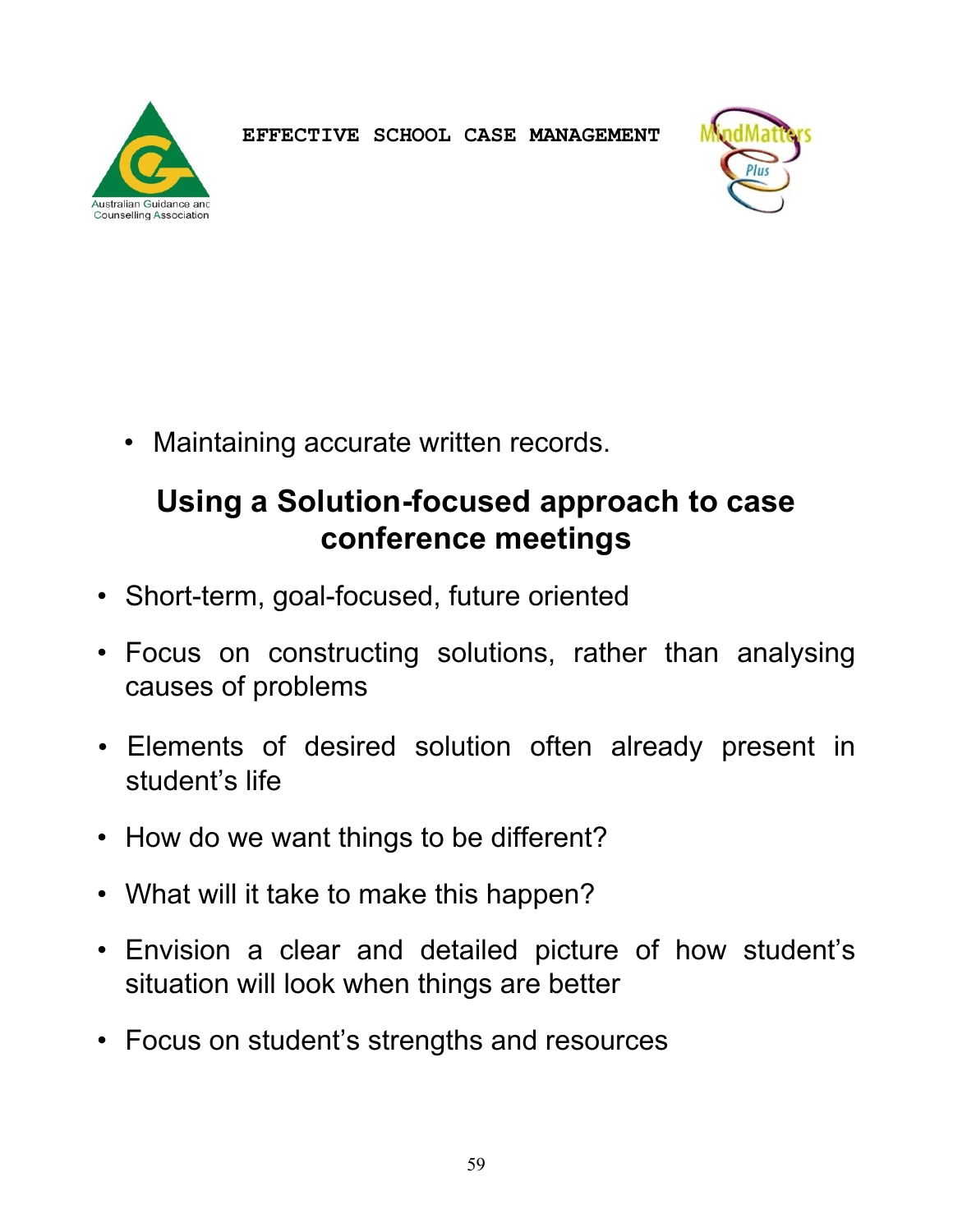Australian Guidance and **Counselling Association** 

**EFFECTIVE SCHOOL CASE MANAGEMENT** 



• Support student and family to

recognise how to use resources to bring about change

• "Action plan" should prioritise goals that are manageable and achievable in short-term.

**(Adapted from Brief Therapy Institute of Sydney: http://www.brieftherapysydney.com.au/btis/brief.html)**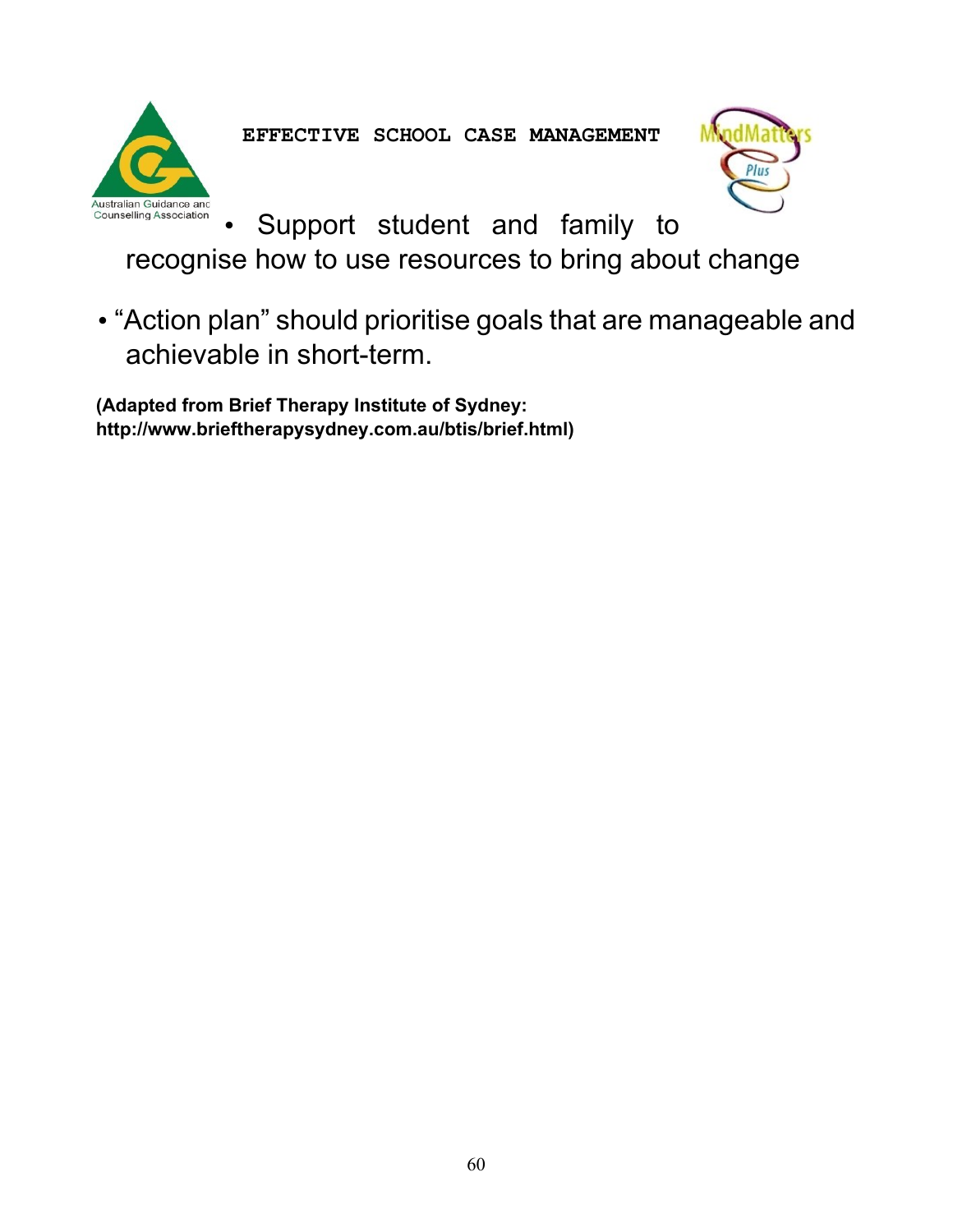



# **Case Conference Record**

(Adapted from Swan Education District Student Services, DET, WA)

| Student:                        | DoB:             |
|---------------------------------|------------------|
| <b>Parents/Caregivers:</b>      |                  |
| <b>Relationship to student:</b> |                  |
| Address:                        |                  |
|                                 |                  |
|                                 |                  |
| Phone:                          |                  |
| School:                         | <b>Yr Level:</b> |
| Date of conference:             |                  |
| <b>Reason for conference:</b>   |                  |
| <b>Background:</b>              |                  |
|                                 |                  |
|                                 |                  |
|                                 |                  |
| <b>Current issues:</b>          |                  |
|                                 |                  |
|                                 |                  |
|                                 |                  |
|                                 |                  |
|                                 | <b>Present</b>   |
| Name:                           | <b>Position:</b> |
|                                 |                  |
|                                 |                  |
|                                 |                  |
|                                 |                  |
|                                 |                  |
|                                 |                  |
|                                 |                  |
|                                 |                  |
|                                 |                  |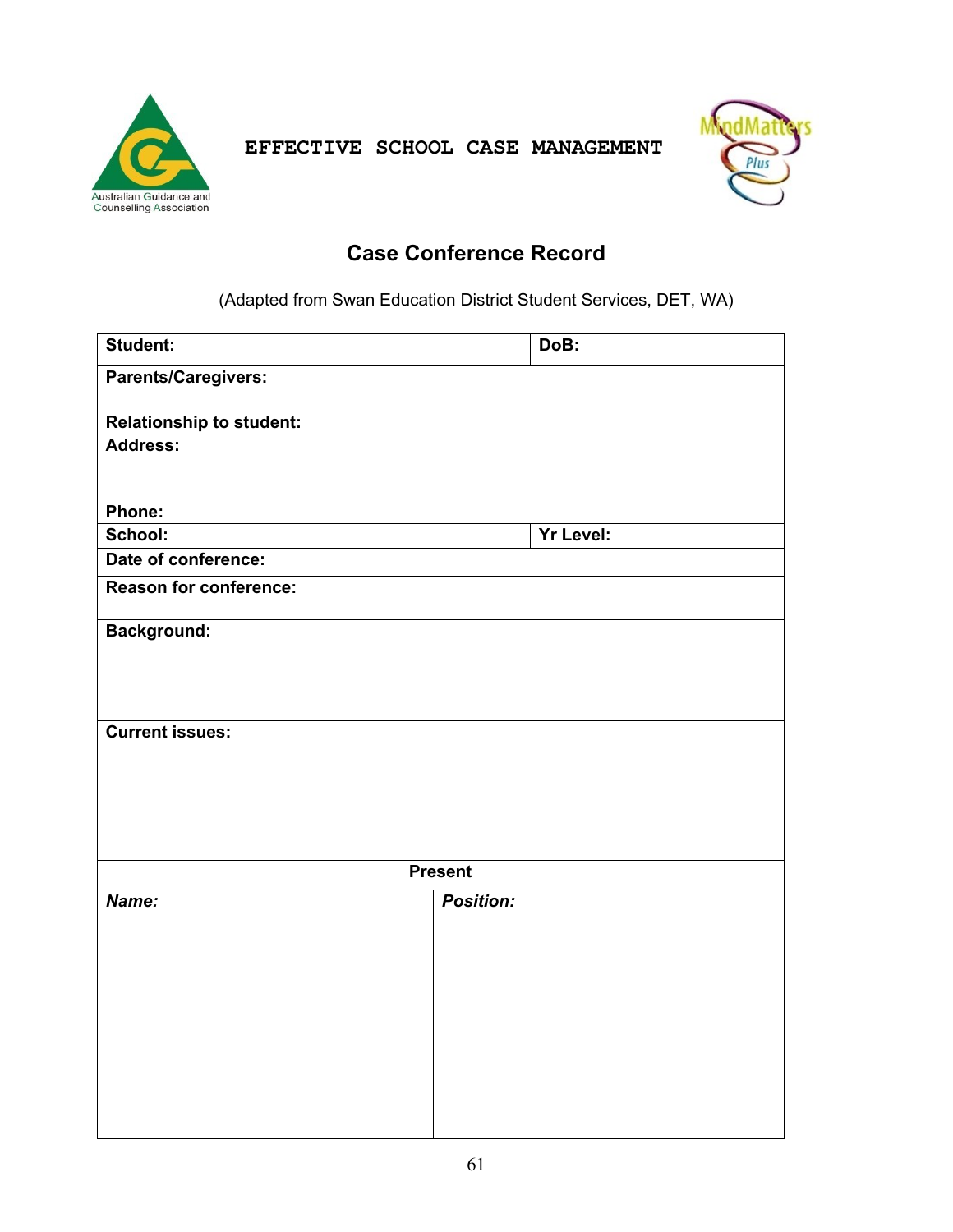



*Confidential:* **Not to be transferred without the District Student Services Team Member's permission** 

| <b>Action Plan</b> |  |                 |  |  |                  |
|--------------------|--|-----------------|--|--|------------------|
| Student:           |  | Date:           |  |  |                  |
| <b>Who</b>         |  | <b>Action</b>   |  |  | <b>By When</b>   |
|                    |  |                 |  |  |                  |
|                    |  |                 |  |  |                  |
|                    |  |                 |  |  |                  |
|                    |  |                 |  |  |                  |
|                    |  |                 |  |  |                  |
|                    |  |                 |  |  |                  |
|                    |  |                 |  |  |                  |
|                    |  |                 |  |  |                  |
|                    |  |                 |  |  |                  |
|                    |  |                 |  |  |                  |
|                    |  |                 |  |  |                  |
|                    |  |                 |  |  |                  |
|                    |  |                 |  |  |                  |
|                    |  |                 |  |  |                  |
|                    |  |                 |  |  |                  |
|                    |  |                 |  |  |                  |
|                    |  |                 |  |  |                  |
|                    |  |                 |  |  |                  |
|                    |  |                 |  |  |                  |
|                    |  |                 |  |  |                  |
|                    |  | <b>Signed</b>   |  |  |                  |
| <b>Name</b>        |  | <b>Position</b> |  |  | <b>Signature</b> |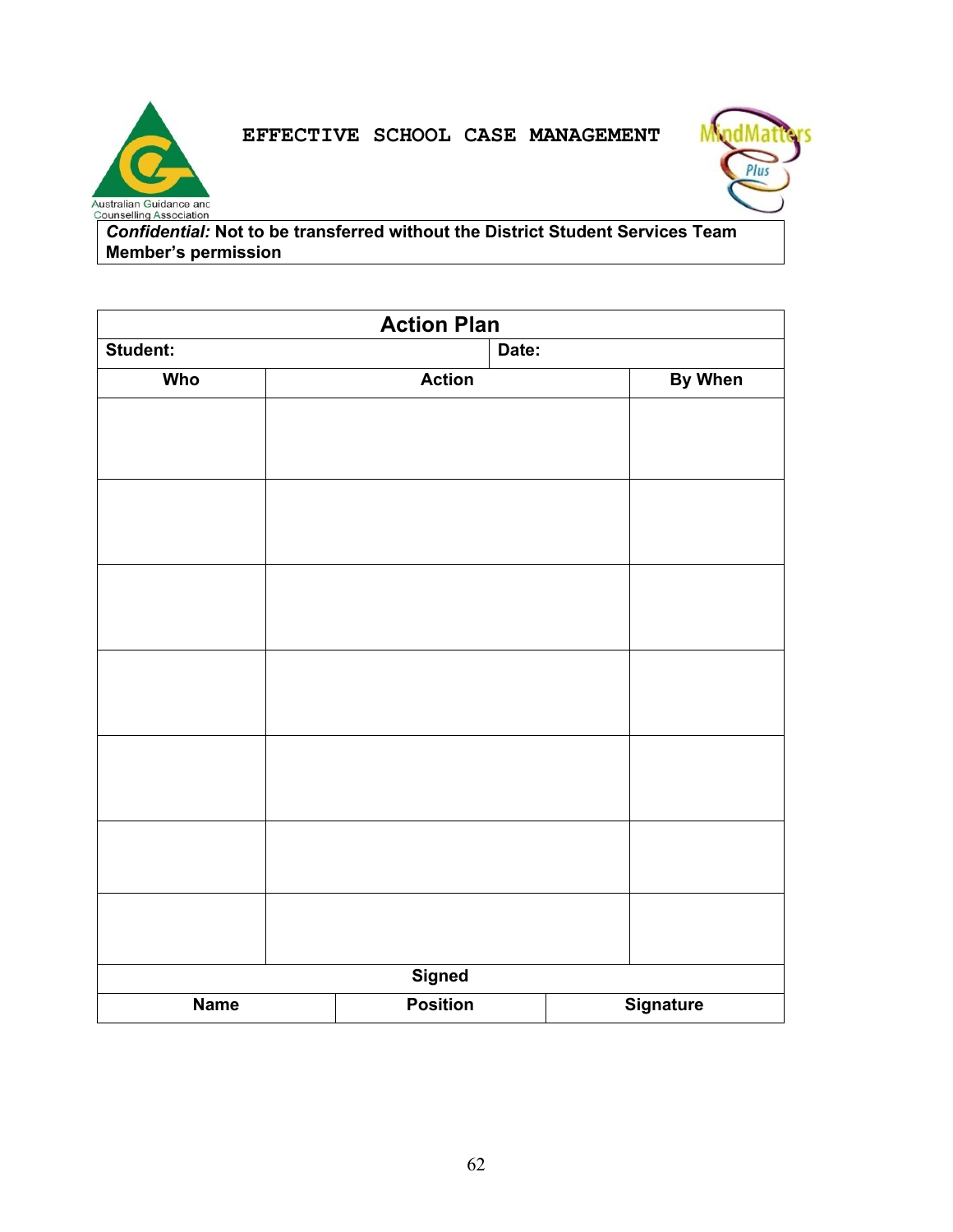| <b>Review Date:</b>                                                                                                 |  |  |  |
|---------------------------------------------------------------------------------------------------------------------|--|--|--|
| <b>Confidential: Not to be transferred without the District Student Services Team</b><br><b>Member's permission</b> |  |  |  |

# **Privacy and confidentiality handout**

- **Privacy can be promised**. Health professionals and school staff demonstrate a respect for privacy by ensuring that:
	- oral information is gathered in a private location
	- written records are kept in a secure place
	- there are clear protocols about who can access this information
	- any information that is passed on focuses on how to offer learning and pastoral support for the student – details are kept private
	- the student is informed of the above
- **Confidentiality cannot be promised**. Health professionals and school staff are bound by Duty of Care and the law to pass on concerns relating to the students' safety:
	- For doctors, counsellors, case managers, youth workers, interpreters, teachers and any other health professionals, confidentiality is part of the law
	- In most situations, health professionals must keep information given to them by students confidential
	- The exception to this is for a person of any age whose well-being or safety is of serious concern to the health professional (eg. potential suicide; self-harm; harming someone else; victim of abuse). In this situation the health professional might need to break confidentiality in order to keep the person safe
	- This is called "mandatory reporting" and the health professional is breaking the law if he/she doesn't report it
	- If a student is 17 or 18 years old, the health professional can also choose to report the situation, but it is not mandatory (compulsory)
	- Mandatory reporting could be to the student's family or carer, or the Department of Community Services. In very specific situations it could involve speaking in court or to the police
	- If a health professional does have to report a situation they should talk to the student about it first
	- In circumstances that do not require mandatory reporting, if the health professional wishes to disclose any confidential information to maximise support of the student, he/she must seek the informed consent of the student
	- Ensure that the student is informed about the limitations of confidentiality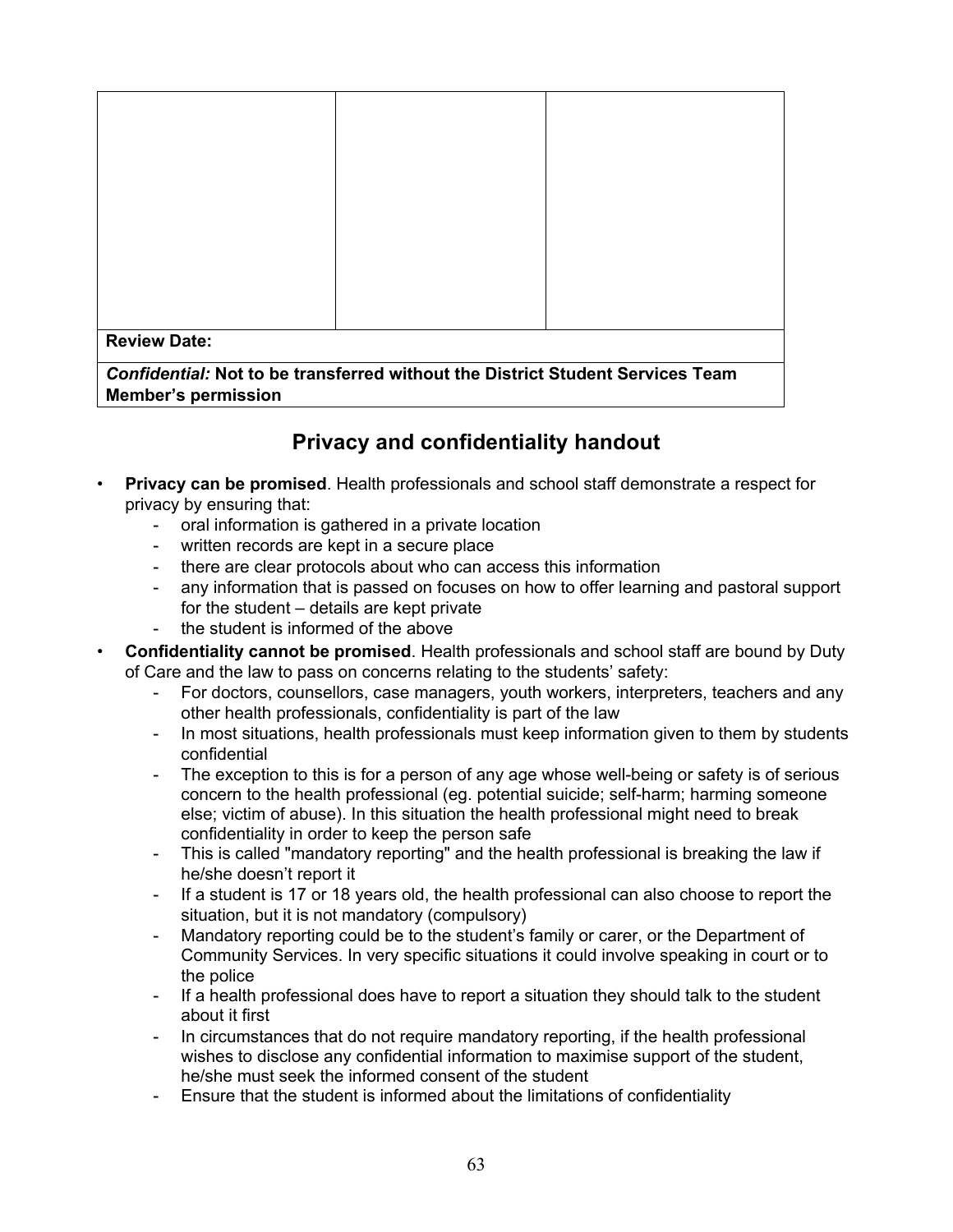



For more information about the legal age to automatic

rights to confidential health care in your state you can check out www.lawstuff.org.au

• **Respecting privacy and confidentiality is very important** – students often express concerns about 'gossiped communication'

Adapted from: Cahill, H. & Murphy, B. (in press). *Preventing drug-related harm: A manual for the student welfare coordinator*. Melbourne: The Victorian Department of Education and Training, and Reach Out! Confidentiality available at:

http://www.reachout.com.au/default.asp?ti=824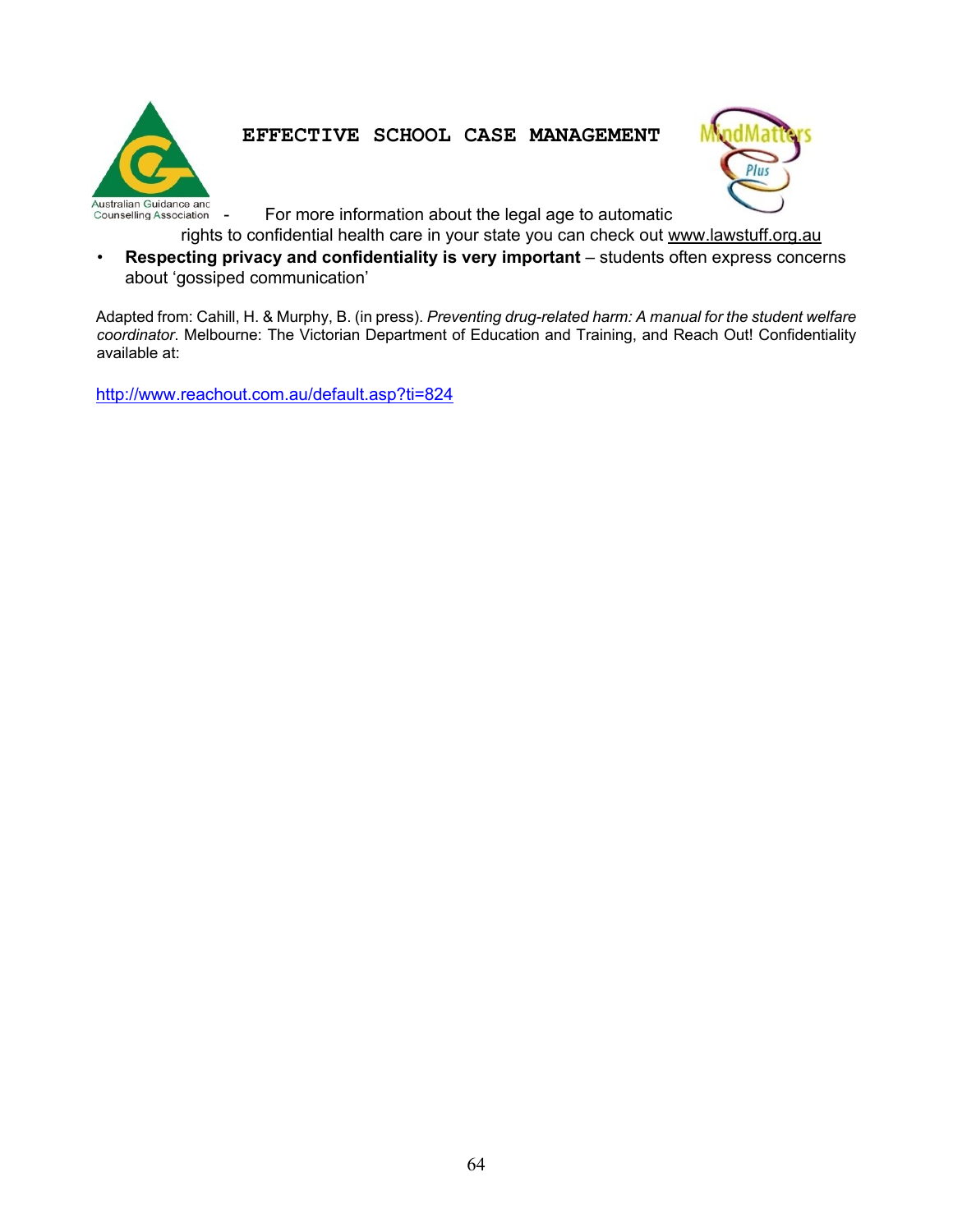



# **Privacy and confidentiality summary**

- **Respecting** privacy and confidentiality is *very important* – students often express concerns about 'gossiped communication'
- **Privacy can be promised**:

 $-$  oral information is gathered in a private location  $$ written records are kept in a secure place – there are clear protocols about who can access this information – any information that is passed on focuses on *how to offer learning and pastoral support* for the student – details are kept private – the student is informed of the above

**Privacy and confidentiality summary (cont)** 

• **Confidentiality cannot be promised**.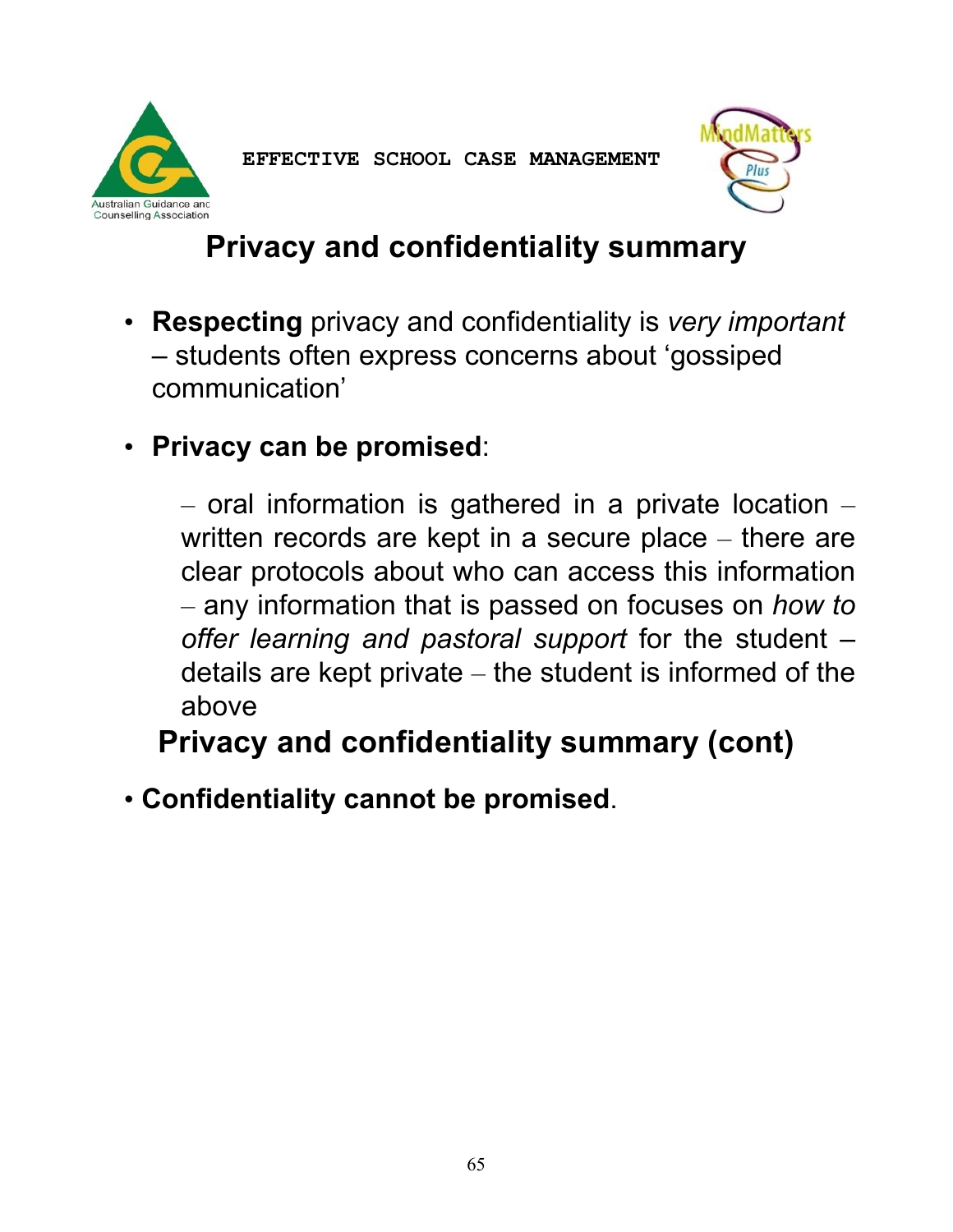



– In most situations, health professionals must keep information given to them by students confidential – Exception - a person of any age whose well-being or safety is of serious concern – This is called "mandatory reporting" – Health professional is breaking the law if he/she doesn't report it  $-$  If a student is 17 or 18 years old, the health professional can also choose to report the situation, but it is not mandatory  $-$  If a health professional does have to report a situation they should talk to the student about it first – Circumstances that do not require mandatory reporting, disclosure of any confidential information must have informed consent of the student – Student must be informed about the *limitations* of confidentiality

 Adapted from: Cahill, H. & Murphy, B. (in press). *Preventing drug-related harm: A manual for the student welfare coordinator*. Melbourne: The Victorian Department of Education and Training, and **Reach Out! Confidentiality**  available at:

**http://www.reachout.com.au/default.asp?ti=824**

# **Useful Websites**

**1. Australian Guidance and Counselling Association** 

http://www.agca.com.au/

**2. Australian Health Promoting Schools Association**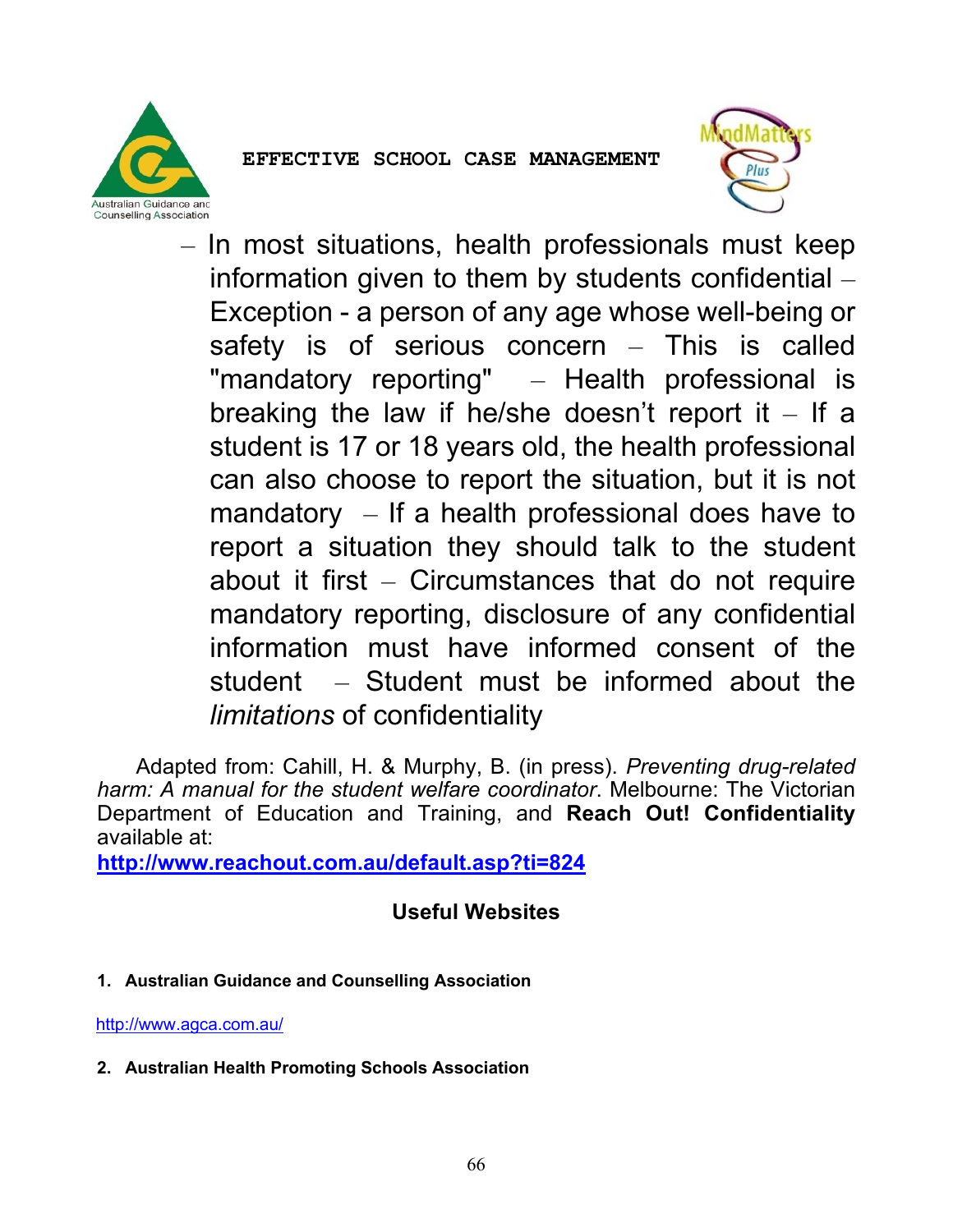



http://www.ahpsa.org.au/

### **3. Brief Therapy Institute of Sydney**

http://www.brieftherapysydney.com.au/btis/brief.html

Presents a useful overview of what is Solution-focused Brief Therapy

#### **4. Case Management Society of Australia**

#### http://www.cmsa.org.au/

Dedicated to the support and development of the practice of quality CM

### **5. Hunter Institute of Mental Health**

#### http://www.himh.org.au/site/index.cfm

Promotes mental health and improve outcomes for people with mental illness, through education and training, health promotion, research and evaluation.

#### **6. MindMatters**

#### http://cms.curriculum.edu.au/mindmatters/

A resource to support Australian secondary schools in promoting and protecting the social and emotional wellbeing of members of school communities.

#### **7. MindMatters Plus**

http://cms.curriculum.edu.au/mindmatters/plus/plus.htm

Aims to enhance the capacity of secondary schools to support students who have needs in the area of mental health and wellbeing.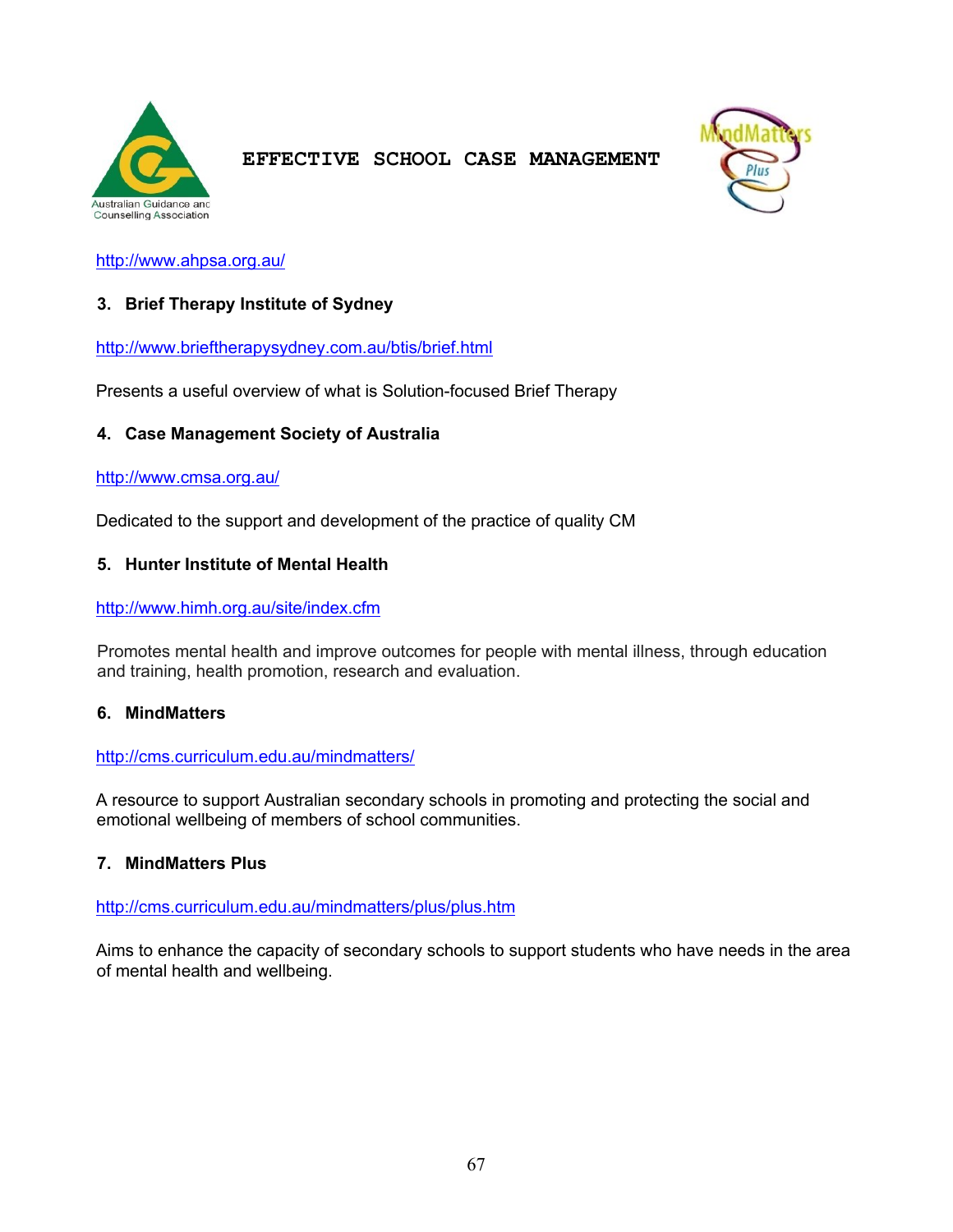### **8. MindMatters Families Matter**

### http://cms.curriculum.edu.au/mindmatters/families/families.htm

Families Matter is a national resource for family members and carers to work in partnership with schools to support the wellbeing of young people.

### **9. Response Ability** http://www.responseability.org/

Provides information to support use of the Response Ability resources on mental health issues in Australian universities, in Secondary Education or Journalism.

### **10. Reach Out! Confidentiality**

http://www.reachout.com.au/default.asp?ti=824

This fact sheet, written primarily for young people, contains information about confidentiality – what it is, the role of health professionals and confidentiality, and a person's rights to confidentiality, the limitations to confidentiality etc.

### **11. Law Stuff. Know your rights**

### http://www.lawstuff.org.au/

Information about the legal age to automatic rights to confidential health care in your state

### **12. Indigenous Psychological Services**

#### http://www.indigenouspsychservices.com.au/

Indigenous Psychological Services is the only provider of psychology specific services for the Indigenous people of Australia. IPS provides clinical and assessment work in mental health for Indigenous and non-Indigenous people. IPS further supports these services with continuing culturally appropriate and scientifically sound research into the particular needs of Aboriginal people and the ongoing development of resources.

### **13. Lifeline Australia** http://www.lifeline.org.au/

Working to help prevent suicide

### **14. Lifeline: Just Ask** http://www.justask.org.au/

Just Ask is Lifeline's rural mental health information service. It's an Australia-wide service provided by Lifeline South Coast. They provide information and referral for people with mental health problems, and to friends, relatives and others who want to know how to help. They tell callers about relevant local services, as well as books and web sites. They also provide their own self-help information sheets on a range of areas.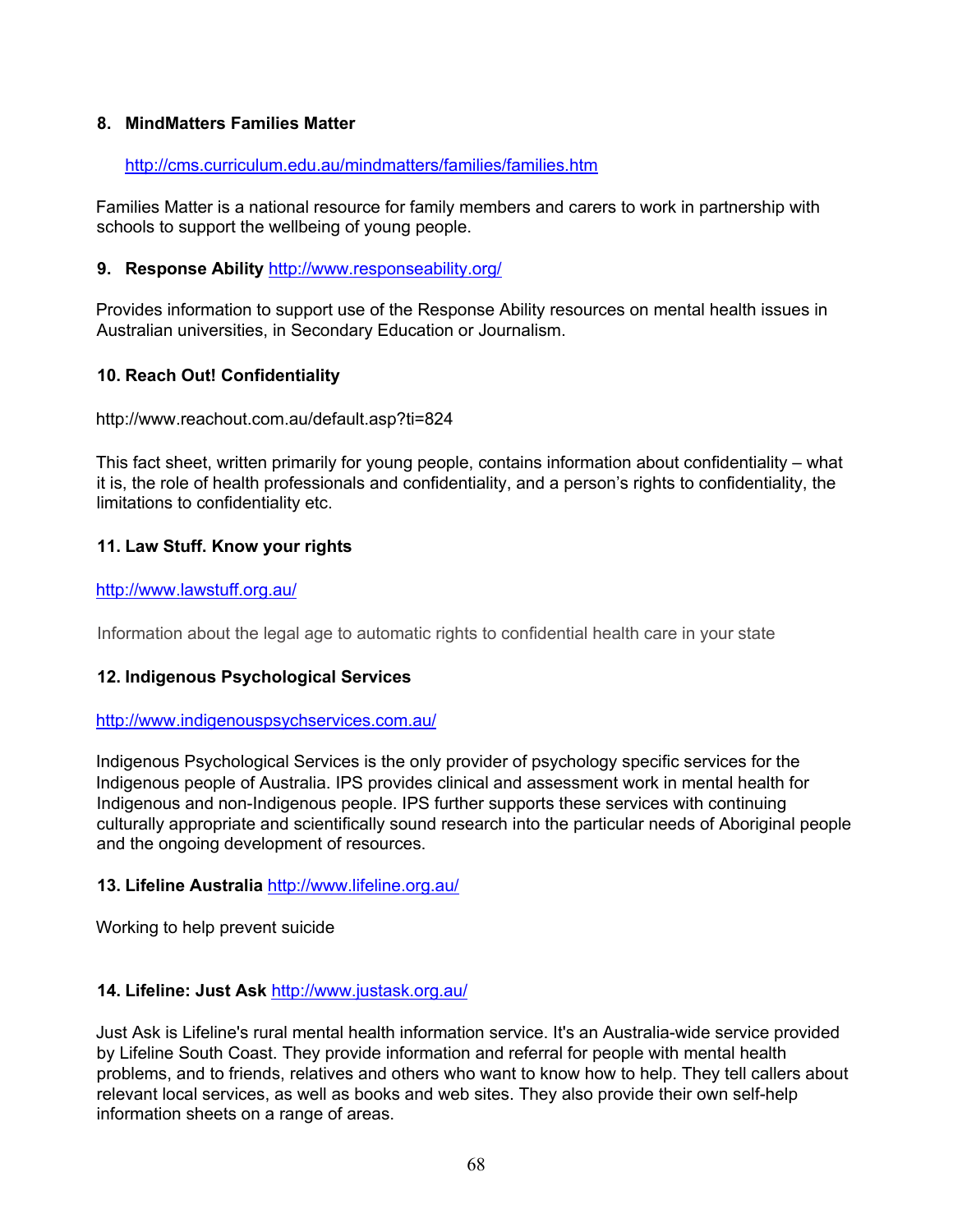### **15. Program of Assistance for the Survivors of Torture and Trauma**

### http://www.health.gov.au/internet/wcms/publishing.nsf/Content/mental-torture

The Program of Assistance for the Survivors of Torture and Trauma (PASTT) promotes the health and wellbeing of people who have experienced torture and trauma prior to their arrival in Australia.

### **16. SSAFE (Same-Sex Attracted Friendly Environments) in Schools**

#### http://www.ssafeschools.org.au/index.cfm

SSAFE in Schools, a project of Family Planning Victoria and the Australian Research Centre in Sex, Health and Society at LaTrobe University, aims to support school communities in challenging homophobia and creating safe learning environments for same-sex attracted and gender nonconforming students. This website is for anyone in the school community looking for resources, strategies and activities to support curriculum development, teacher training, provision of information to parents and the broader community and support for individual students.

### **17. CREATE** www.create.org.au

CREATE Foundation connects and empowers children and young people in care and improves the care system through activities, programs, training and policy advice.

### **18. CASE MANAGEMENT: A TRAINING PACKAGE FOR ENGAGING NON-ATTENDING STUDENTS**

This is a training package for key teachers and case coordinators working with "chronic truants". The package assists in assessing relevant factors, planning support and processes for individual students and integrates the notion on values as articulated in the Curriculum Framework.

To download the document click  $\mathbb{R}$  here 25/08/00. (size 999K) **References**

PDF

ACT Department of Education and Community Services. (2002). *Turning Lives Around: Effective service responses for young people with intensive support needs*. Canberra, ACT: Author.

ACT Education, Youth and Family Services. (2004). *Case Management Framework.* Canberra, ACT: Author.

Brief Therapy Institute of Sydney. (2004). *Solution-focused Brief Therapy*. Retrieved on 19 June, 2005, from http://www.brieftherapysydney.com.au/btis/brief.html)

Cahill, H. & Murphy, B. (in press). *Preventing drug-related harm: A manual for the student welfare coordinator*. Melbourne: The Victorian Department of Education and Training

Case Management Society of Australia. (2004). *National Standards of Practice for Case Management*. Victoria: Author.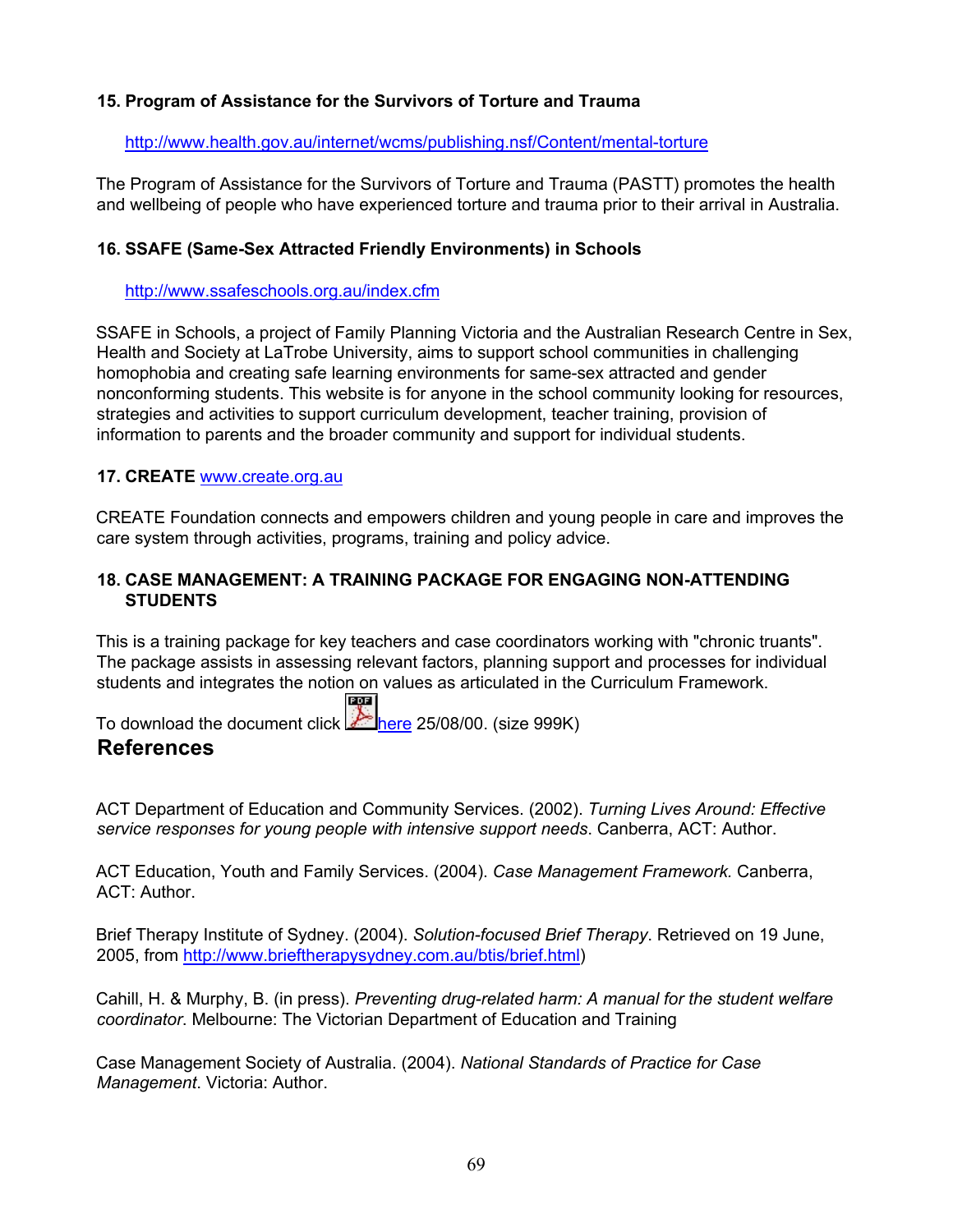Commonwealth Department of health and Aged Care. (2000). *MindMatters Kit: a mental health promotion resource for secondary schools*. Canberra, ACT: Author

De Jong, T. (2005). *Strengthening Mental Health Programs for Secondary School Students with High Support Needs: Effective School Case Management Practice. REPORT ON PHASE ONE: A review of effective school case management practice.* AGCA: SA

Department of Education, Training and Youth Affairs. (2001a). *Doing it Well. Case Studies of Innovation and Best Practice in Working with At Risk Young People.* Canberra, ACT: Author.

Department of Education, Training and Youth Affairs. (2001b). *Innovation and best practice in schools: Review of literature and practice*. Canberra, ACT: Author.

Department of Education and Training Western Australia. (2001). *Policy on School Discipline Advisory Panel.* Retrieved on 26 May, 2006, from: http://policies.det.wa.edu.au/search?Type%3Arecord=CompoundDocument&Type%3Arecord=Exte ndedLink&SearchableText=SCHOOL+DISCIPLINE+ADVISORY+PANEL&suggested\_audiences=

Education Department of Western Australia. (2000). *Research on Students at Educational Risk.* Retrieved on 14 April, 2005, from http://www.eddept.wa.edu.au/SAER/resource/key8.htm

Geraldton Regional Community Education Centre Association. (1995). An exploration of the nature and extent of student alienation during the middle years of schooling and of ways to reduce its incidence and severity through changes to curriculum, pedagogy and school organisation. Western Australian field study overview. Geraldton, WA: Author.

Holdsworth, R., & Blanchard, M. (2005). Unheard Voices (Draft Discussion Paper). MindMatters Plus Student Engagement Research Project.

Holdsworth, R. (2005). Comments on the Case Management Document

Linstone, H., & Turoff, M. (2002). *The Delphi Method: Techniques and Applications*. Retrieved on 14 April, 2005, from http://www.is.njit.edu/pubs/delphibook/

MindMatters Plus. (2005). *MindMatters Plus. Focusing on students with high support needs in the area of mental health*. South Australia: Author.

Office of the Public Advocate. (1992). *Case Management. A better approach to service delivery for people with disabilities*. Victoria: Author.

O'Dowd, M., Ryan, M., & Broadbent, R. (2001). *Building Scaffolds of Support: Case Management in Schools*. A Report for the Victorian Full Service Schools Program. Victoria: Department of Education, Training and Employment Victoria.

Rayens, M., & Hahn, E. (2000). Building Consensus Using the Policy Delphi Method. *Policy, Politics and Nursing Practice, 1*(4), 308-315.

South Australia Department of Education, Training and Employment. (2000). *Responding to concerns from parents and caregivers in DETE preschools and schools.* A resource pack for